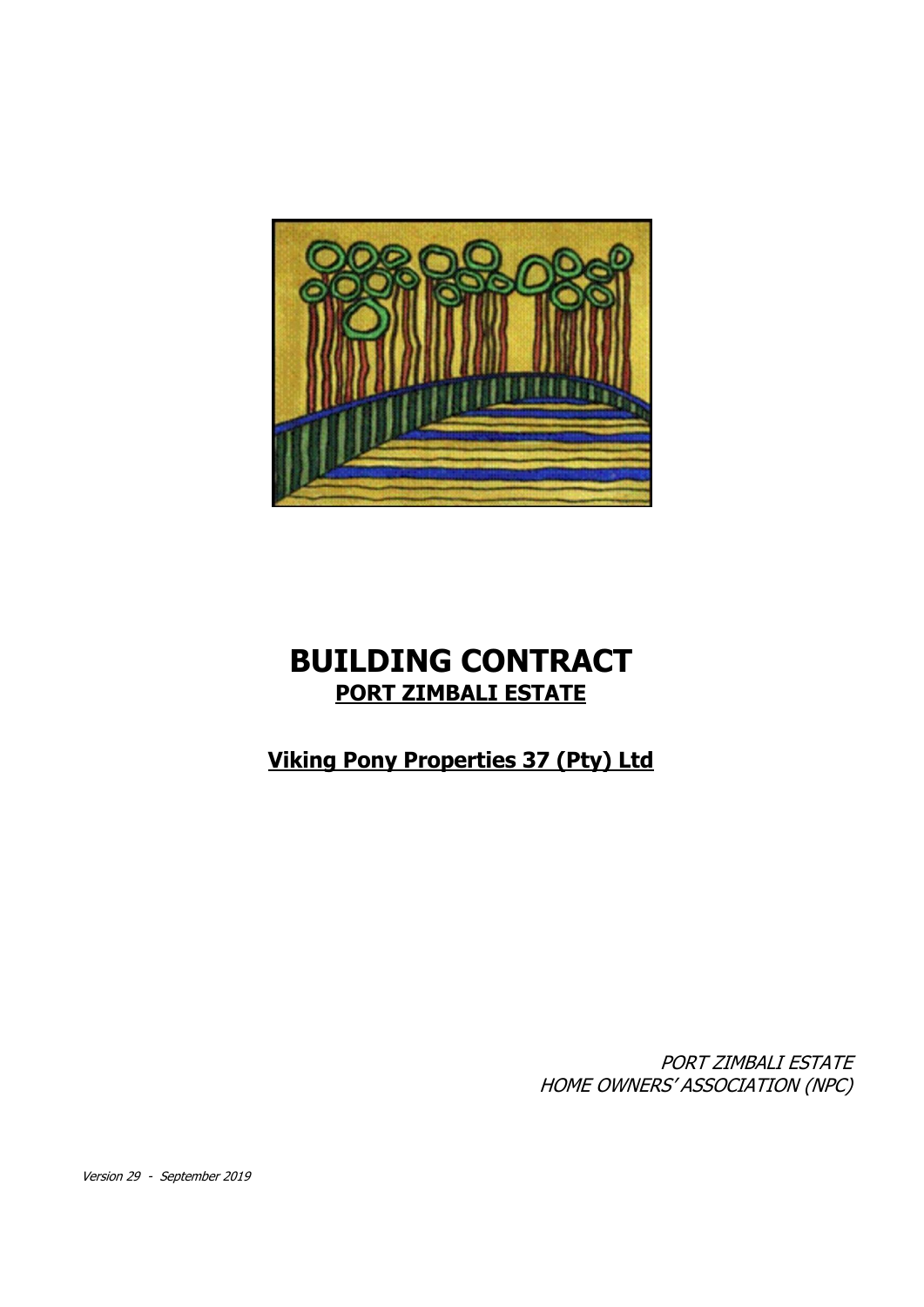## **BUILDING CONTRACT PORT ZIMBALI ESTATE**

| (hereinafter referred to as the 'EMPLOYER'),                                                                                |  |
|-----------------------------------------------------------------------------------------------------------------------------|--|
| of:<br><u> 1989 - Johann Stein, september 1989 - Johann Stein, september 1989 - Johann Stein, september 1989 - Johann S</u> |  |
|                                                                                                                             |  |
| Cell No:<br><u> 1989 - Andrea Station, amerikansk politiker (</u>                                                           |  |

which addresses and contact information I/we hereby select as my/our domicilium citandi et executandi for all purposes including notices hereunder,

and

#### **Viking Pony Properties 37 (Pty) Ltd**

Reg. No.: 2000/010934/07 (hereinafter referred to as the "CONTRACTOR")

| of: | 217 Emerald Avenue, Lyttelton Manor X3, Centurion. |
|-----|----------------------------------------------------|
|     | P.O. Box 8307, Centurion, 0046                     |

Tel No.: 012 644 1411 E-mail: allan@pze.co.za

which address is hereby selected as the CONTRACTOR"S domicilium citandi et executandi for all purposes including notices hereunder,

hereby agree to conclude the construction of improvements on the property (hereinafter referred to as "the WORKS"), as described hereunder and defined in the Terms and conditions of the building contract in accordance with the following annexures (collectively with the annexures to be regarded as the BUILDING CONTRACT):

- a. Schedule of Terms and conditions
- b. Summary of building contract figures
- c. Detail Selected Building Contract Figures
- d. List of Prime Cost items (PC's)
- e. Schedule of Non-selectable Finishes
- f. Floorplan of dwelling/building

The WORKS is situated on erf \_\_\_\_\_\_, Port Zimbali, Registration Division FU, Province of KwaZulu Natal,

with street address:

Port Zimbali Estate; Old M4 Main Road; Ballito

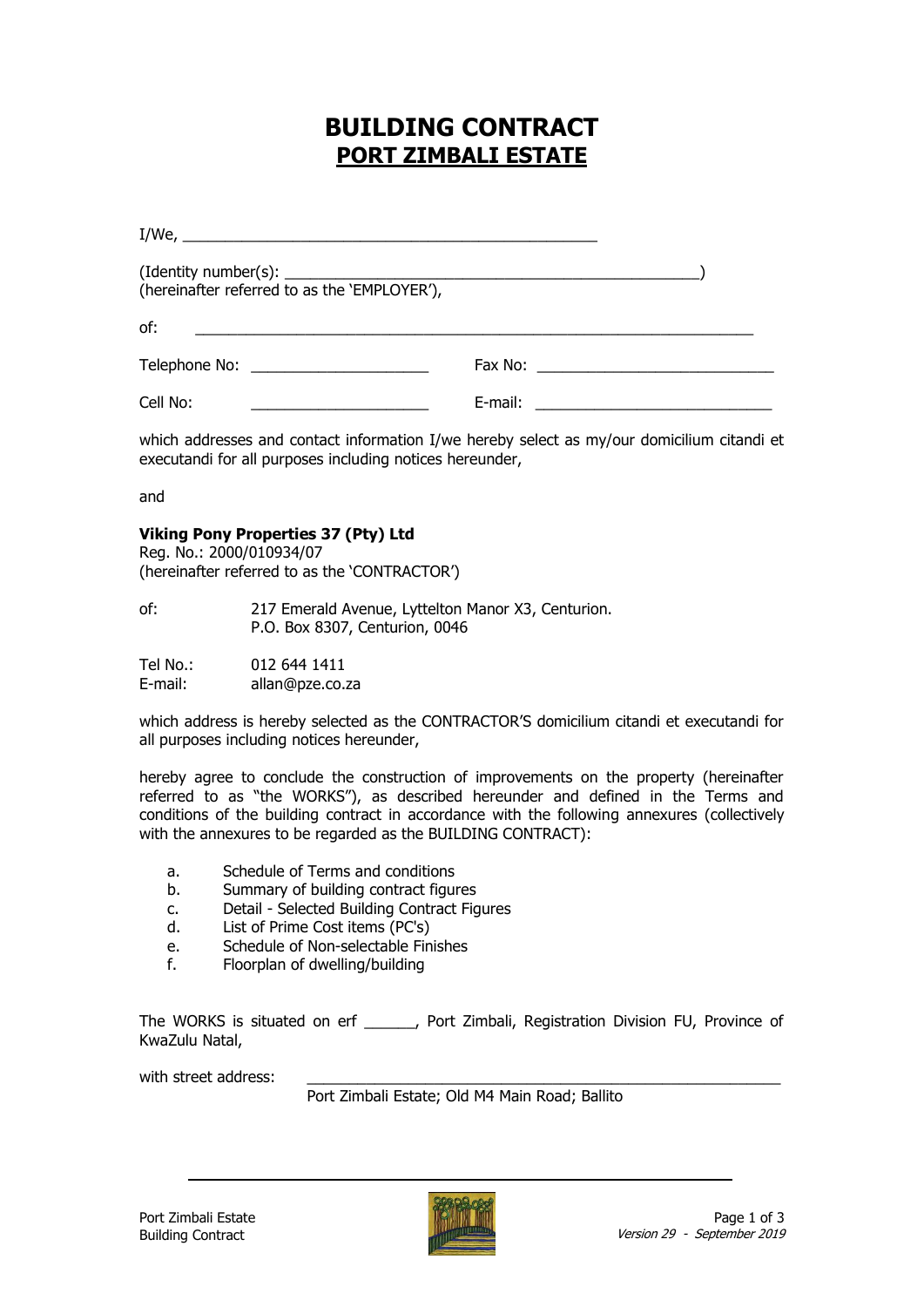#### 1. **PROPERTY DESCRIPTION, PRICING AND WORKS DETAILS**

| 1.1 | Property description                                                                          | Erf ______; Port Zimbali<br>Regsitration Division FU<br>Province of Kwazulu-Natal                                                                                                                                                                                                                                                                                                                                                                                                            |
|-----|-----------------------------------------------------------------------------------------------|----------------------------------------------------------------------------------------------------------------------------------------------------------------------------------------------------------------------------------------------------------------------------------------------------------------------------------------------------------------------------------------------------------------------------------------------------------------------------------------------|
|     | Approximate extent                                                                            | $Erf size:$ m <sup>2</sup>                                                                                                                                                                                                                                                                                                                                                                                                                                                                   |
| 1.2 | Building description ("the WORKS")                                                            | Dwelling - size: $\frac{m^2}{2}$                                                                                                                                                                                                                                                                                                                                                                                                                                                             |
| 1.3 | <b>Total Building Contract Price</b><br>(Inclusive of Value Added Tax)<br>(Inclusive of PC's) | $R \begin{tabular}{ c c c } \hline \multicolumn{3}{ c }{\textbf{R}} & \multicolumn{3}{ c }{\textbf{R}} \\ \hline \multicolumn{3}{ c }{\textbf{R}} & \multicolumn{3}{ c }{\textbf{R}} \\ \hline \multicolumn{3}{ c }{\textbf{R}} & \multicolumn{3}{ c }{\textbf{R}} \\ \hline \multicolumn{3}{ c }{\textbf{R}} & \multicolumn{3}{ c }{\textbf{R}} \\ \hline \multicolumn{3}{ c }{\textbf{R}} & \multicolumn{3}{ c }{\textbf{R}} \\ \hline \multicolumn{3}{$<br>(Words: ______________________ |
| 1.4 | Total PC amount<br>(Inclusive of Value Added Tax)                                             | $R \begin{tabular}{c} \multicolumn{2}{c} {\textbf{R}} \end{tabular}$                                                                                                                                                                                                                                                                                                                                                                                                                         |

(For further details relating to the pricing of the building contract see the SUMMARY OF BUILDING CONTRACT FIGURES)

- 1.5 In the event of the EMPLOYER requiring a loan from a financial institution:
	- a. The amount of the aforesaid loan is: R

(Words: \_\_\_\_\_\_\_\_\_\_\_\_\_\_\_\_\_\_\_\_\_\_\_\_\_\_\_\_\_\_\_\_\_\_\_\_\_\_\_\_\_\_\_\_\_\_\_\_\_\_\_\_\_\_\_

\_\_\_\_\_\_\_\_\_\_\_\_\_\_\_\_\_\_\_\_\_\_\_\_\_\_\_\_\_\_\_\_\_\_\_\_\_\_\_\_\_\_\_\_\_\_\_\_\_\_\_\_\_\_\_\_\_\_\_\_\_) (Include the amount required for the purchase of the stand/erf, if applicable)

 $\_$  , and the set of the set of the set of the set of the set of the set of the set of the set of the set of the set of the set of the set of the set of the set of the set of the set of the set of the set of the set of th

b. The date by which the aforesaid loan is to be granted is 45 (FORTY FIVE) DAYS from SIGNATURE DATE. The EMPLOYER agrees to provide the CONTRACTOR with written evidence from a financial institution by this date, failing which, in the discression of the CONTRACTOR, this item of this CONTRACT may be regarded by the CONTRACTOR as not being fulfilled.

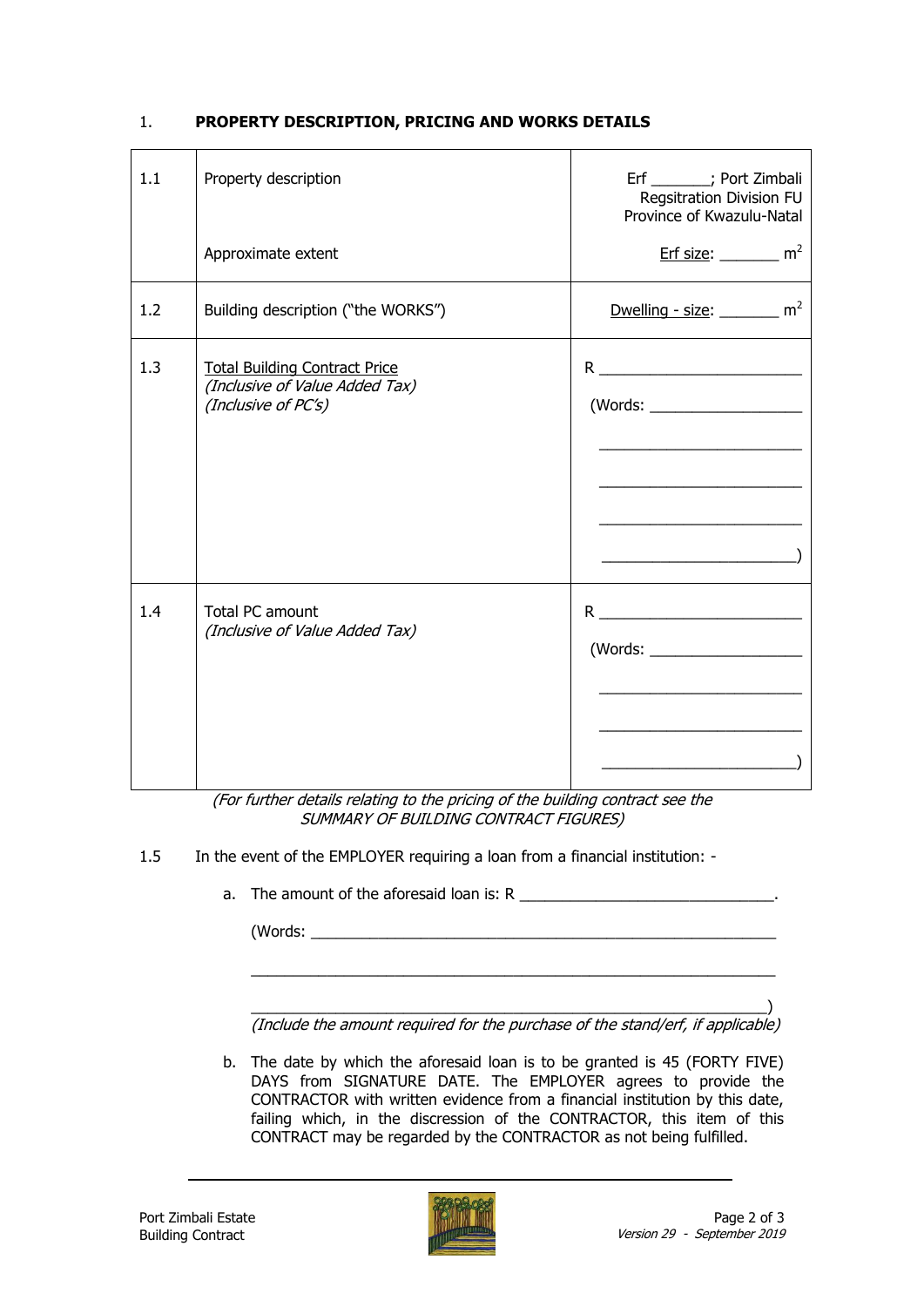- 1.6 The CONTRACTOR will require \_\_\_\_\_\_ (\_\_\_\_\_\_\_\_\_\_\_\_\_\_\_\_\_\_\_\_\_) months to complete the construction of the dwelling (the "BUILDING PERIOD").
- 1.7 The estate agent (if applicable): \_\_\_\_\_\_\_\_\_\_\_\_\_\_\_\_\_\_\_\_\_\_\_\_\_\_\_\_\_\_\_\_\_\_\_\_\_\_.
- 1.8 This Agreement may be executed in one or more counterparts, each of which shall be deemed an original, and all of which shall be taken together and deemed to be one instrument.
- 1.9 The person(s) signing this Agreement in a representative capacity warrants their authority to do so.

| Signed by the EMPLOYER at | on this | dav of |  |
|---------------------------|---------|--------|--|
|---------------------------|---------|--------|--|

EMPLOYER

**EMPLOYER** 

EMPLOYER

|  | Signed by the CONTRACTOR at | on this | day of |  |
|--|-----------------------------|---------|--------|--|
|--|-----------------------------|---------|--------|--|

**Witness** 

Witness CONTRACTOR

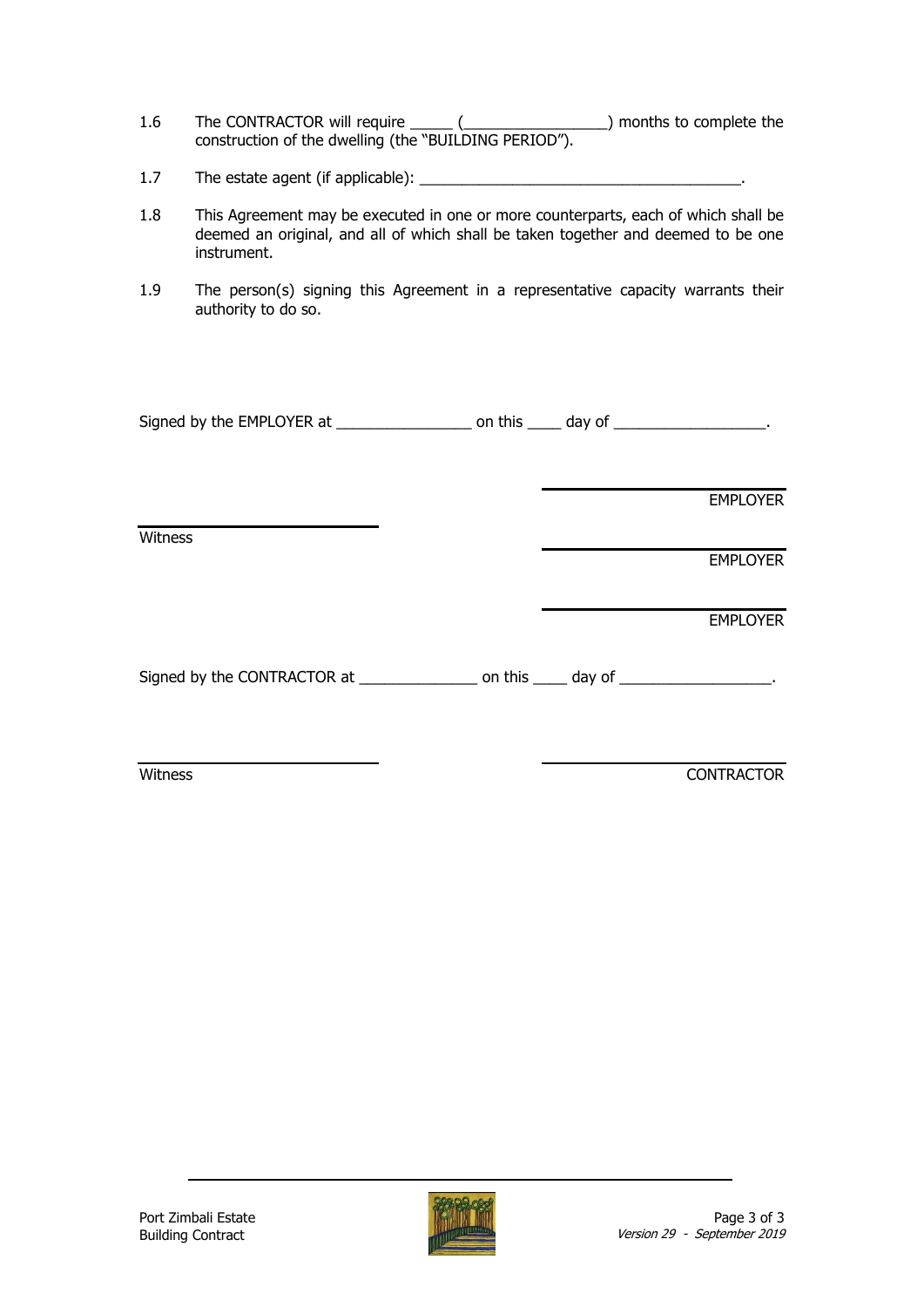## **BUILDING CONTRACT**

### **SCHEDULE OF TERMS AND CONDITIONS**

#### 1. **DEFINITIONS, INTERPRETATIONS and OTHER CONDITIONS**

It is recorded and agreed to by the PARTIES that the definitions, interpretations and other conditions contained in this paragraph 1 not only aims to define words and terminology used in the BUILDING CONTRACT, but also serves to have legal consequence in the application thereof, as and where the case might be.

- 1.1 ADEQUATE SECURITY Shall mean one of the following ADEQUATE SECURITY types described in this paragraph 1.1 for an amount equal to the TOTAL BUILDING CONTRACT PRICE, or in the event of more than one ADEQUATE SECURITY type being provided, the total amount of the ADEQUATE SECURITY types must be equal to the TOTAL BUILDING CONTRACT PRICE plus, if applicable, and in all three instances, any additional amounts payable as a result of VARIATION ORDERS, namely:
	- 1.1.1 Guarantees for payment of monies, issued by a South African registered bank, that are specifically payable as provided for in terms of paragraph 3 of this SCHEDULE OF TERMS AND CONDITIONS,
	- 1.1.2 Written confirmation from a South African registered bank that a building loan has been granted to the EMPLOYER for the financing of the WORKS and, in addition, confirming that the EMPLOYER has met the conditions of such granted loan, including the registration of a covering bond and finally confirming that payment will be made to the CONTRACTOR as provided for in terms of paragraph 3 of this SCHEDULE OF TERMS AND CONDITIONS,
	- 1.1.3 Confirmation from the CONTRACTOR'S ATTORNEYS that money is deposited with them for purposes of this BUILDING CONTRACT, which money is to be held by the CONTRACTOR'S ATTORNEY pending the completion of the WORKS as contained in this BULDING CONTRACT. This amount is to be invested in an interest bearing account in terms of Section 78 of the Attorneys Act, the interest being for the benefit of the EMPLOYER. The confirmation must include the understanding that payment must be made by the CONTRACTOR'S ATTORNEY to the CONTRACTOR as provided for in terms of paragraph 3 of this SCHEDULE OF TERMS AND CONDITIONS,
	- 1.1.4 Payment of the TOTAL BUILDING CONTRACT PRICE plus, if applicable, amounts for VARIATION ORDERS, via electronic funds transfer into the banking account of the CONTRACTOR.
- 1.2 AGREEMENT Shall mean the BUILDING CONTRACT.
- 1.3 ARCHITECT Shall be the consultant and principal agent appointed by the CONTRACTOR and representing the EMPLOYER in his professional capacity. All communications will be conducted directly between the EMPLOYER and the ARCHITECT.

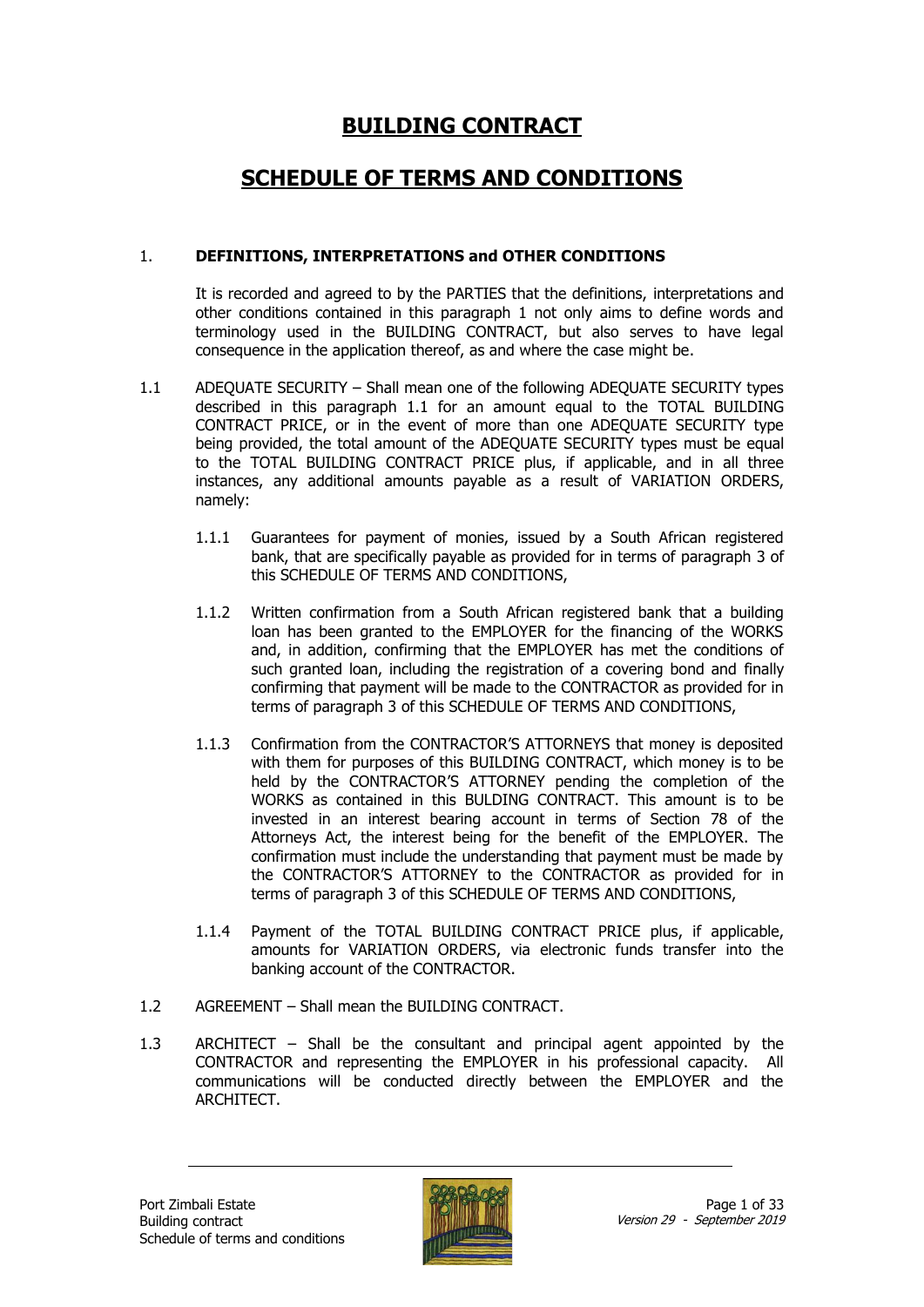- 1.4 APPROVED PLAN Shall mean the PLAN of the WORKS as designed and finalised by the ARCHITECT, signed by the EMPLOYER and the ARCHITECT and submitted by the ARCHITECT to the LOCAL AUTHORITY and approved by the LOCAL AUTHORITY.
- 1.5 BUILDING CONTRACT Shall mean the BUILDING CONTRACT and any relevant document that may be attached to it as appendix, but which includes the following documents as minimum:
	- 1.5.1 SCHEDULE OF TERMS AND CONDITIONS
	- 1.5.2 SUMMARY OF BUILDING CONTRACT FIGURES
	- 1.5.3 Detail Selected Building Contract Figures
	- 1.5.4 LIST OF PRIME COST ITEMS (PC's)
	- 1.5.5 SCHEDULE OF FINISHES
	- 1.5.6 FLOOR PLAN or PLAN or APPROVED PLAN
- 1.6 BUILDING PERIOD Shall mean the number of months the CONTRACTOR requires to complete the WORKS as specified in paragraph 1.6 of the BUILDING CONTRACT. It is recorded that the BUILDING PERIOD may be amended from time to time as a result of COMMENCEMENT DELAYS, DELAYS and EXTENTIONS in accordance with the BUILDING CONTRACT. The BUILDING PERIOD starts on COMMENCEMENT DATE and ends on CONTRACTUAL COMPLETION DATE, it being recorded and agreed to by the PARTIES that the EMPLOYER shall have no CLAIM against the CONTRACTOR should the COMPLETION DATE be achieved before the expiry of the BUILDING PERIOD, whether amended or not.
- 1.7 CERTIFICATE OF OCCUPATION Shall mean a CERTIFICATE OF OCCUPATION issued by the LOCAL AUTHORITY after successful inspection of the WORKS by the LOCAL AUTHORITY. The following has relevance to the CERTIFICATE OF OCCUPATION:
	- 1.7.1 The ARCHITECT and the CONTRACTOR requests the LOCAL AUTHORITY to do such inspection and to issue the subject CERTIFICATE OF OCCUPATION, it being recorded that the CONTRACTOR has no obligation to ensure that the LOCAL AUTHORITY issues such CERTIFICATE OF OCCUPATION.
	- 1.7.2 The ARCHITECT and the CONTRACTOR however accepts the responsibility to initiate the request to the LOCAL AUTHORITY to perform an inspection of the WORKS and to provide all the relevant documents and certificates in terms of the scope of this BUILDING CONTRACT as required by the LOCAL AUTHORTY enabling such LOCAL AUTHORITY to issue the CERTIFICATE OF OCCUPATION.
	- 1.7.3 The ARCHITECT and the CONTRACTOR are relieved of their responsibility in this regard should the EMPLOYER fail to authorise and pay for work and/or actions, not included in this BUILDING CONTRACT, but that is required by the LOCAL AUTHORITY before they will agree to issue the relevant CERTIFICATE OF OCCUPATION, as well as instances where the EMPLOYER undertakes/undertook any work on the WORKS, directly or via SUB-CONTRACTOR, and as a result of this work undertaken the LOCAL AUTHORITY refuses to issue a CERTIFICATE OF OCCUPATION. In these instances/circumstances the ARCHITECT and the CONTRACTOR undertake to

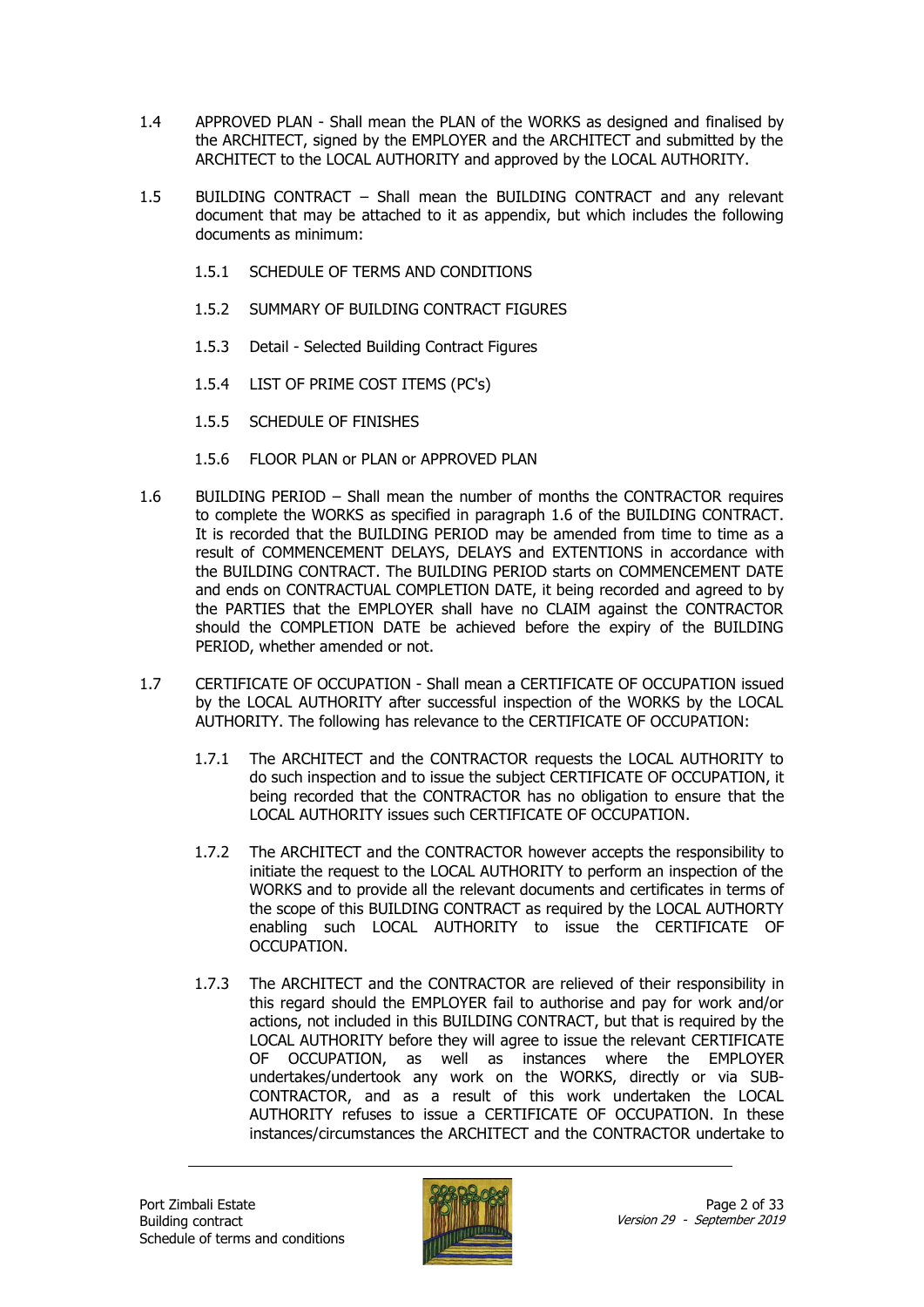provide the EMPLOYER with the relevant documents and certificates in terms of the scope of this CONTRACT, where after it will become the obligation of the EMPLOYER to ensure the CERTIFICATE OF OCCUPATION is issued.

- 1.8 CERTIFICATE OF OCCUPATION INSPECTION REQUEST CERTIFICATE Shall mean a certificate issued by the ARCHITECT in which the ARCHITECT certifies the CERTIFICATE OF OCCUPATION INSPECTION REQUEST DATE.
- 1.9 CERTIFICATE OF OCCUPATION INSPECTION REQUEST DATE Shall mean the date on which the CONTRACTOR requests the LOCAL AUTHORITY to do an inspection of the WORKS which will enable the LOCAL AUTHORITY to issue a CERTIFICATE OF OCCUPATION.
- 1.10 COMMENCEMENT DATE Shall mean the date on which the construction of the WORKS is to commence in terms of this BUILDING CONTRACT, irrespective of whether the CONTRACTOR commenced with the construction of the WORKS prior to this date, but not later than, 7 (SEVEN) DAYS from the date on which the last of the following conditions are met:
	- 1.10.1 The ARCHITECT or EMPLOYER to provide the CONTRACTOR with the APPROVED PLAN.
	- 1.10.2 The EMPLOYER to satisfy the CONTRACTOR that the conditions depicted in paragraph 5.1 of the SCHEDULE OF TERMS AND CONDITIONS are met.
	- 1.10.3 It is recorded that COMMENCEMENT DATE, as defined herein, may take place before the START DATE in time.
- 1.11 COMMENCEMENT DATE CERTIFICATE Shall mean a certificate that must be issued by the ARCHITECT in which the COMMENCEMENT DATE is specified and which CERTIFICATE must be provided to the PARTIES by the ARCHITECT no later than 2 (TWO) days after COMMENCEMENT DATE.
- 1.12 COMMENCEMENT DELAY Shall mean that, as a result of the contractual conditions not being met by the EMPLOYER, the CONTRACTOR was unable to commence with the construction of the WORKS, resulting in the CONTRACTOR being entitled to register a COMMENCEMENT DELAY CLAIM.
- 1.13 COMMENCEMENT DELAY CLAIM Shall mean a monetary amount and a number of DAYS that the CONTRACTOR may claim as a result of the COMMENCEMENT DATE extending beyond the START DATE. A COMMENCEMENT DELAY will be registered via the VARIATION ORDER process, which caters for the PARTIES and the ARCHITECT agreeing to the COMMENCEMENT DELAY in writing. The monetary amount of a COMMENCEMENT DELAY will be calculated as follows:
	- 1.13.1 For purposes of this calculation the number of DAYS applicable to the COMMENCEMENT DELAY is noted as "A".
	- 1.13.2 For purposes of this calculation the Building Plan Price (excluding PC's) as depicted in the SUMMARY OF BUILDING CONTRACT FIGURES is noted a "B".
	- 1.13.3 For purposes of this calculation the percentage used to calculate the monetary amount of the COMMENCEMENT DELAY CLAIM is 10% (TEN PERCENT) per annum and is noted as "C".

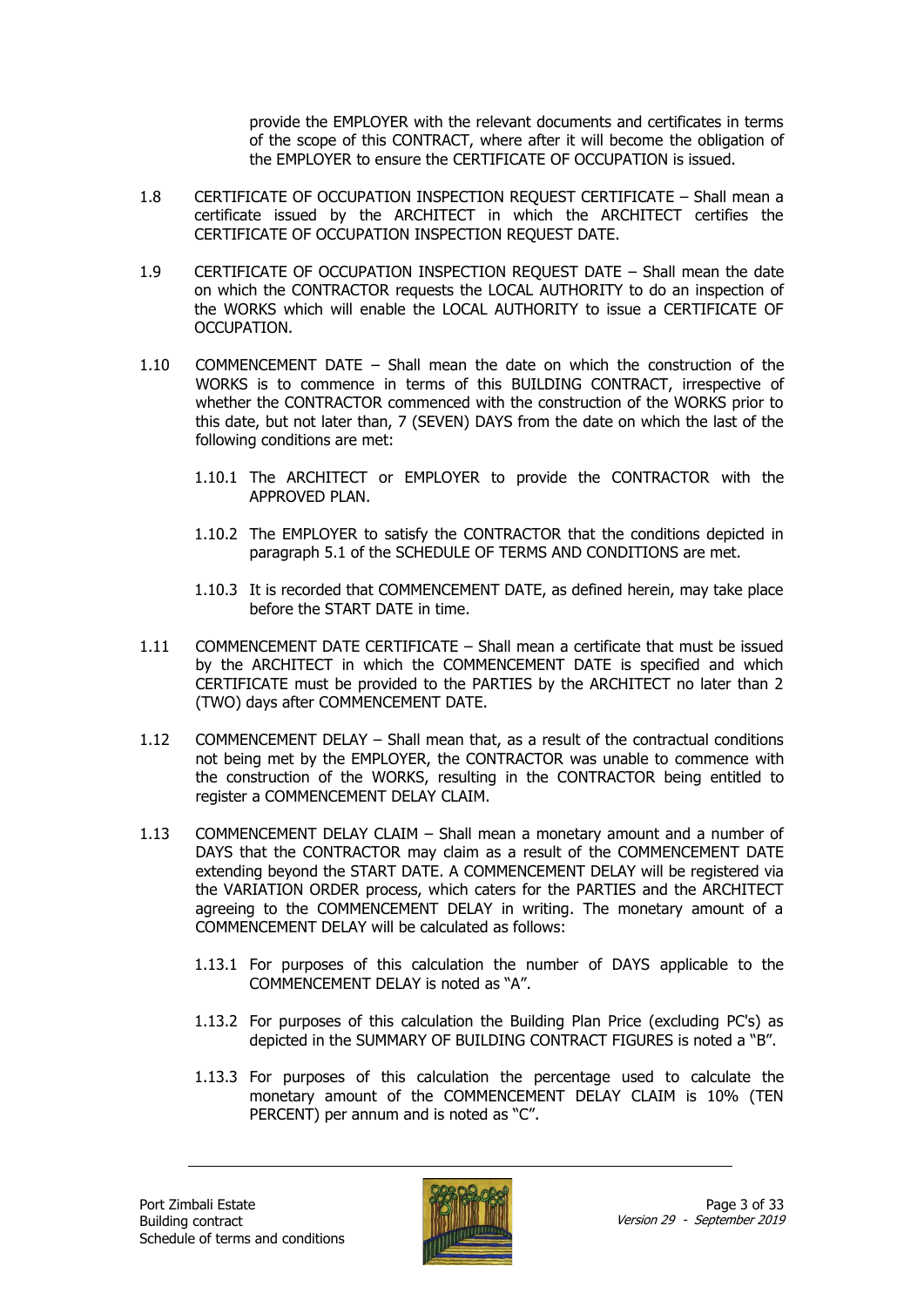- 1.13.4 The monetary amount of the COMMENCEMENT DELAY CLAIM is calculated by multiplying "A" with "B", multiplying the latter with "C" and then dividing the answer arrived at with 365.
- 1.13.5 "A" times "B" times "C" divided by 365.
- 1.14 COMPLETION CERTIFICATE Shall mean a certificate issued by the ARCHITECT, which must be issued within 3 (THREE) DAYS after COMPLETION DATE, stating that the WORKS have been satisfactorily completed, save for the items contained in a PUNCH-LIST.
- 1.15 COMPLETION DATE Shall mean the occurrence of any of the following occurring first in time, irrespective of whether the EMPLOYER occupies the building or not, namely:
	- 1.15.1 The date of formal handing over of the keys of the WORKS to the EMPLOYER; or
	- 1.15.2 The date on which OCCUPATION of the WORKS is taken by the EMPLOYER or his agent; or
	- 1.15.3 After notice by the CONTRACTOR to the EMPLOYER that the WORKS has been completed; or
	- 1.15.4 The date of issue of a COMPLETION CERTIFICATE.
- 1.16 CONSTRUCTION PROGRAM Shall mean the various stages of construction activities, encompassing the dates and times at which such activities need to commence and the dates on which PC ITEMS need to be provided to the CONTRACTOR, to enable the CONTRACTOR to complete the works by the COMPLETION DATE. The determination of the CONSTRUCTION PROGRAM is entirely at the discretion of the CONTRACTOR and the CONSTRUCTION PROGRAM will be provided to the EMPLOYER or the ARCHITECT by the CONTRACTOR within 30 (THIRTY) DAYS from COMMENCEMENT DATE.
- 1.17 CONTRACTOR Shall be the party contracting with the EMPLOYER as set out in the BUILDING CONTRACT.
- 1.18 CONTRACTOR'S ATTORNEYS Shall be Haasbroek and Boezaart Inc. HB Forum, 13 Stamvrug Street; Val de Grace; Pretoria. PO Box 74224; Lynnwood Ridge; 0040. Telephone (012) 481-3555, Fax (086) 673-2395, E-mail: [ellisr@hblaw.co.za](mailto:ellisr@hblaw.co.za) Contact: Ms R. Ellis.
- 1.19 CONTRACTOR'S ATTORNEY'S TRUST BANKING ACCOUNT Shall be Haasbroek and Boezaart Inc. Trust Account; Standard Bank; van der Walt Street, Pretoria branch; branch code 010145; account number 011851252.
- 1.20 CONTRACTUAL COMPLETION DATE Shall mean the date determined by adding the number of months the CONTRACTOR requires to complete the WORKS as specified in paragraph 1.6 of the BUILDING CONTRACT to the COMMENCEMENT DATE.
- 1.21 DAYS Shall mean calendar days, which will include Saturdays, Sundays and Public Holidays, as and when applicable.

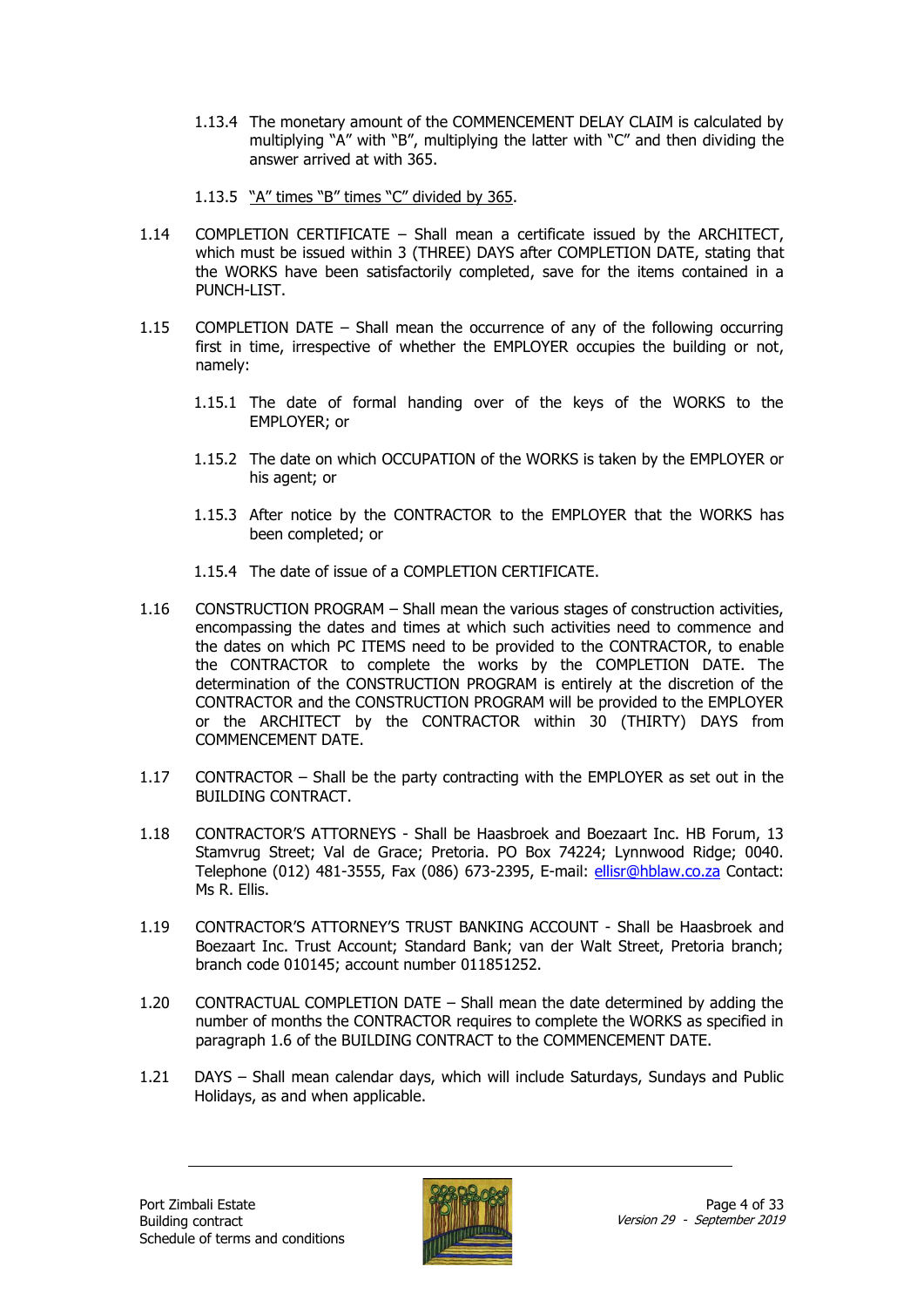- 1.22 DEFECT Shall mean an item that, when applicable and/or when it becomes evident to the ARCHITECT and EMPLOYER, is addressed in the BUILDING CONTRACT under paragraph 9.1 of the SCHEDULE OF TERMS AND CONDITIONS.
- 1.23 DEFECT CERTIFICATE Shall mean a certificate issued by the ARCHITECT stating that any DEFECT for which the CONTRACTOR is liable in terms of paragraph 9.1 of the SCHEDULE OF TERMS AND CONDITIONS has been made good. The DEFECT CERTIFICATE shall be final and binding on both PARTIES and shall relieve the CONTRACTOR from any obligations in respect of such DEFECT.
- 1.24 DELAY Shall mean every instance that the CONTRACTOR is entitled to claim additional time to complete the WORKS and for which the CONTRACTOR may have a DELAY CLAIM. A DELAY can be caused by –
	- 1.24.1 relevant instructions contained in VARIATION ORDERS;
	- 1.24.2 default by the EMPLOYER; and
	- 1.24.3 SUB-CONTACTORS appointed by the EMPLOYER.
- 1.25 DELAY CLAIM Shall mean the DELAY CLAIM AMOUNT and/or the DELAY CLAIM DAYS that the CONTRACTOR may claim as a result of every registered DELAY. A DELAY will be registered via the VARIATION ORDER process, which caters for the PARTIES and the ARCHITECT agreeing to the DELAY in writing.
- 1.26 DELAY CLAIM AMOUNT shall mean the monetary amount claimable as a result of a DELAY. The DELAY CLAIM AMOUNT will only become due if the DELAY causes the COMPLETION DATE to extend beyond the CONTRACTUAL COMPLETION DATE. The DELAY CLAIM AMOUNT will be calculated as follows:
	- 1.26.1 For purposes of this calculation the DELAY CLAIM DAYS is noted as "D".
	- 1.26.2 For purposes of this calculation the "Preliminary and General" amount as depicted in the document styled "Detail - Selected Building Contract Figures" attached to the BUILDING CONTRACT is noted a "E".
	- 1.26.3 For purposes of this calculation the BUILDING PERIOD (total number of months) is noted as "F".
	- 1.26.4 For purposes of this calculation the DELAY CLAIM AMOUNT per month is arrived at by dividing "E" with "F" and is noted as "G".
	- 1.26.5 For purposes of this calculation the DELAY CLAIM AMOUNT per DAY is arrived at by dividing "G" with "30" (THIRTY DAYS) and is noted as "H".
	- 1.26.6 The DELAY CLAIM AMOUNT of the DELAY CLAIM is calculated by "multiplying "D" with "G".
- 1.27 DELAY CLAIM DAYS Shall mean the number of DAYS applicable to a DELAY.
- 1.28 DISBURSEMENT AMOUNTS Shall mean the amounts payable for DISBURSEMENTS as depicted in the SUMMARY OF BUILDING CONTRACT FIGURES.

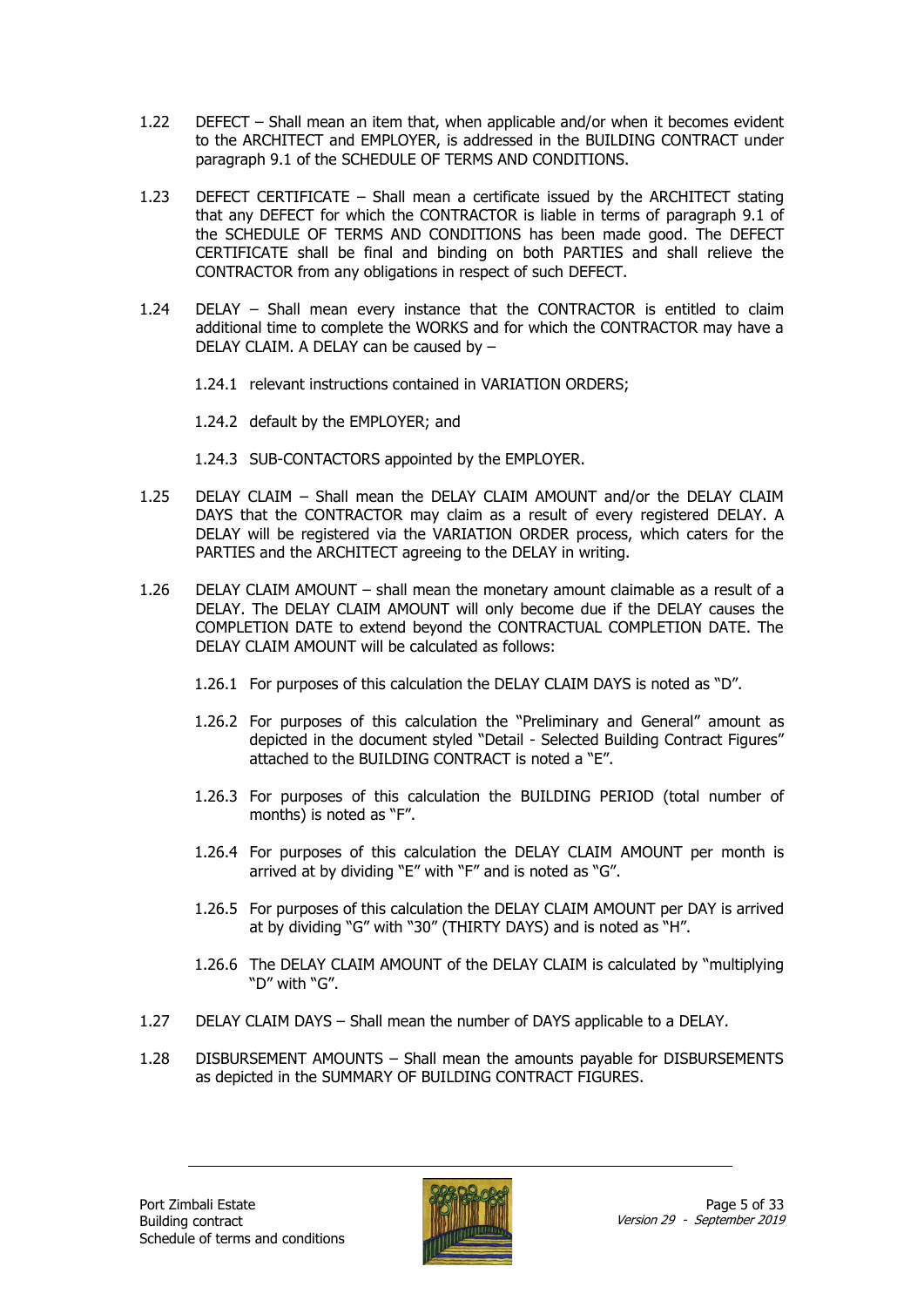- 1.29 DISBURSEMENTS Shall mean the DISBURSEMENT AMOUNTS due and payable when requested to do so by the CONTRACTOR or the ARCHITECT, as the case might be, namely:
	- 1.29.1 Administration fee;
	- 1.29.2 Agent's commission;
	- 1.29.3 Architect's fee;
	- 1.29.4 Electrical connection fee;
	- 1.29.5 Engineer's fee.
- 1.30 EMPLOYER Shall be the party contracting with the CONTRACTOR as set out in the BUILDING CONTRACT.
- 1.31 ENGINEER Shall be the engineer appointed by the CONTRACTOR.
- 1.32 ESTATE Shall mean PORT ZIMBALI ESTATE.
- 1.33 EXTENTIONS Shall mean the additional time the CONTRACTOR may require to complete the WORKS and will include, but not be limited to, any additional amount of time agreed to by the EMPLOYER or the ARCHITECT via the VARIATION ORDER process with the CONTRACTOR, it being recorded that such extentions will have no contractual financial obligation - neither on the CONTRACTOR nor on the EMPLOYER. The following cases automatically qualify as EXTENSIONS and do not need to be reduced to writing to have cause and effect:
	- 1.33.1 Should the BUILDING PERIOD include either both or one of the months of DECEMBER and JANUARY, the period of four weeks commencing on 15 December.
	- 1.33.2 Any condition beyond the control of the CONTRACTOR such as:
		- 1.33.2.1 Inclement weather conditions of longer than 24 (TWENTY FOUR) hours not conducive for building activities;
		- 1.33.2.2 Acts of GOD; and
		- 1.33.2.3 Labour relations conditions, such as strikes and labour unrest, causing the CONTRACTOR to be without a labour force  $-$  the period of not having a labour force.
- 1.34 FINAL COMPLETION CERTIFICATE Shall mean a certificate issued by the ARCHITECT stating that the WORKS have been satisfactorily completed, which certificate must be issued within 3 (THREE) DAYS after FINAL COMPLETION DATE.
- 1.35 FINAL COMPLETION DATE Shall mean the date of satisfactory completion of the WORKS by the CONTRACTOR from which date the CONTRACTOR shall be discharged completely of all obligations, expressly or implied, save for any defects liability under this BUILDING CONTRACT, and the EMPLOYER shall have no further claim on the CONTRACTOR whatsoever.

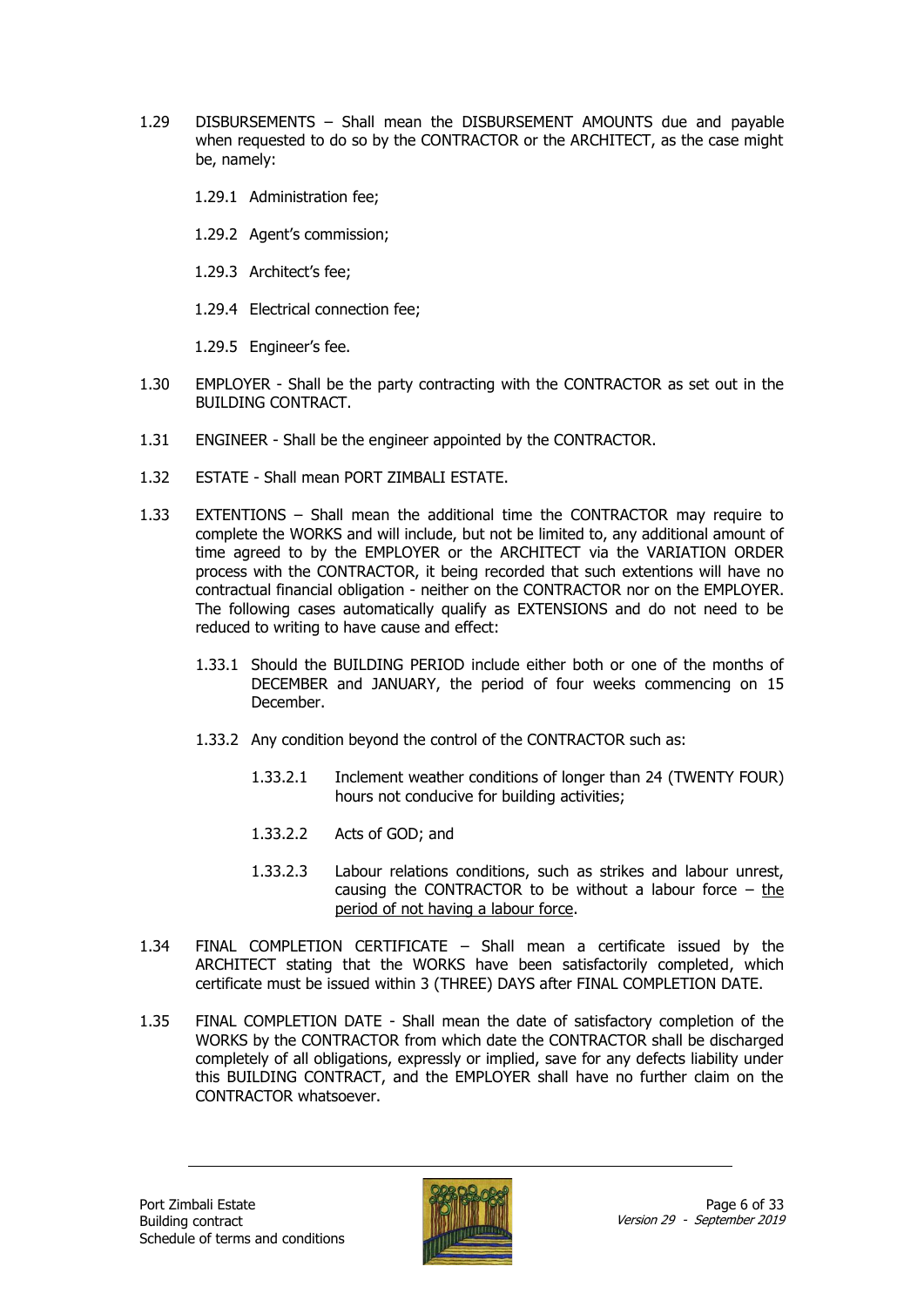- 1.36 FLOOR PLAN Shall be the FLOOR PLAN annexed to this BUILDING CONTRACT, which will be the sole indication of the design the EMPLOYER has chosen for purposes of this BUILDING CONTRACT, until such time as the EMPLOYER and the ARCHITECT has signed the PLAN, the ARCHITECT has submitted the PLAN to the LOCAL AUTHORITY for approval and the LOCAL AUTHORITY has approved the PLAN.
- 1.37 HAPPY LETTER Shall mean a document that a financial institution normally requires in terms of a building loan provided by a financial institution for the funding of the construction of the WORKS. The HAPPY LETTER is issued by the EMPLOYER. It advises the financial institution that the EMPLOYER is satisfied with the completion of the WORKS. If the HAPPY LETTER is not signed by the EMPLOYER and provided to the financial institution, the financial institution normally withholds the final payment to the CONTRACTOR. It is recorded and agreed to by the EMPLOYER that the CONTRACTOR will not be prejudiced in any manner by the non-issuance of the HAPPY LETTER by the EMPLOYER.
- 1.38 HOME OWNERS' ASSOCIATION Shall mean PORT ZIMBALI ESTATE HOME OWNERS' ASSOCIATION (NPC) with Registration Number: 2006/008435/08.
- 1.39 LANDSCAPING PLAN Shall mean the plan for the landscaping of the PROPERTY, designed and drafted by the agent of the HOME OWNERS' ASSOCIATION. The cost of the designing and drafting of the LANDSCAPING PLAN is not included in the cost of the LANDSCAPING. The cost of the LANDSCAPING PLAN is R5,000.00 (exclusive of VALUE ADDED TAX) and is for the account of the EMPLOYER, which amount is payable to the CONTRACTOR when requested to do so.
- 1.40 LANDSCAPING Shall mean the landscaping of the entire remaining area after deducting the area of the WORKS of the PROPERTY on which the WORKS are to be erected, inclusive of the sidewalk verges of the PROPERTY on road frontages according to the LANDSCAPING PLAN. The EMPLOYER acknowledges and accepts the following conditions regarding LANDSCAPING:
	- 1.40.1 Such LANDSCAPING shall be done in terms of the MOI of the HOME OWNERS' ASSOCIATION, at the cost of the EMPLOYER and within the last month of the CONSTRUCTION PROGRAM.
	- 1.40.2 Such LANDSCAPING shall be done and installed by the service provider appointed by the HOME OWNERS' ASSOCIATION so as to ensure landscape continuity on the ESTATE.
	- 1.40.3 The amount of lawn to be included in the LANDSCAPING will be limited in terms of the MOI of the HOME OWNERS' ASSOCIATION and the LANDSCAPING PLAN. It is recorded, understood and agreed that a perimeter area of a minimum of 2 (TWO) meters along all borders/boundaries of the PROPERTY will not be allowed to be lawned and this perimeter area must include relevant plant material so as to create privacy for the EMPLOYER and the EMPLOYER'S neighbours.
	- 1.40.4 Such LANDSCAPING shall encompass and include storm water controls to the satisfaction of the HOME OWNERS' ASSOCIATION, the cost of which, if applicable, will be for the account of the EMPLOYER.

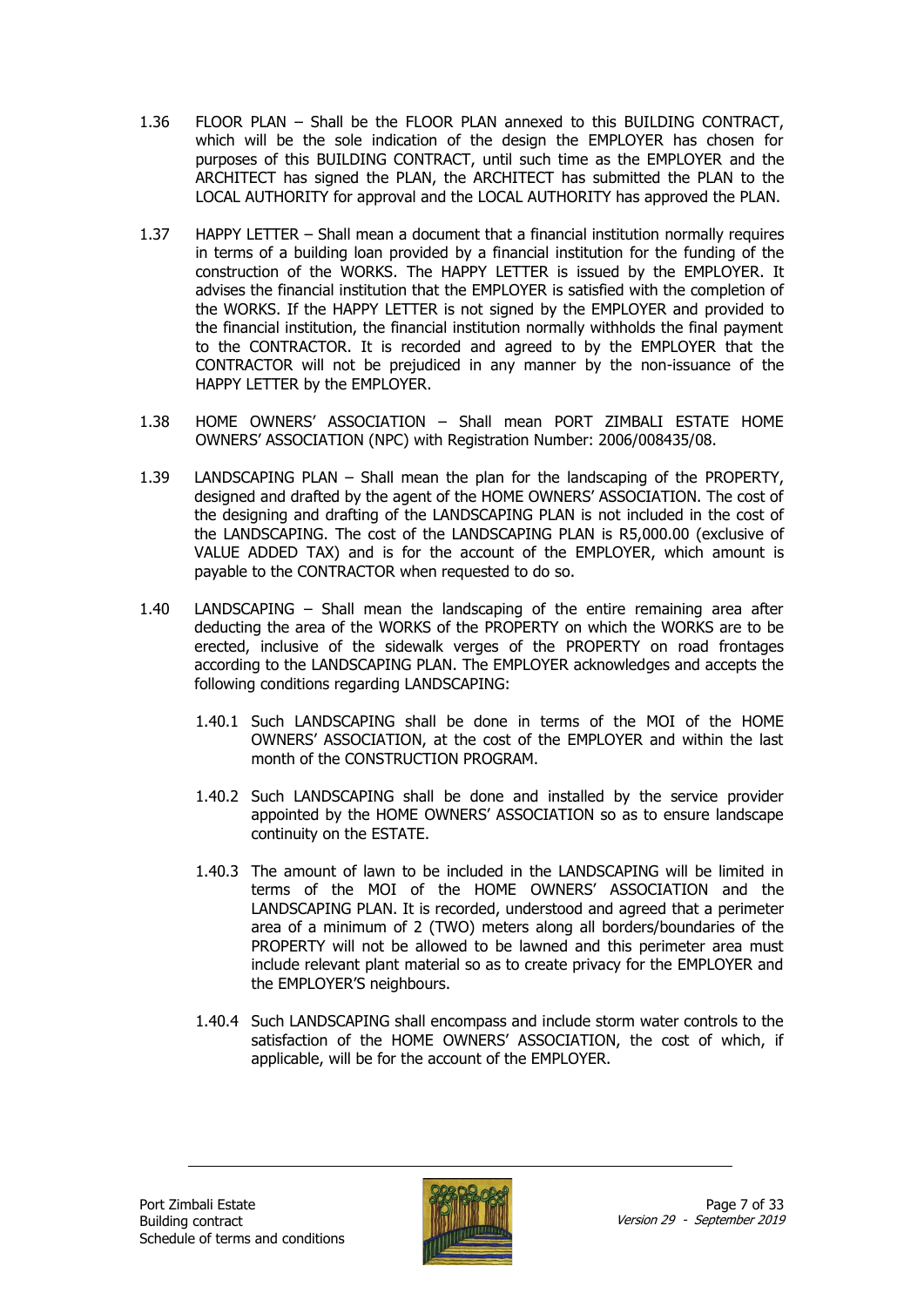- 1.40.5 In the event that the LANDSCAPING installation is completed prior to the COMPLETION DATE, the EMPLOYER agrees that he/she will become liable for the monthly maintenance cost charged by the HOME OWNERS' ASSOCIATION for the maintenance of the LANDSCAPING as from the  $1<sup>st</sup>$  day of the month following the month in which the LANDSCAPING installation was completed. The EMPLOYER hereby also agrees that he/she will become liable for the monthly usage and availability of Water and Sewer charged by the HOME OWNERS' ASSOCIATION as from the date on which LANDSCAPING installation was completed.
- 1.40.6 In the event that this BUILDING CONTRACT provides for the construction of a Swimming Pool and/or Water Feature(s), whether originally directly catered for in this BUILDING CONTRACT or whether catered for after the fact via VARIATION ORDER, the EMPLOYER hereby agrees to the following:
	- 1.40.6.1 The cost of the water to fill the Swimming Pool and/or Water Feature(s) will be for the account of the EMPLOYER;
	- 1.40.6.2 The CONTRACTOR will not be held accountable in circumstances where water is not available to fill or top up the pool as a result of the imposition of water restrictions by the relevant authorities of the municipal area within which the ESTATE is situated.
	- 1.40.6.3 In the event that the Swimming Pool and/or Water Feature(s) is/are completed prior to the COMPLETION DATE, the EMPLOYER agrees that he/she will become liable for the monthly maintenance cost of the Swimming Pool and/or Water Feature(s), which will include the chemicals required, top up water required and the electricity required for operation of the pool pump as from the date on which the Swimming Pool and/or Water Feature(s) was/were filled.
- 1.41 LOCAL AUTHORITY Shall mean generally Kwa-Dukuza Municipality, however when water/sewerage usage and provision is applicable, it shall mean Sembcorp Siza Water (Pty) Ltd.
- 1.42 LIST OF PRIME COST ITEMS (PC's) Shall mean the LIST OF PRIME COST ITEMS (PC's) attached to the BUILDING CONTRACT.
- 1.43 MOI Shall mean the Memorandum of Incorporation of the HOME OWNERS' ASSOCIATION, which includes the RULES.
- 1.44 NHBRC Shall mean the NATIONAL HOME BUILDERS REGISTRATION COUNCIL.
- 1.45 NHBRC ENROLMENT Shall mean a certificate issued by the NHBRC indicating that the WORKS has been formally enrolled by the NHBRC, it being recorded that the CONTRACTOR submits the enrolment application to the NHBRC, but can only do so once it is possession of:
	- 1.45.1 Proof of payment of the NHBRC ENROLMENT FEE.
	- 1.45.2 The registered title deed, which the EMPLOYER must provide, or a draft title deed of the PROPERTY.
	- 1.45.3 The signed BUILDING CONTRACT.

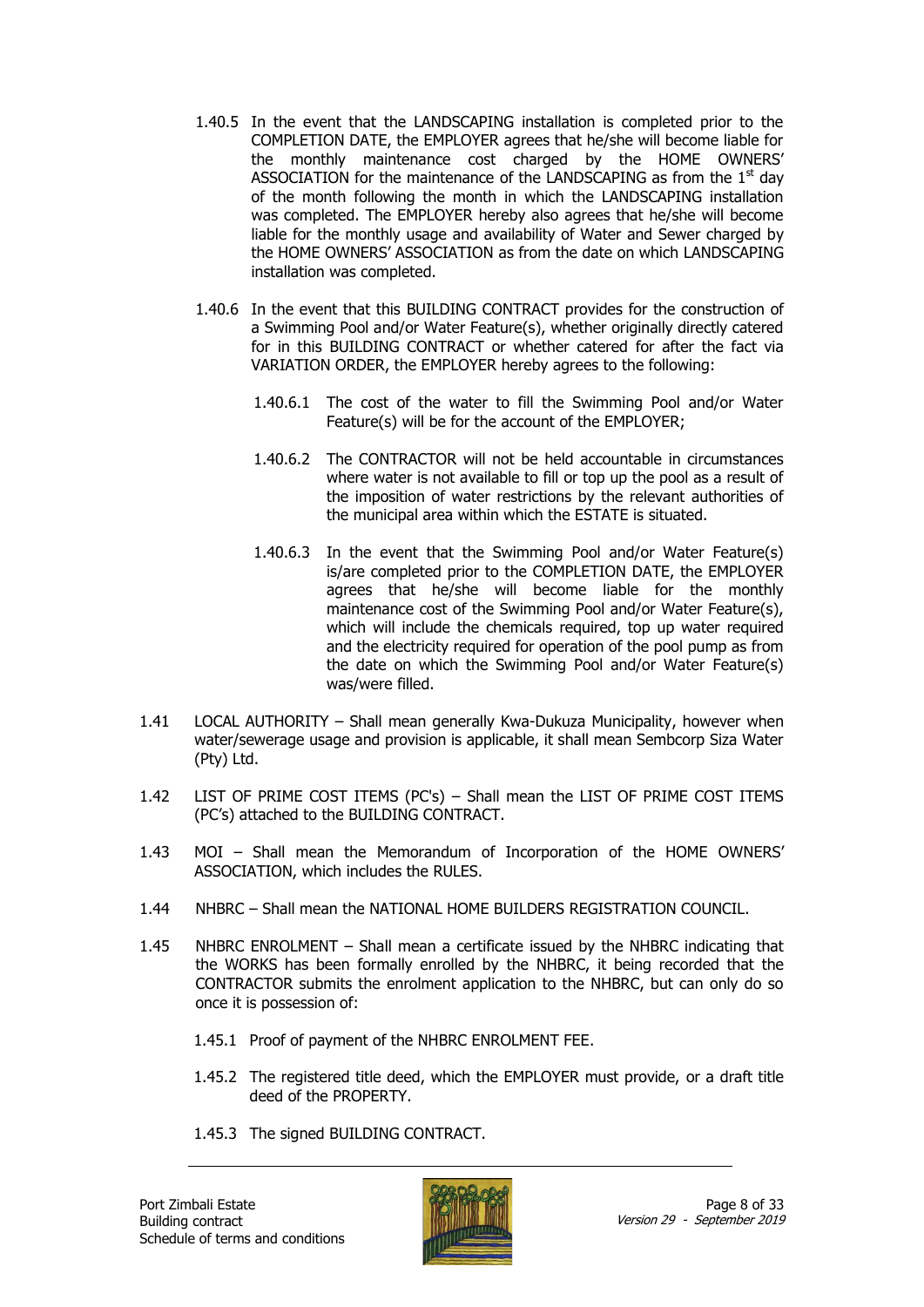1.45.4 The APPROVED PLAN of the dwelling.

- 1.46 NHBRC ENROLMENT FEE Shall mean the amount payable to enrol the WORKS at the NHBRC.
- 1.47 NOMINATED SUB-CONTRACTOR Shall mean any contractor privately appointed and employed by the EMPLOYER to execute work which is provided for and/or required by a PRIME COST ITEM or additional instructions issued by the EMPLOYER on the WORKS, whether during the construction phase or thereafter, but prior to COMPLETION DATE and the date the ARCHITECT issues a FINAL COMPLETION CERTIFICATE and the RISK associated with the WORKS is handed over to the EMPLOYER.
	- 1.47.1 Such appointment of NOMINATED SUB-CONTRACTORS will be dealt with on the following basis:
		- 1.47.1.1 Access to the WORKS may only be granted to a NOMINATED SUB-CONTRACTOR by both the CONTRACTOR and the ARCHITECT and only on receipt of a written request to this effect from the EMPLOYER and only once the ARCHITECT has issued the CONTRACTOR with a SUBSTANTIAL COMPLETION CERTIFICATE, unless the CONTRACTOR, in writing, agrees to provide access to the WORKS in instances where a SUBSTANTIAL COMPLETION CERTIFICATE cannot yet be issued.
		- 1.47.1.2 Such written request will include the following information:
			- The name and full contact details of the NOMINATED SUB-CONTRACTOR;
			- The name and full contact details of the manager and/or supervisor of the NOMINATED SUB-CONTRACTOR;
			- The scope of the work to be done and instructions issued by the EMPLOYER and the impact such work and instructions will have on the WORKS from a time (CONSTRUCTION PROGRAM) and cost perspective.
			- An undertaking from the EMPLOYER to make good the abovementioned cost impact to the CONTRACTOR and to accept the extension of time such work and instructions may have on the CONSTRUCTION PROGRAM – both to be documented in a VARIATION ORDER.
		- 1.47.1.3 NOMINATED SUB-CONTRACTORS are obliged to adhere to the security and other relevant policies and procedures of the HOME OWNERS' ASSOCIATION. In this regard the EMPLOYER is in addition specifically directed to the CONTRACTOR'S CODE OF CONDUCT found in the MOI of the HOME OWNERS' ASSOCIATION, as NOMINATED SUB-CONTRACTORS will be subject thereto. The cost related to the HOME OWNERS' ASSOCIATION issuing Security Access Cards, tags or biometric registration in the HOME OWNERS' ASSOCIATION'S access security system for the NOMINATED SUB-CONTRACTOR and their employees will be for the account of the EMPLOYER.

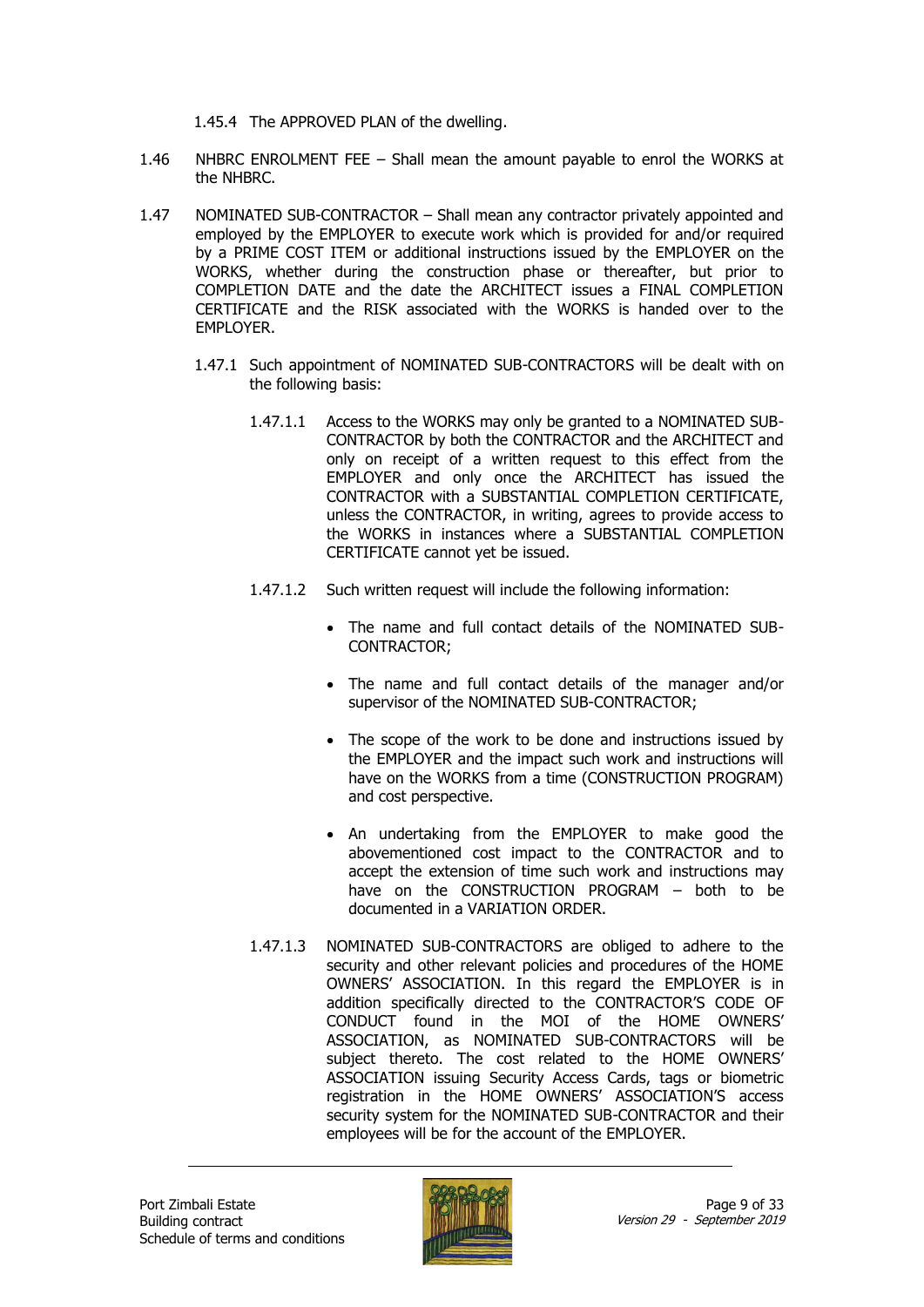- 1.47.1.4 Whilst the CONTRACTOR will make an electrical point available to the NOMINATED SUB-CONTRACTOR, it will only do so if such a point is available on the PROPERTY, it being understood by the EMPLOYER and the NOMINATED SUB-CONTRACTOR that the CONTRACTOR is under no obligation to do so and, if provided, the usage thereof will be for the EMPLOYER'S account.
- 1.47.1.5 The CONTRACTOR shall have the right to impose reasonable controls on such NOMINATED SUB-CONTRACTOR, but is not responsible for the performance and payment of the NOMINATED SUB-CONTRACTOR, neither for the risks associated with the NOMINATED SUB-CONTACTOR'S employment of workers.
- 1.47.1.6 The NOMINATED SUB-CONTRACTOR to provide a Certificate of Good Standing as provided by the Compensation Commissioner from within the Department of Labour.
- 1.47.1.7 The NOMINATED SUB-CONTRACTOR to provide a Tax Clearance Certificate in respect of PAYE, SDL and UIF from the South African Revenue Services.
- 1.47.1.8 The NOMINATED SUB-CONTRACTOR to provide a copy of its Contractor's All Risk policy displaying/depicting sufficient cover not only for the work for which the NOMINATED SUB-CONTRACTOR is employed, but also for the areas of the WORKS that will/may be effected by the scope of the work to be completed by the NOMINATED SUB-CONTRACTOR.
- 1.47.2 It is specifically herein recorded, understood and agreed that the EMPLOYER hereby accepts full and complete responsibility, in total, for the correct and complete service and/or installation provided by the NOMINATED SUB-CONTRACTORS employed by him, which includes any preparatory work of any nature whatsoever such service and/or installation may require.
- 1.47.3 The EMPLOYER hereby accepts full and complete responsibility for any loss caused by a NOMINATED SUB-CONTRACTOR appointed by the EMPLOYER, whether through negligence or in the fulfilment of their duties to the WORKS and/or the PROPERTY of the HOME OWNERS' ASSOCIATION and undertakes to make good to the CONTRACTOR or the HOME OWNERS' ASSOCIATION, as the case may be, any claim that may arise as a result thereof.
- 1.47.4 Occupational Health and Safety
	- 1.47.4.1 The EMPLOYER hereby accepts full and complete responsibility for ensuring that the NOMINATED SUB-CONTRACTOR appointed by the EMPLOYER meets all the requirements found in the Occupational Health and Safety Act, 1993 (Act No. 85 of 1993) as may be applicable to the WORKS. The PARTIES agree that the CONTRACTOR has no responsibility toward NOMINATED SUB-CONTRACTORS or the EMPLOYER in this regard.

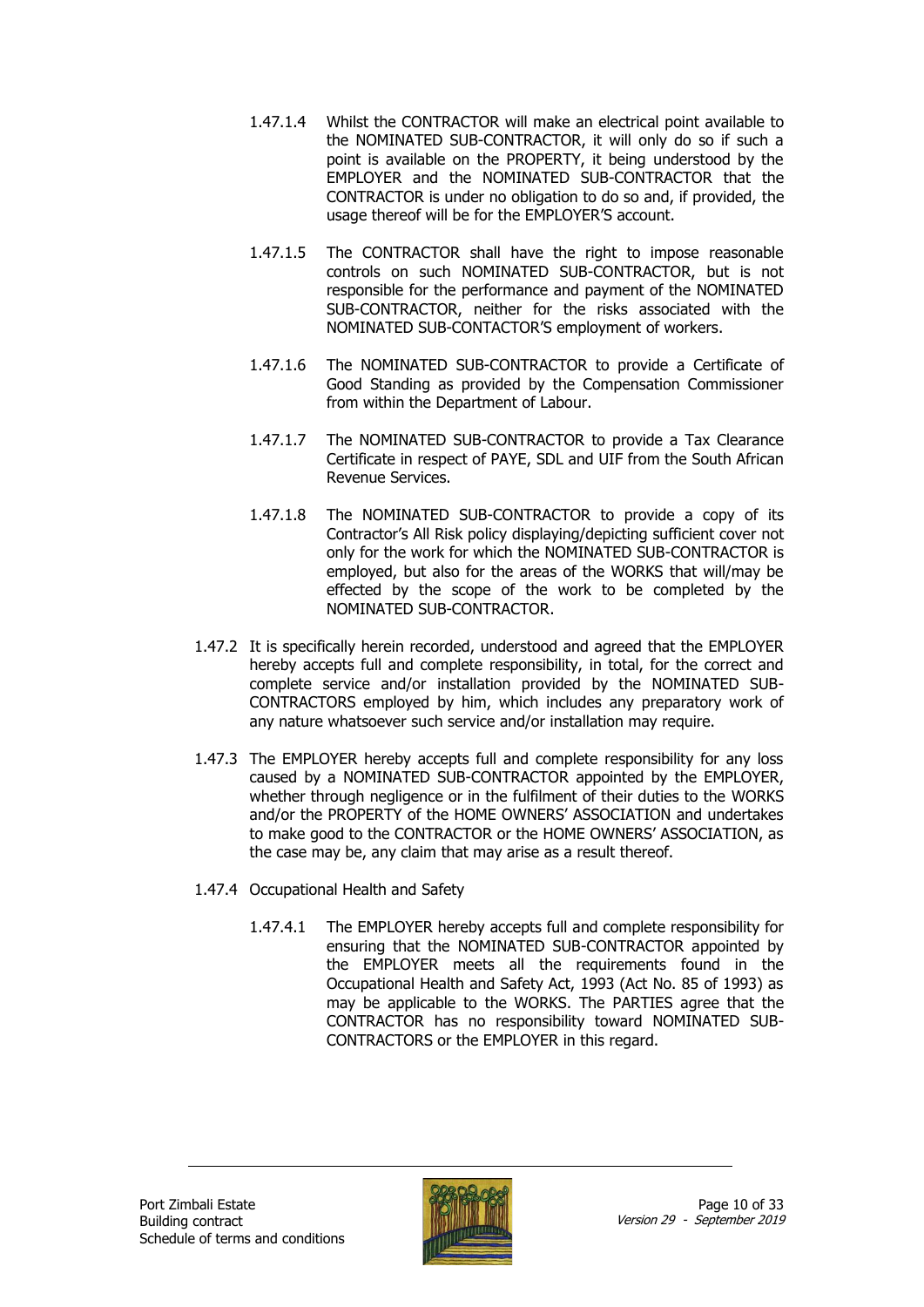- 1.47.4.2 The EMPLOYER hereby indemnifies the CONTRACTOR and the HOME OWNERS' ASSOCIATION against any loss, damage, injury or death that may arise from activities found at the WORKS, or by reason of any condition on the Estate, whether by way of human or mechanical error, default or failure or from any other cause whatsoever, irrespective whether such loss, damage, injury or death was occasioned by the negligence or wrongful act of the CONTRACTOR or the HOME OWNERS' ASSOCIATION.
- 1.47.4.3 The EMPLOYER will ensure that the NOMINATED SUB-CONTRACTOR provides the EMPLOYER and the CONTRACTOR with a copy of the letter of appointment, to be done in terms of Section 16(2) of the Occupational Health and Safety Act, 1993 (Act No. 85 of 1993), prior to the NOMINATED SUB-CONTRACTOR commencing with any form of work on the WORKS. For ease of reference the wording of the letter is as follows (areas in brackets to be replaced with relevant information):

### **NOMINATED SUB-CONTRACTOR NAME**

#### **OCCUPATIONAL HEALTH AND SAFETY ACT, 1993 SECTION 16(2) – ASSISTANT TO THE CHIEF EXECUTIVE OFFICER APPOINTMENT**

(Appointees Name)

I, (Appointer's Full Name), hereby appoint you (Appointee's Full Name) as the Section 16(2) (Assistant to the CEO) appointee responsible for the area known as (the WORKS).

In terms of this appointment, you are responsible for occupational health and safety matters at the aforementioned area. In order to ensure that you meet this responsibility you must familiarize yourself with the Occupational Health and Safety Act and its Regulations. You are also required to ensure that all statutory requirements are met at all times.

#### **You may not further assign this duty.**

Your appointment is valid from (Start Date) to (End Date).

You shall report (Time Period) directly to me on all occupational health and safety matters arising out of (the WORKS).

(Appointer's Signature) Date

……………………………… …………………………..

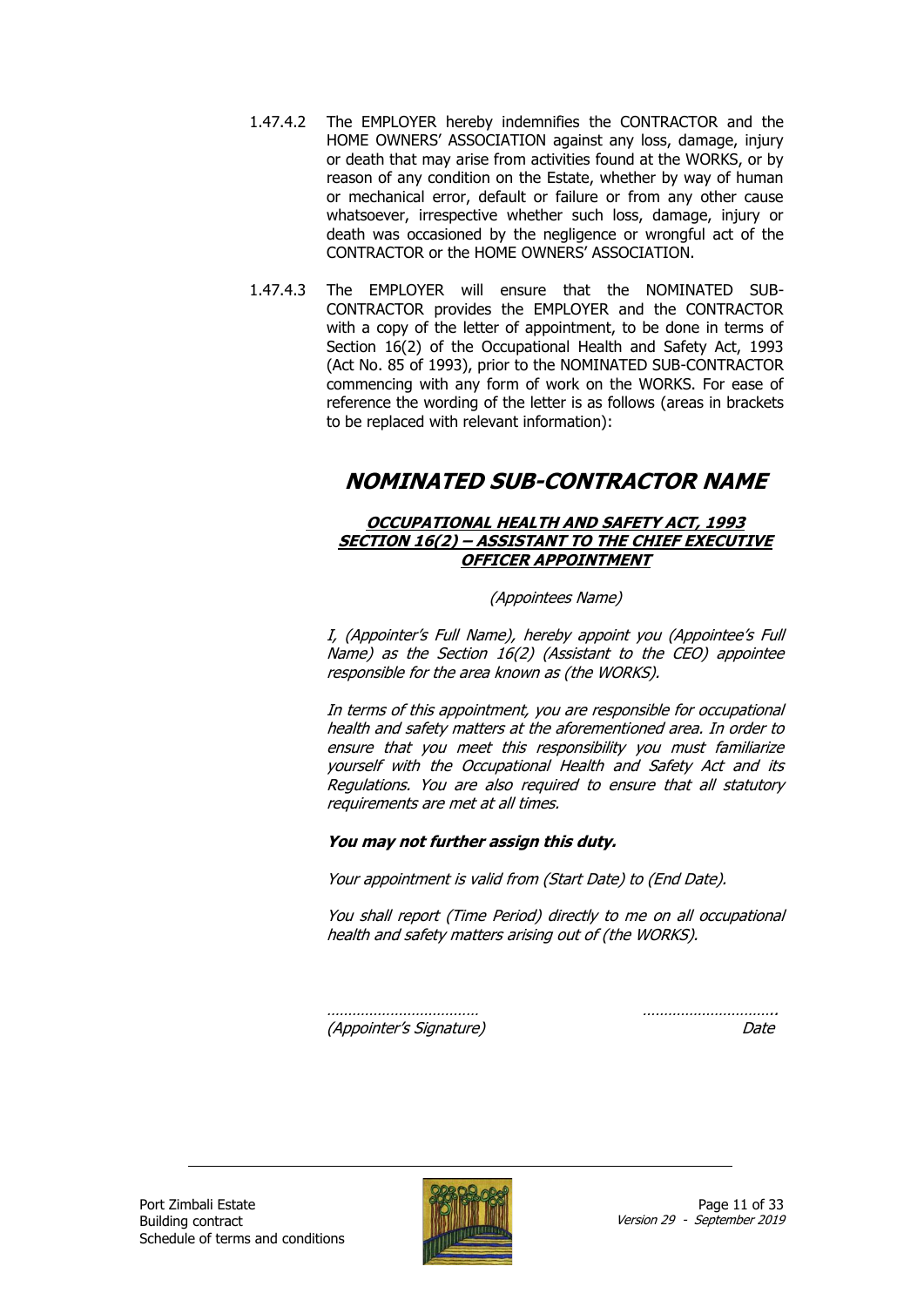Kindly confirm your acceptance of this appointment by completing the following:

ACCEPTANCE: I, (Appointee's Full Name) understand the implications of the appointment as detailed above and confirm my acceptance.

……………………………… ………………………….. (Appointee's Signature) Date

Contact number ……………………………

- 1.48 NON-STANDARD ITEMS Shall mean items that are not identified by displaying, not described or shown by the CONTRACTOR to the EMPLOYER, and specifically excluded by the CONTRACTOR and advised to the EMPLOYER, prior to or on SIGNATURE DATE, or are items that are not described in the SPECIFICATION AND FINISHING SCHEDULE. An item which may be construed as being a standard item, if not listed in the SPECIFICATION AND FINISHING SCHEDULE, is regarded as a NON-STANDARD ITEM and is excluded from this BUILDING CONTRACT and should such NON-STANDARD ITEMS be required via request from the EMPLOYER or via instruction from any AUTHORITY, the cost of provision thereof will be for the account of the EMPLOYER.
- 1.49 OCCUPATION Shall mean the CONTRACTOR granting the EMPLOYER OCCUPATION on OCCUPATION DATE. It is recorded that OCCUPATION will only be granted by the CONTRACTOR once it is in possession of a duly signed and completed COMPLETION CERTIFICATE as provided for in this BUILDING CONTRACT. In the event of the EMPLOYER utilising finance from a financial institution to fund the construction of the WORKS and should such financial institution specify that it requires a HAPPY LETTER from the EMPLOYER to enable it to make final payment to the CONTRACTOR, then the CONTRACTOR is entitled to withhold OCCUPATION from the EMPLOYER until such time as the EMPLOYER provides the CONTRACTOR with written evidence from the financial institution that the EMPLOYER has provided the HAPPY LETTER to the financial institution and that such HAPPY LETTER meets the financial institution's requirements enabling it to make final payment to the CONTRACTOR.
- 1.50 OCCUPATION DATE Shall mean
	- 1.50.1 The date of formal handing over of the keys of the WORKS to the EMPLOYER; or
	- 1.50.2 The date on which OCCUPATION of the WORKS is taken by the EMPLOYER or his agent.
- 1.51 PARTIES Shall mean the CONTRACTOR and the EMPLOYER.
- 1.52 PAYMENT GUARANTEE Shall mean a PAYMENT GUARANTEE that the CONTRACTOR reserves the right to request from a financial institution should such financial institution request a WAIVER OF BUILDER'S LIEN agreement from the CONTRACTOR, for which the EMPLOYER takes full responsibility to arrange for and to provide to the CONTRACTOR.

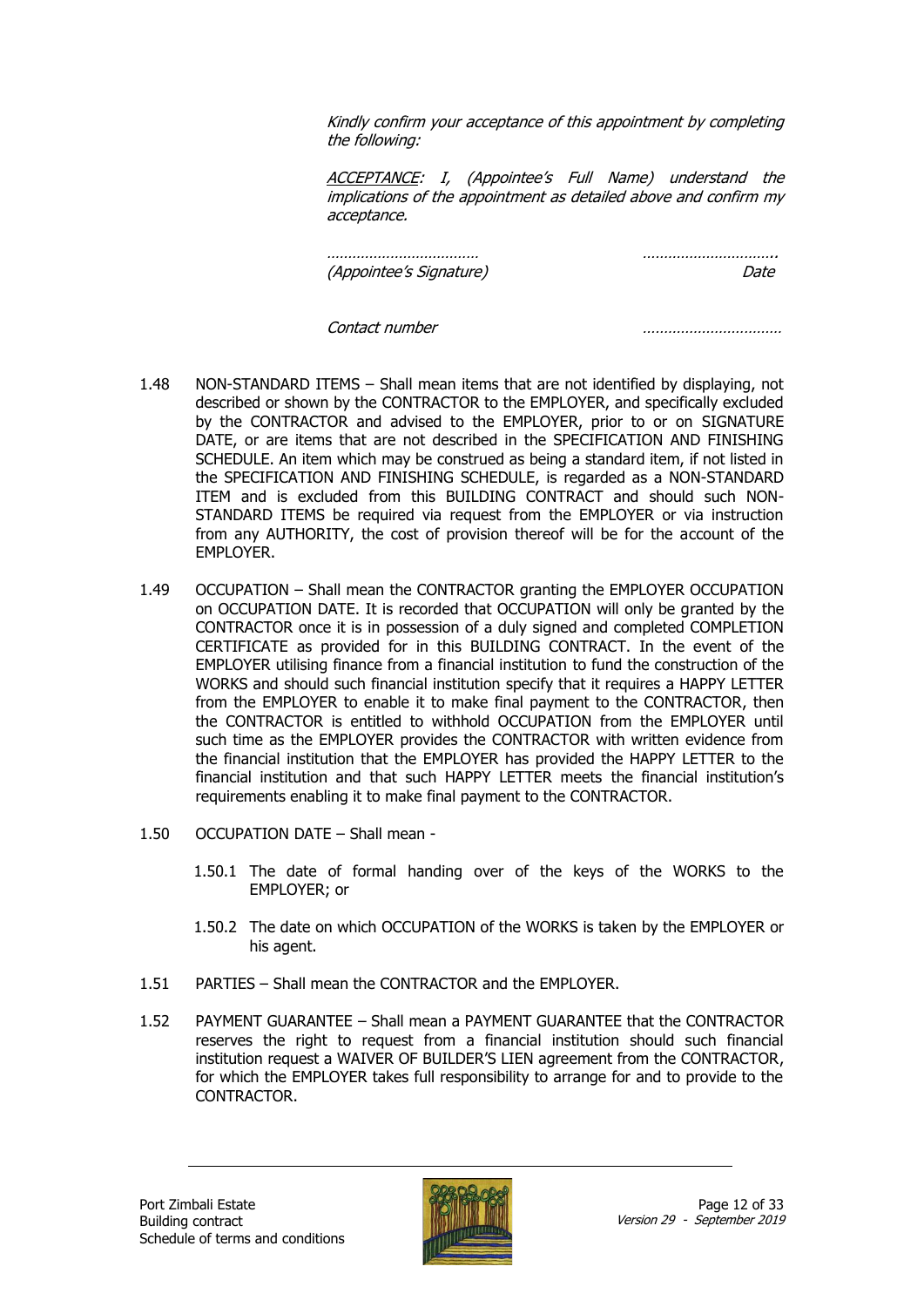- 1.53 PC AMOUNT Shall mean the amount depicted under paragraph 1.4 of the BUILDING CONTRACT.
- 1.54 PC's and PC ITEMS Shall mean PRIME COST ITEMS, defined as the items included in the TOTAL BUILDING CONTRACT PRICE for the delivered cost of PRIME COST ITEMS obtained from a supplier as instructed by the EMPLOYER as depicted on the LIST OF PRIME COST ITEMS (PC's) attached to the BUILDING CONTRACT. Further conditions pertaining to PC's are the following:
	- 1.54.1 The EMPLOYER acknowledges and accepts that the LIST OF PRIME COST ITEMS (PC's) as displayed in the SPECIFICATIONS AND FINISHING SCHEDULE attached to this BUILDING CONTRACT by implication means that the EMPLOYER must provide these PC ITEMS to the CONTRACTOR by delivering it to the PROPERTY, free of charge and in the quantities requested, within 7 (SEVEN) DAYS of the CONTRACTOR requesting the EMPLOYER to do so. It is recorded that the EMPLOYER acknowledges and accepts that, should these subject PC ITEMS not be delivered on the date as contemplated in this BUILDING CONTRACT, the CONTRACTOR has the right to claim damages from the EMPLOYER if such delay in delivery of PC ITEMS negatively impacts on the CONSTRUCTION PROGRAM, the amount of such damages to be established by the CONTRACTOR subject to approval by the ARCHITECT.
	- 1.54.2 The EMPLOYER acknowledges and accepts that the CONTACTOR is not responsible for the condition of PC ITEMS when delivered by the EMPLOYER, directly or via an agent of the EMPLOYER (such as a supplier of such PC ITEMS), nor does the CONTRACTOR have any obligation toward the EMPLOYER to establish whether the PC ITEMS delivered are correct in terms of colour, quantity, model, series or any other attribute whatsoever. Should a PC ITEM therefore be installed by the CONTRACTOR after delivery of such PC ITEM and the EMPLOYER finds such PC ITEM to be of inferior condition or incorrect in terms of its attributes, the cost of replacement or damage to the incorrectly installed PC ITEM(s) will be for the EMPLOYER's account should the EMPLOYER request the replacement thereof, taking into account the cost of any delay such replacement may have on the CONTRACTOR.
	- 1.54.3 The EMPLOYER acknowledges and accepts that the CONTACTOR is not responsible for the storage and or warehousing of PC ITEMS when delivered by the EMPLOYER to SITE, neither is the CONTRACTOR obliged to provide such storage and warehouse facilities, save for the period starting on the date from which the CONTRACTOR requested the PC ITEMS to be available for installation on SITE. Should the EMPLOYER request the CONTRACTOR to store and warehouse PC ITEMS on SITE, it will be done on a basis that such request is reduced to writing, that such storage and warehousing will be done at the risk of the EMPLOYER and that agreeing to such storage and warehousing will be provided at the sole discretion of the CONTRACTOR.
	- 1.54.4 The EMPLOYER may request the CONTRACTOR to provide and secure PC ITEMS on the EMPLOYER'S behalf, it being recorded, understood and agreed that such request will carry an additional service fee for the account of the EMPLOYER. This request must be reduced to writing and will be dealt with in terms of the provisions made for VARIATION ORDERS in this BUILDING CONTRACT. In the event that such a request is made verbally by the EMPLOYER and the CONTRACTOR acts on such verbal request, the EMPLOYER hereby agrees to and understands that the CONTRACTOR will not

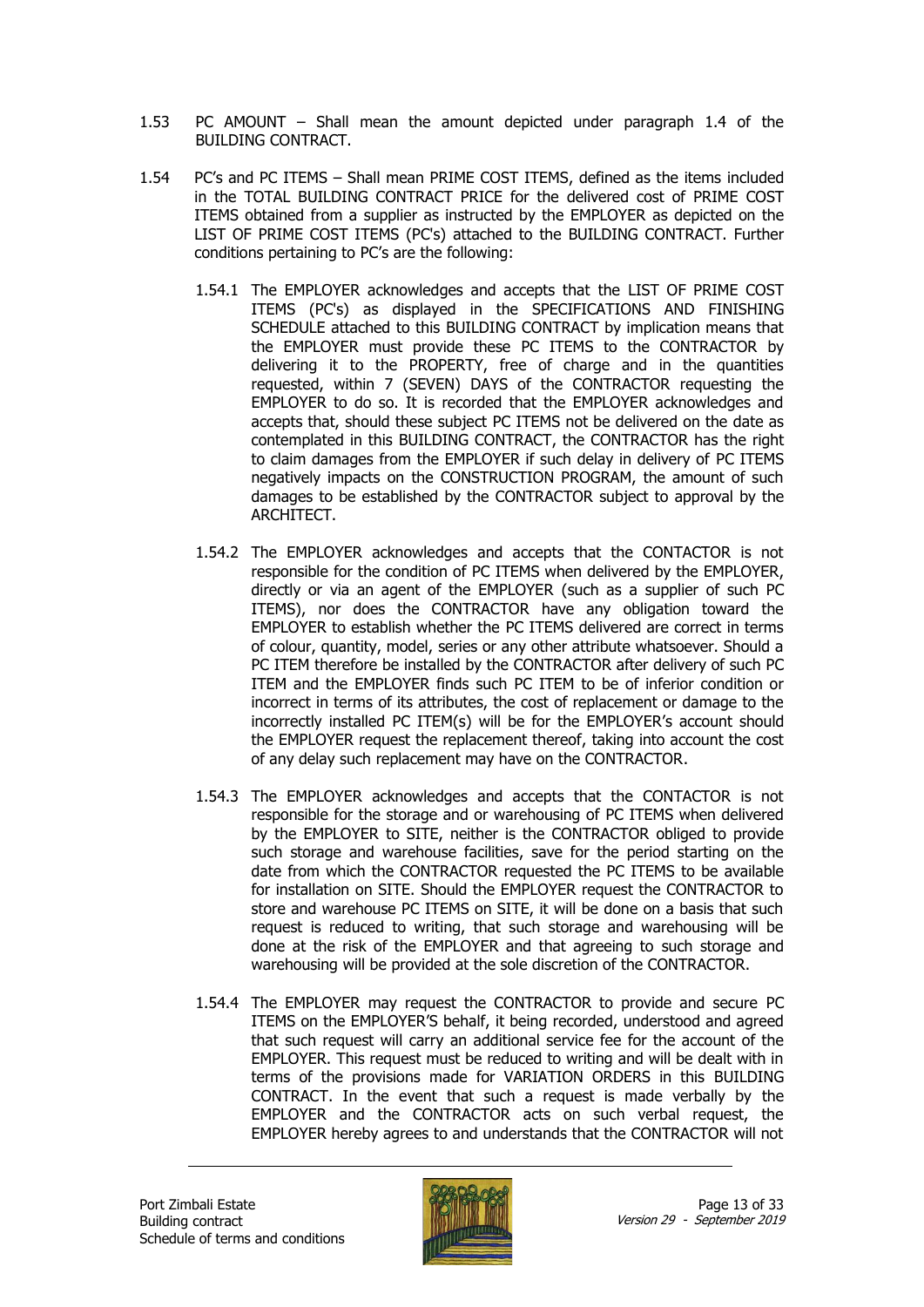be responsible for errors or misunderstandings occasioned by the EMPLOYER'S failure to make such request in writing. The price of such requested PC ITEMS may vary from the specified amounts depicted on the LIST OF PRIME COST ITEMS (PC's) attached to this BUILDING CONTRACT at the time of the request by the EMPLOYER and as a result thereof the CONTRACTOR is not obliged to provide PC ITEMS if the EMPLOYER requests the CONTRACTOR to do so.

- 1.54.5 The amounts allowed for the following PC ITEMS include the cost of installation (cost of installation is therefore not catered for in the Building Contract and is included in the relevant PC AMOUNT):
	- 1.54.5.1 Braai.
	- 1.54.5.2 Cupboards (Bathroom vanities, Braai cupboards, and built-in, linen, kitchen and pantry cupboards and any other applicable cabinetry).
	- 1.54.5.3 Stone tops.
	- 1.54.5.4 Shower doors.
- 1.54.6 The amounts allowed for Tiles excludes the cost of the installation thereof (cost of installation is therefore catered for in the Building Contract and not included in the PC AMOUNT for tiles), it being recorded, understood and agreed that the EMPLOYER is to provide sufficient tiles to complete the tiling works by catering for breakage, pattern matching and cutting – such additional tiles to be specified by the CONTRACTOR. It is furthermore recorded and agreed to by EMPLOYER that the tile sundries, such as cover strips, corner strips and non-standard expansion strips is allowed for in the amount allowed for Tiles.
- 1.54.7 The amount allowed for Air Conditioners includes the cost of the installation thereof and the mandatory housing or ducting for the Air Conditioner gas lines as well as the Air Conditioner installation preparatory work (the total cost of installation is therefore included in the PC AMOUNT for Air Conditioners). The following, which the EMPLOYER understands and agrees to, applies to Air Conditioner installation preparatory work:
	- 1.54.7.1 Air Conditioner installation preparatory work consists of the provision of the following for each Air Conditioner unit:
		- Dedicated circuit breaker in the electrical distribution box required for every unit;
		- Power point, complete with waterproof isolator, at the point where the compressor unit of the Air Conditioner will be installed, together with the necessary electrical cabling housed in electrical conduit from the power point to the relevant circuit breaker;
		- Water drainage pipes from the Air Conditioner evaporator from the interior of the dwelling to a suitable drain situated at the exterior of the dwelling; and

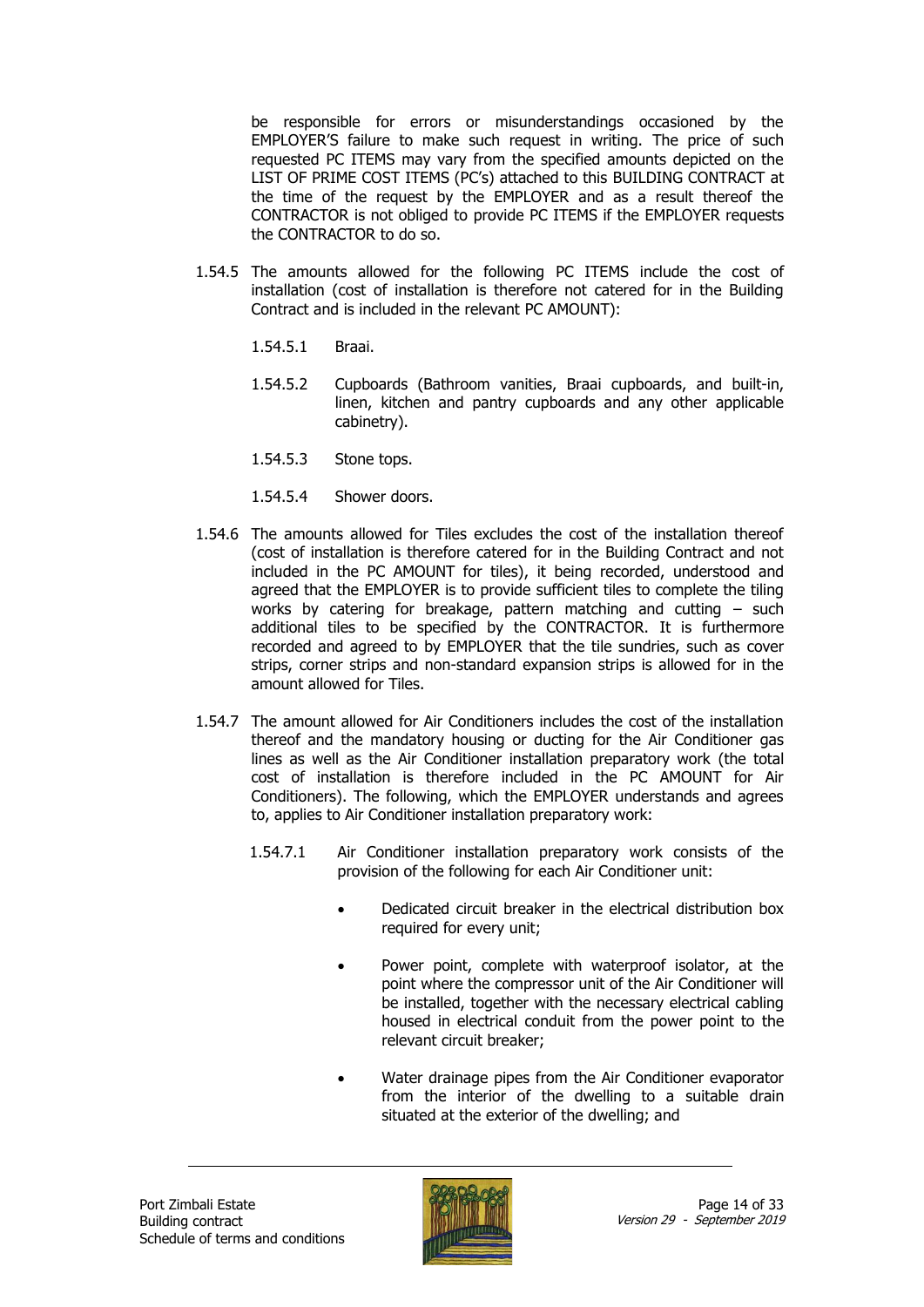- All required chasing to house the conduits and water drainage pipes.
- 1.54.7.2 Similarly as is found with plumbing (such as water supply pipes and water drains) and electrical (such as conduits and electrical switch and plug/isolator boxes) preparatory work applicable to the WORKS in the normal way of business, Air Conditioner installation preparatory work must also be completed before the CONTRACTOR commences the plastering of the dwelling as such preparatory work must be concealed within the walls of the dwelling.
- 1.54.7.3 It is recorded that should the EMPLOYER elect to himself provide and have the Air Conditioners installed by a NOMINATED SUB-CONTRACTOR, and should the NOMINATED SUB-CONTRACTOR of the EMPLOYER not have completed the Air Conditioner installation preparatory work as and when required by the CONTRACTOR, the EMPLOYER will be liable for additional costs which will be contained in VARIATION ORDERS, which clearly set out the payment procedure for the additional costs incurred.
- 1.54.7.4 The CONTRACTOR need only allow access to the WORKS to the NOMINATED SUB-CONTRACTOR once the relevant VARIATION ORDER is signed by the EMPLOYER and any delay in the signing of the relevant VARIATION ORDER by the EMPLOYER will have no impact on the date on which the CONTRACTOR requires the Air Conditioner installation preparatory work to be done.
- 1.55 PENALTY COMPLETION DATE Shall mean the CONTRACTUAL COMPLETION DATE, which date, for purposes of the calculation of the PENALTY FOR LATE COMPLETION, will be adjusted to such later date by adding the following number of DAYS to it, as and when applicable, namely:
	- 1.55.1 Number of approved COMMENCEMENT DELAY DAYS.
	- 1.55.2 DAYS as a result of approved EXTENTIONS.
	- 1.55.3 DAYS as a result of approved DELAYS.
- 1.56 PENALTY FOR LATE COMPLETION Shall mean an amount that can be claimed by the EMPLOYER from the CONTRACTOR should the CONTRACTOR fail to meet PENALTY COMPLETION DATE. If applicable, such claim will be reduced to writing and must be submitted to the CONTRACTOR by the ARCHITECT within 5 (FIVE) DAYS after COMPLETION DATE. Should COMPLETION DATE be achieved before PENALTY COMPLETION DATE in time, the EMPLOYER will not be entitled to claim a PENALTY FOR LATE COMPLETION.
- 1.57 PENALTY FOR LATE COMPLETION AMOUNT Shall mean an amount of R1,000.00 (ONE THOUSAND RAND) per DAY for every DAY that the CONTRACTOR fails to meet the PENALTY COMPLETION DATE.

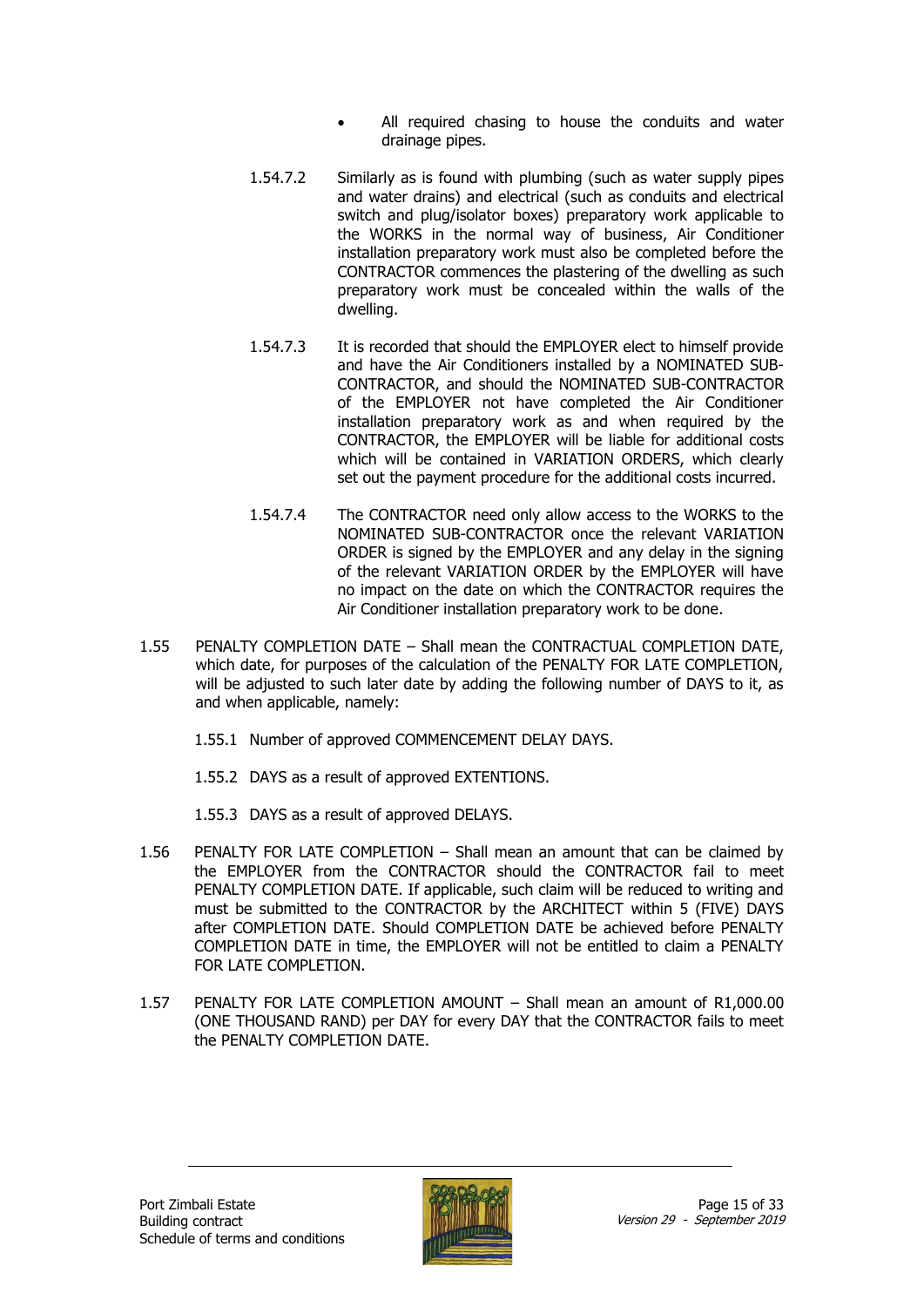- 1.58 PLAN Shall for the purposes of this BUILDING CONTRACT mean the signed drawings of the WORKS that shall form the basis for drawings to be submitted to the LOCAL AUTHORITY for approval. Upon approval thereof, the APPROVED PLAN shall substitute the FLOOR PLAN and be deemed to be the PLAN selected and approved by the PARTIES for the purposes of this BUILDING CONTRACT and the execution of the WORKS in terms hereof.
- 1.59 PLAN SUBMISSION FEES Shall mean the fees payable to the LOCAL AUTHORITY and any other authority, if applicable, for obtaining APPROVED PLANS for the WORKS. The fees is for the account of the EMPLOYER, is not provided for in this BUILDING CONTRACT and is payable to the LOCAL AUTHORITY on the date the ARCHITECT requests the EMPLOYER to do so.
- 1.60 PLAN DISCREPANCIES Shall mean discrepancies that have a cost implication, whether in favour of the CONTRACTOR or the EMPLOYER, arising from differences in the FLOOR PLAN and the APPROVED PLAN. It is recorded that the CONTRACTOR determined the TOTAL BUILDING CONTRACT PRICE from the FLOOR PLAN as the PLAN had not been finalised or approved on SIGNATURE DATE. Owing to the fact that the EMPLOYER signed the PLAN prior to the submission thereof to the LOCAL AUTHORITY for approval, it is acknowledged that the EMPLOYER approved and agreed to the PLAN submitted and hence, the APPROVED PLAN. PLAN DISCREPANCIES will directly imply the necessity of a VARIATION ORDER to be issued.
- 1.61 PRIME COST AMOUNT Shall mean the amount included in the TOTAL BUILDING CONTRACT PRICE for the delivered cost of PRIME COST ITEMS obtained from a supplier as instructed by the EMPLOYER, further comprehensively defined and dealt with under the definition of PC ITEMS.
- 1.62 PRIME COST ITEMS Shall mean delivered materials and goods obtained from a supplier as instructed by the EMPLOYER, further comprehensively defined and dealt with under the definition of PC ITEMS.
- 1.63 PROGRESS PAYMENT CERTIFICATE Shall mean a certificate issued by the CONTRACTOR in which the monetary value of the work done and materials on site, inclusive of VARIATION ORDERS on the WORKS from COMMENCEMENT DATE to the date on which the PROGRESS PAYMENT CERTIFICATE is issued is reflected, it being recorded that the PROGRESS PAYMENT CERTIFICATE must be approved by the ARCHITECT. Any PROGRESS PAYMENT CERTIFICATE will, with the exception of the first PROGRESS PAYMENT CERTIFICATE issued, reflect the cumulative amount certified via previously approved PROGRESS PAYMENT CERTIFICATES, and by deduction depicts the amount currently due and owing to the CONTRACTOR as at date of issue of the subject PROGRESS PAYMENT CERTIFICATE. The CONTRACTOR will provide the EMPLOYER with a monthly statement depicting the full amount due and owing to the CONTRACTOR by the EMPLOYER.
- 1.64 PROPERTY Shall mean SITE.

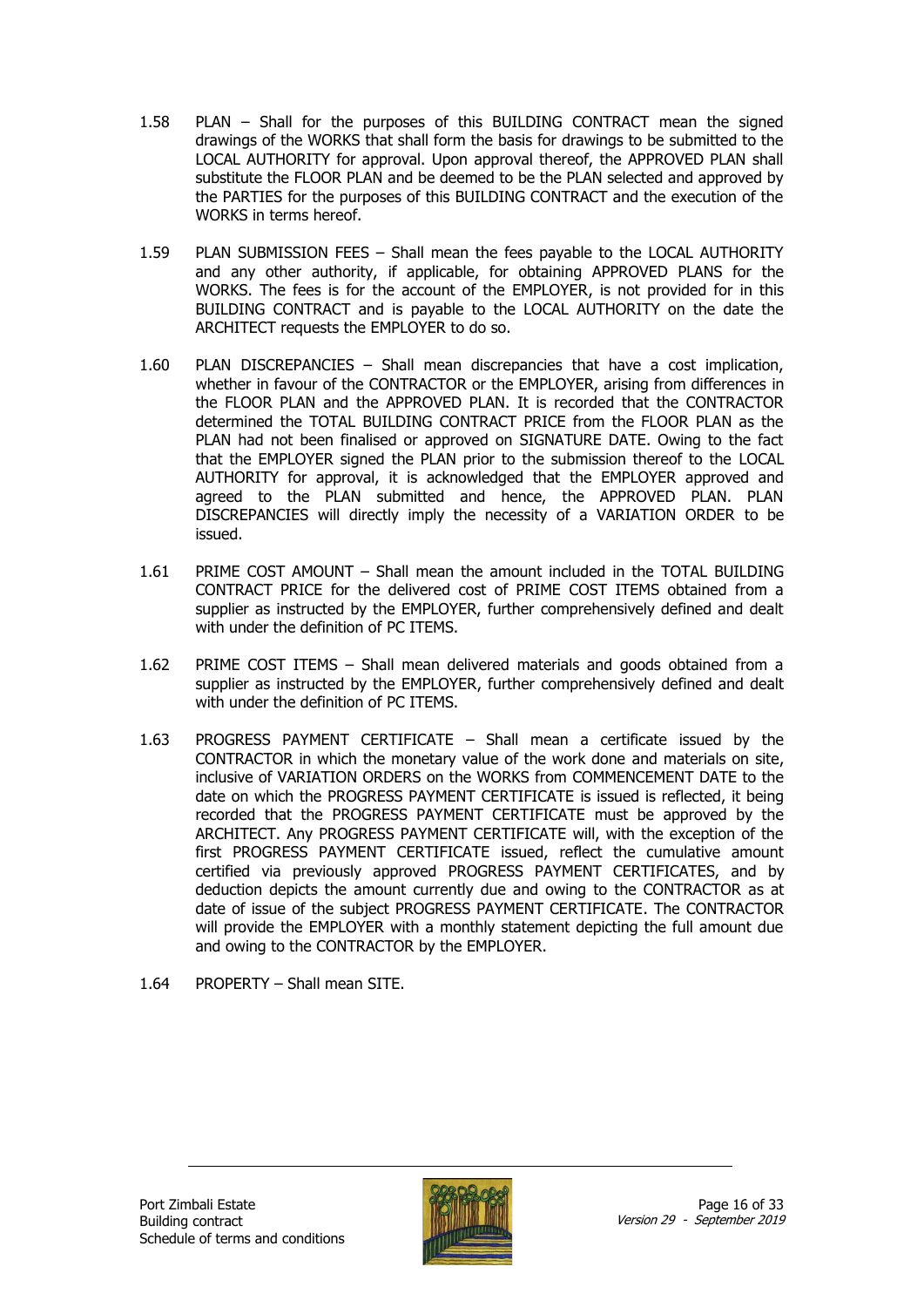- 1.65 PROVISIONAL AMOUNTS AND ITEMS Shall mean the amounts relating to specific items that are displayed in the SCHEDULE OF FINISHES attached to the BUILDING CONTRACT, the use and application of such amounts and items by the EMPLOYER being subject to the following:
	- 1.65.1 The amounts relevant to the displayed items are included in the TOTAL BUILDING CONTRACT PRICE (excluding PC's) depicted in the BUILDING CONTRACT.
	- 1.65.2 The amounts are net of the CONTRACTOR'S mark-up, labour and other installation costs, profit and attendance – in other words, the amounts cover the cost of supply of the items to the SITE, which includes the delivery and the storage costs thereof.
	- 1.65.3 The EMPLOYER may request the CONTRACTOR during the construction period that he/she wishes to select an alternative or different item to the one described in the PROVISIONAL AMOUNT list on the basis that the CONTRACTOR can accommodate such alternative, which accommodation is subject to the following:
		- 1.65.3.1 The point at which the request is made must be at a stage that it can be accommodated within the CONSTRUCTION PROGRAM by the CONTRACTOR, it being recorded that the request will have no additional cost impact on the CONTRACTOR and in the event that there is a cost impact on the CONTRACTOR that this cost will be for the account of the EMPLOYER.
		- 1.65.3.2 Notwithstanding the above mentioned, it is agreed that it is entirely in the CONTRACTOR'S discretion to either accommodate or NOT accommodate the EMPLOYER'S request.
		- 1.65.3.3 The request must be submitted via the VARIATION ORDER PROCESS as documented in the BUILDING CONTRACT, the impact of which will, amongst others, be the passing of a credit for the amount in question by the CONTRACTOR to the EMPLOYER, which amount will NOT be paid in cash to the EMPLOYER but will reduce the TOTAL BUILDING CONTRACT PRICE.
		- 1.65.3.4 In the event that the CONTRACTOR agrees to the request, the CONTRACTOR will advise the EMPLOYER of a date and time that it will require the selected PROVISIONAL ITEMS to be available on SITE or installed at the WORKS, failing which the CONTRACTOR will have the right to claim for damages.
		- 1.65.3.5 It is recorded that the EMPLOYER acknowledges and accepts that, should the PROVISIONAL ITEMS selected via the request not be delivered on the date as contemplated in this BUILDING CONTRACT, the CONTRACTOR has the right to claim for damages from the EMPLOYER if such delay in delivery of PROVISIONAL ITEMS selected negatively impacts on the CONSTRUCTION PROGRAM, the amount of such damages to be established by the CONTRACTOR subject to approval by the ARCHITECT.

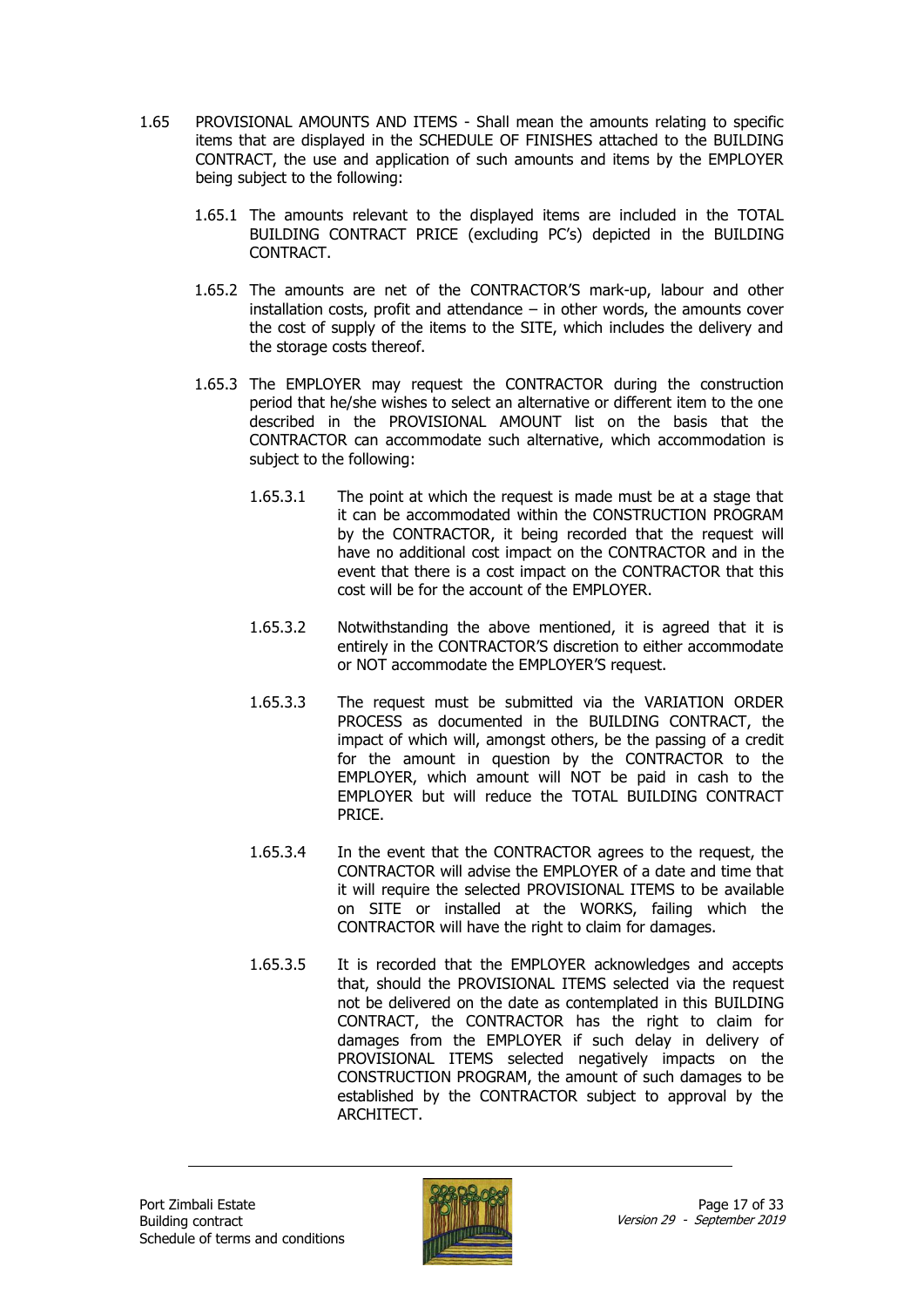- 1.66 PUNCH LIST Shall mean a written list of PUNCH LIST ITEMS requiring remedial action by the CONTRACTOR, if any, to be addressed by the CONTACTOR once COMPLETION DATE is achieved in terms of paragraph 8.1 of this SCHEDULE OF TERMS AND CONDITIONS. The PUNCH LIST will be signed by the EMPLOYER, the ARCHITECT and the CONTRACTOR and the CONTRACTOR may deem the list to be the final list of PUNCH LIST work required by the EMPLOYER.
- 1.67 PUNCH LIST COMPLETION CERTIFICATE Shall mean a certificate issued by the ARCHITECT to the CONTRACTOR in which the ARCHITECT certifies that the CONTRACTOR has completed the work specified in the PUNCH LIST to the satisfaction of the ARCHITECT and the EMPLOYER. The PUNCH LIST COMPLETION CERTIFICATE must be issued no longer than 2 (TWO) DAYS after the CONTRACTOR has completed the work specified in the PUNCH LIST to the satisfaction of the ARCHITECT and the EMPLOYER.
- 1.68 PUNCH LIST COMPLETION DATE Shall mean the date on which the ARCHITECT issues the PUNCH LIST COMPLETION CERTIFICATE.
- 1.69 PUNCH LIST DATE Shall mean a date no longer than 10 (TEN) DAYS after COMPLETION DATE.
- 1.70 PUNCH LIST ITEM Shall mean items included in the PUNCH LIST that are identified and recorded before or on the PUNCH LIST DATE. An item identified after the PUNCH LIST DATE will be regarded as a DEFECT and will accordingly be dealt with in terms of the relevant stipulations of this BUILDING CONTRACT and will NOT be regarded as a PUNCH LIST ITEM.
- 1.71 RETENTION Shall mean the RETENTION of the RETENTION AMOUNT, such amount(s) being retained by the CONTRACTOR'S ATTORNEYS on behalf of the EMPLOYER, pending the CONTRACTOR satisfactorily completing the WORKS. It is recorded and accepted that in the event of a financial institution providing the funding or a portion of the funding for the WORKS that such financial institution may elect to retain the RETENTION AMOUNT; however, in the case of such latter event, the calculation of the RETENTION AMOUNT remains as provided for in the BUILDING CONTRACT and the EMPLOYER agrees to make good to the CONTRACTOR the difference in RETENTION AMOUNTS calculated should such RETENTION AMOUNT calculated by a financial institution be more than what is provided for in the BUILDING CONTRACT.
- 1.72 RETENTION AMOUNT Shall mean the amounts calculated and accumulated, reduced or released on the following basis:
	- 1.72.1 The period preceding the date on which the SUBSTANTIAL COMPLETION CERTIFICATE is issued by the ARCHITECT - 5% (five per cent) of the proportional amount of the BUILDING PLAN PRICE (which is exclusive of PC AMOUNTS and/or DISBURSEMENTS and/or amounts pertaining to VARIATION ORDERS) retained at every instance that a PROGRESS PAYMENT CERTIFICATE is approved by the ARCHITECT and presented to the EMPLOYER for payment;

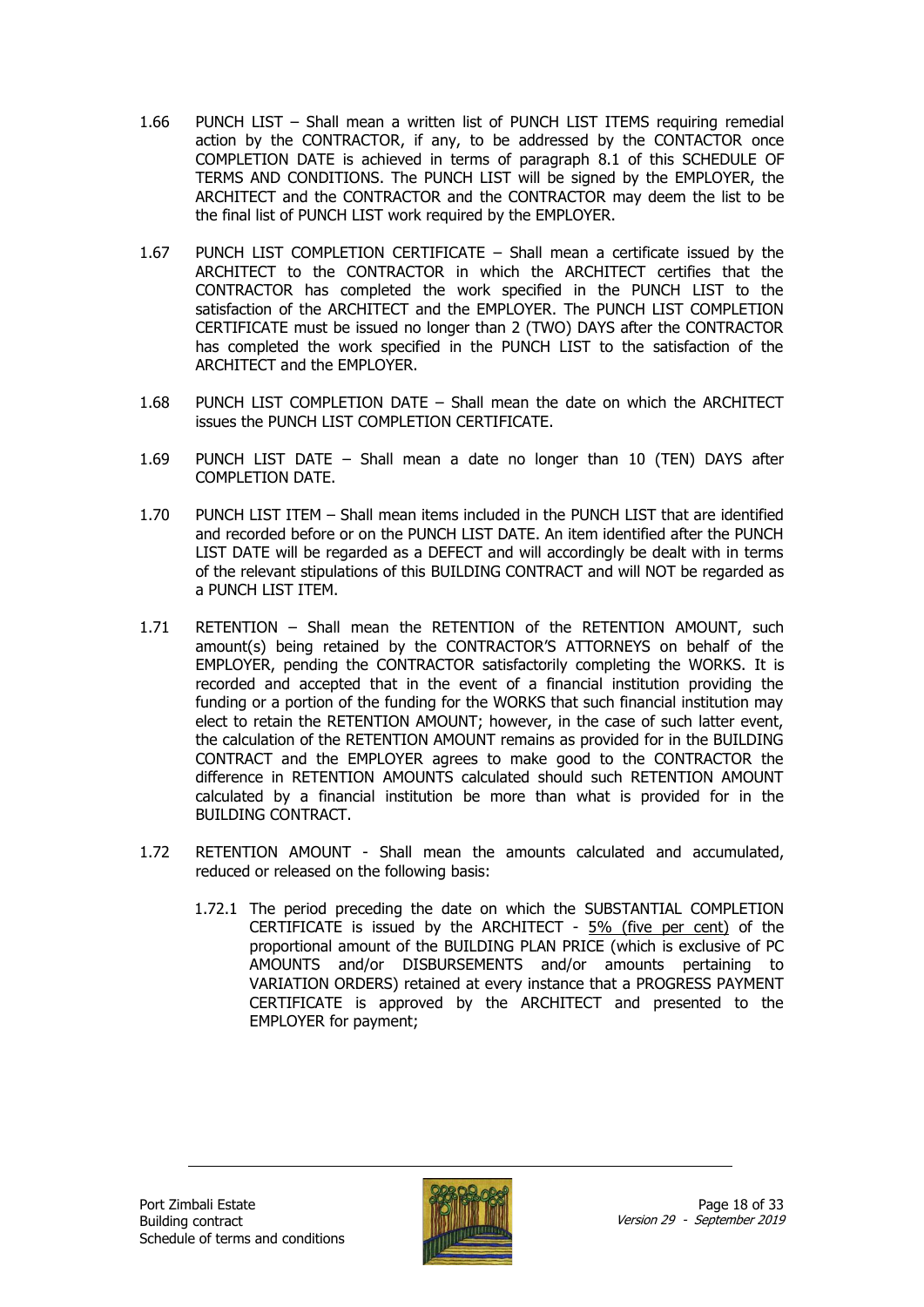- 1.72.2 The period from the date on which the SUBSTANTIAL COMPLETION CERTIFICATE is issued by the ATCHITECT, but preceding the date on which the COMPLETION CERTIFICATE is issued by the ARCHITECT  $-2,5\%$  (two comma five per cent) of the proportional amount of the BUILDING PLAN PRICE (which is exclusive of PC AMOUNTS and/or DISBURSEMENTS and/or amounts pertaining to VARIATION ORDERS) retained/claimed at every instance that a PROGRESS PAYMENT CERTIFICATE is approved by the ARCHITECT and presented to the EMPLOYER for payment;
- 1.72.3 7 (SEVEN) DAYS after FINAL COMPLETION DATE, the full RETENTION AMOUNT owing by the EMPLOYER will become due to the CONTRACTOR, irrespective of whether such amount is held by the financial institution of the EMPLOYER or the CONTRACTOR'S ATTORNEYS, as the case might be;
- 1.72.4 Should the cumulative RETENTION AMOUNT held on the date on which the ARCHITECT issues the SUBSTANTIAL COMPLETION CERTIFICATE exceed the amount to be retained as calculated in terms of paragraph 1.72.2 hereof, the excess RETENTION AMOUNT owing by the EMPLOYER will become due to the CONTRACTOR, irrespective of whether such amount is held by the financial institution of the EMPLOYER or the CONTRACTOR'S ATTORNEYS, as the case might be:
- 1.72.5 PROGRESS PAYMENT CERTIFICATES approved by the ARCHITECT and the SUBSTANTIAL COMPLETION CERTIFICATE, the COMPLETION CERTIFICATE and the FINAL COMPLETION CERTIFICATE issued by the ARCHITECT, as and where applicable in this paragraph 1.72, will be sufficient instruction for the CONTRACTOR'S ATTORNEYS, or the financial institution as the case might be, to make payment of the RETENTION AMOUNT to the CONTRACTOR.
- 1.73 SCHEDULE OF FINISHES Shall mean the SCHEDULE OF FINISHES as attached to the BUILDING CONTRACT.
- 1.74 SCHEDULE OF TERMS AND CONDITIONS Shall be this document styled SCHEDULE OF TERMS AND CONDITIONS, which is attached to and forms an integral part of the BUILDING CONTRACT.
- 1.75 SELECTED SUB-CONTRACTOR Shall mean any sub-contractor identified from the list of SELECTED SUB-CONTRACTORS, such list being compiled by the CONTRACTOR and such compilation being in the sole discretion of the CONTRACTOR. SELECTED SUB-CONTRACTORS are selected for employment by the EMPLOYER to execute work which is provided for and/or required by a PRIME COST ITEM on the WORKS, whether during the construction phase or thereafter. The EMPLOYER retains the responsibility to pay a SELECTED SUB-CONTRACTOR for work executed and/or goods provided as and when the CONTRACTOR requests the EMPLOYER to do so. The CONTRACTOR accepts the duty to ensure that the SELECTED SUB-CONTRACTOR completes the work and/or provides the goods to the satisfaction of the CONTRACTOR and the EMPLOYER. The CONTRACTOR accepts and carries the risk on behalf of the EMPLOYER in respect of the SELECTED SUB-CONTRACTOR performing his work satisfactorily and within the RULES and POLICIES of the HOME OWNERS' ASSOCIATION. The List of SELECTED SUB-CONTRACTORS only relates to the following PRIME COST ITEMS:

1.75.1 Cabinetry;

1.75.2 Tops;

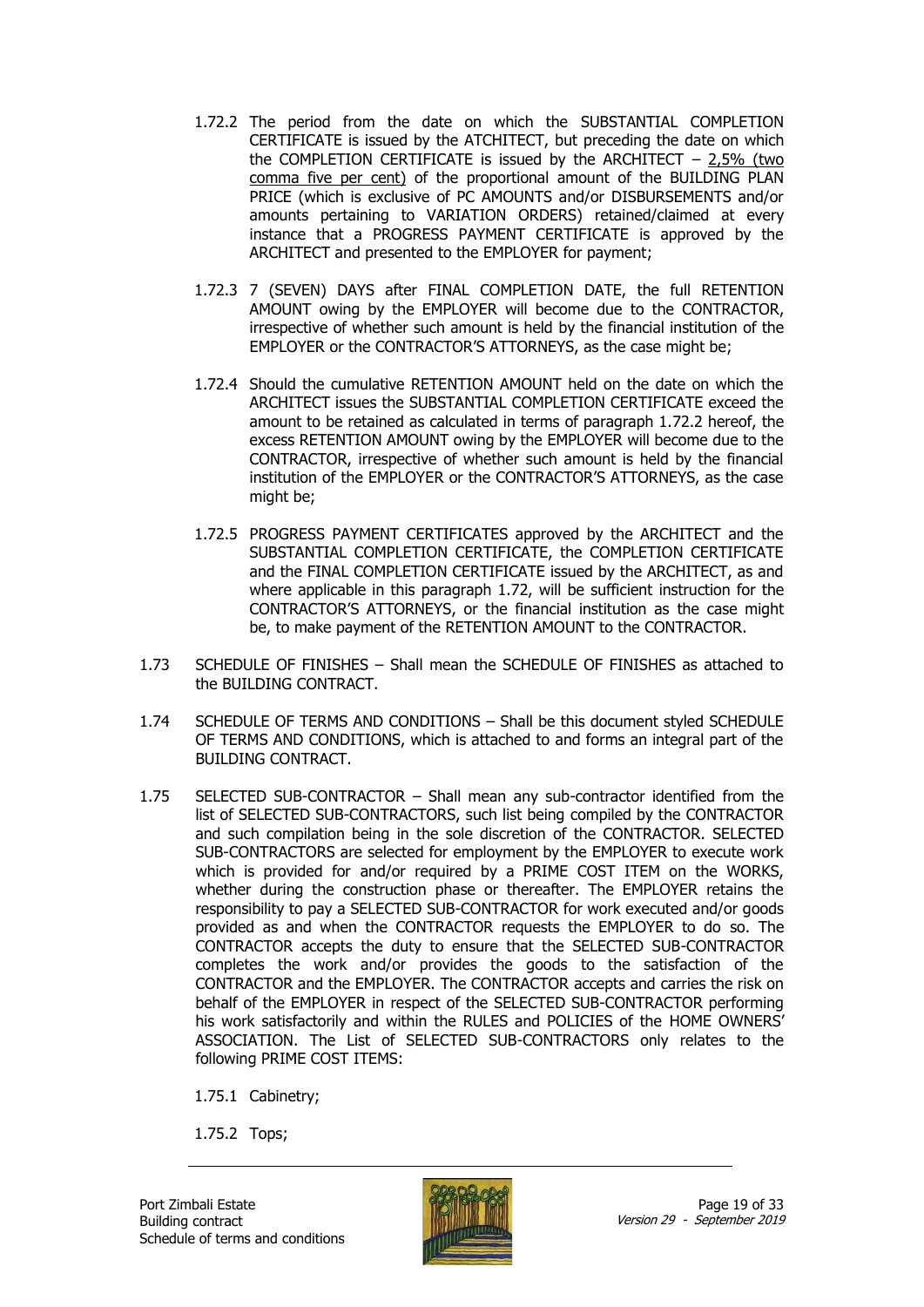- 1.75.3 Gas Braai;
- 1.75.4 Shower doors;
- 1.75.5 Whirlpool kitchen appliances; and

1.75.6 Air-conditioning.

- 1.76 SIGNATURE DATE Shall mean the date upon which the BUILDING CONTRACT is signed by the party signing last in time.
- 1.77 SITE Shall mean the property as described in paragraph 1.1 of the BUILDING CONTRACT.
- 1.78 SITE WORKS Shall be limited to preparatory ground works to the footprint to enable the building of the dwelling by the CONTRACTOR, the installation of paving as described in the SPECIFICATION AND FINISHING SCHEDULE and the installation of soak-away pits and basic ground work for basic storm water controls as prescribed by the ENGINEER. The EMPLOYER acknowledges and accepts that if the PROPERTY has a fall/incline in excess of 1,5 (ONE COMMA FIVE) meters measured from any one boundary to any other boundary of the PROPERTY, additional mandatory SITE WORKS will be required from a storm water management perspective, the cost of which will be for the account of the EMPLOYER. Similarly, should the EMPLOYER install a swimming pool or any other infrastructure requiring protective fencing or similar work to be done, such fencing and/or work will be for the account of the EMPLOYER. Such additional mandatory SITE WORKS and protective fencing and works will conform to the nature, quality and architectural language prescribed by the HOME OWNERS' ASSOCIATION and may include the following:
	- 1.78.1 Storm water valleys, grids, catchment pits and cut-off drains
	- 1.78.2 Retaining walls and balustrades
	- 1.78.3 Exterior steps and walk ways
	- 1.78.4 Swimming pool protective fencing and works
- 1.79 SPECIFICATIONS Shall mean the regulations as contained in the National Building Regulations and Building Standards Act of 1977, as amended, and/or the LOCAL AUTHORITY by-laws applicable.
- 1.80 SPECIFICATION AND FINISHING SCHEDULE Shall mean the LIST OF PRIME COST ITEMS (PC's) and the SCHEDULE OF FINISHES, collectively, initialled by the PARTIES hereto for the execution of the WORKS in terms of this BUILDING CONTRACT.
- 1.81 STANDARD ITEMS Shall mean items that are either identified by displaying, describing or shown by the CONTRACTOR and/or the ARCHITECT to the EMPLOYER prior to or on SIGNATURE DATE or are items that are described in the SPECIFICATION AND FINISHING SCHEDULE. An item which may be construed as being a STANDARD ITEM, if not listed in the SPECIFICATION AND FINISHING SCHEDULE, is regarded as a NON-STANDARD ITEM and is excluded from this BUILDING CONTRACT and should such NON-STANDARD ITEM be required via request from the EMPLOYER or via instruction from any AUTHORITY, the cost of provision thereof will be for the account of the EMPLOYER.

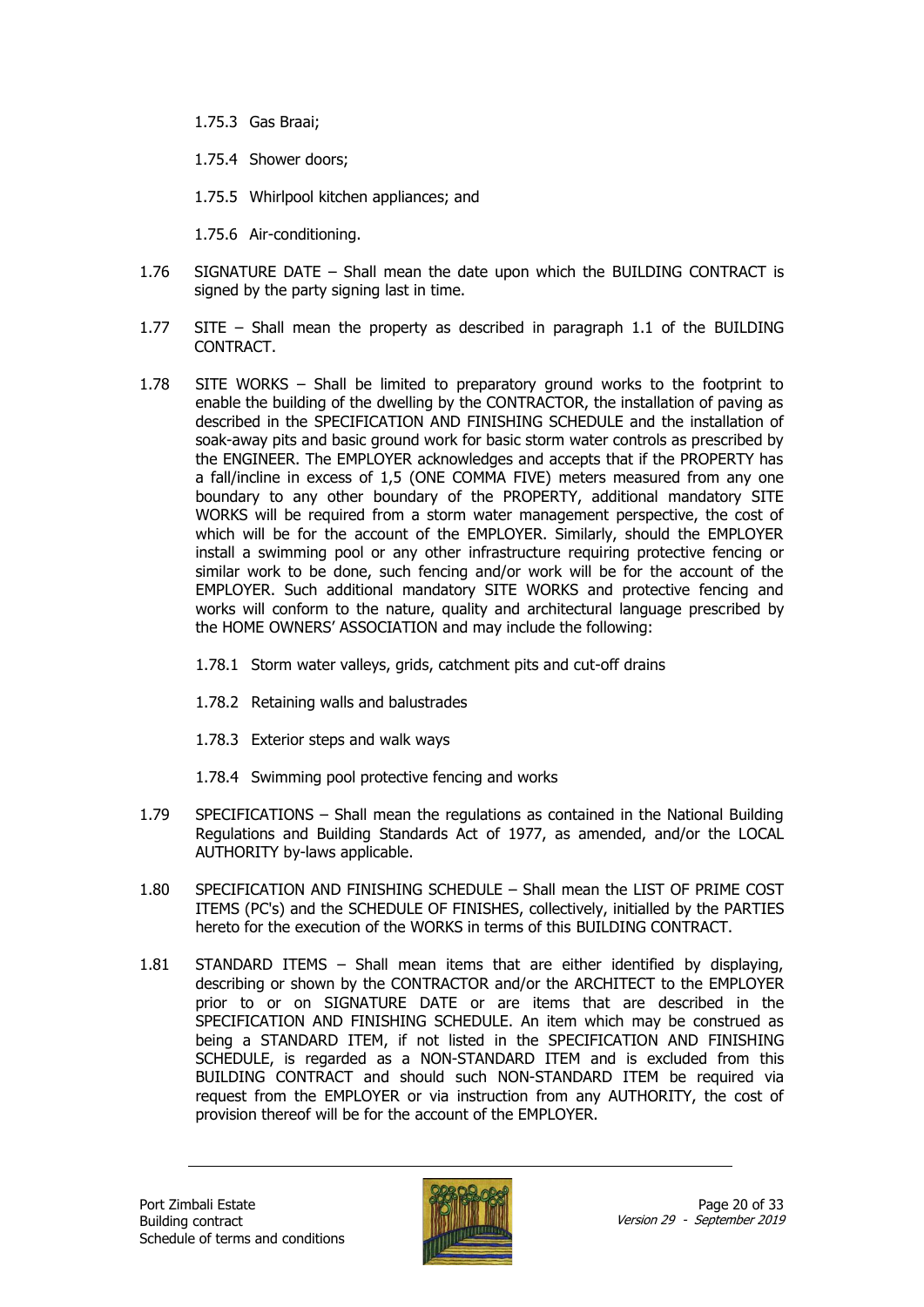- 1.82 START DATE Shall mean the date that is 120 (ONE HUNDRED AND TWENTY) DAYS after SIGNATURE DATE. The START DATE is the latest date on which the CONTRACTOR must commence with the WORKS for COMMENCEMENT DELAY CLAIMS to be averted.
- 1.83 SUBSTANTIAL COMPLETION Shall mean the stage at which the construction of the WORKS is considered to be substantially complete, which may exclude the following:
	- 1.83.1 Work on the SITE that does not form part of the dwelling and that may still be required, such as retaining and screen walls, swimming pool, entertainment areas, fences, screens, gates, paving and landscaping.
	- 1.83.2 Final painting of the dwelling.
	- 1.83.3 Work to be performed by NOMINATED SUB-CONTRACTORS appointed by the EMPLOYER, if applicable, such as floor coverings, balustrades, handrails, cabinetry, tops, decks, services void coverings, pergolas, cladding, glass and aluminium work, interior doors, carpentry work, garage doors, water features, air-conditioning and any other special features or items not catered for in the BUILDING CONTRACT.
- 1.84 SUBSTANTIAL COMPLETION CERTIFICATE Shall mean a certificate issued by the ARCHITECT in which the ARCHITECT certifies that the WORKS has reached SUBSTANTIAL COMPLETION. The SUBSTANTIAL COMPLETION CERTIFICATE must include a SUBSTANTIAL COMPLETION LIST, failing which the CONTRACTOR can accept that a SUBSTANTIAL COMPLETION LIST is not applicable.
- 1.85 SUBSTANTIAL COMPLETION DATE Shall mean the date on which the ARCHITECT issues the SUBSTANTIAL COMPLETION CERTIFICATE. It is also the date on which the WORKS can effectively be used for the purposes of providing access for NOMINATED SUB-CONTRACTORS to the WORKS as certified by the ARCHITECT.
- 1.86 SUBSTANTIAL COMPLETION LIST Shall mean a list of incomplete tasks/jobs that must still be completed by the CONTRACTOR on SUBSTANTIAL COMPLETION DATE. The SUBSTANTIAL COMPLETION LIST must be drawn up and must accompany the SUBSTANTIAL COMPLETION CERTIFICATE when such is provided to the CONTRACTOR by the EMPLOYER and/or ARCHITECT. This certificate and list must be issued before the CONTRACTOR will grant access to the WORKS to NOMINATED SUB-CONTRACTORS appointed by the EMPLOYER as it aims to identify damage caused to the WORKS by NOMINATED SUB-CONTRACTORS appointed by the EMPLOYER, for which the EMPLOYER accepts full responsibility.
- 1.87 SUMMARY OF BUILDING CONTRACT FIGURES Shall mean the document attached to the BUILDING CONTRACT in which a summary of the TOTAL BUILDING CONTACT PRICE can be found.
- 1.88 TOTAL BUILDING CONTRACT PRICE Shall mean the amount as depicted under paragraph 1.3 of the BUILDING CONTRACT and the SUMMARY OF BUILDING CONTRACT FIGURES.

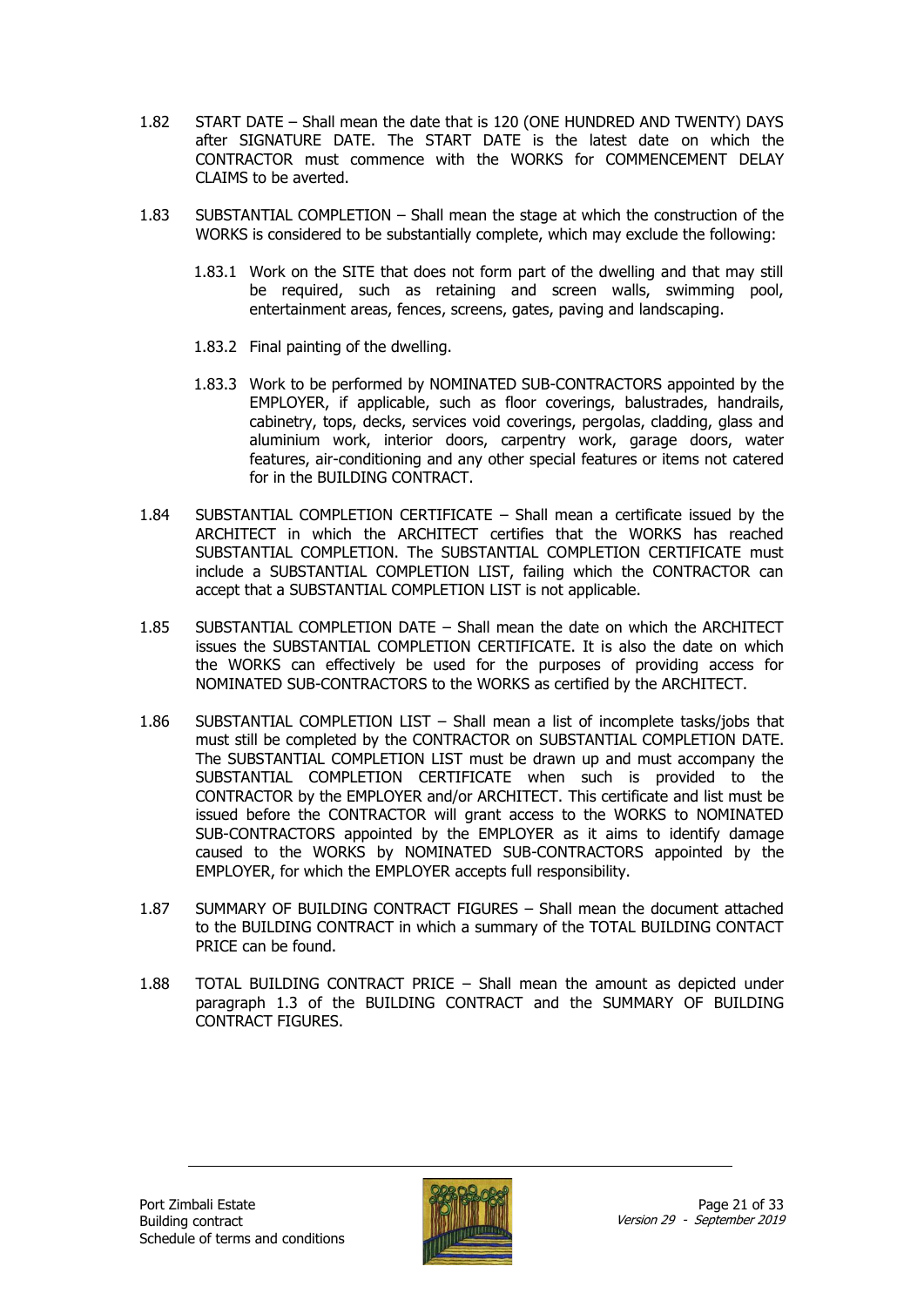- 1.89 VARIATION ORDER Shall mean a written VARIATION ORDER signed by the EMPLOYER, issued by the ARCHITECT and priced by the CONTRACTOR specifying the variations to be effected and the costs thereof. The following applies to VARIATION ORDERS, as and where applicable:
	- 1.89.1 VARIATION ORDERS may include an extension of time claim caused by the VARIATION ORDER, but may not include the relevant cost of a professional consultant, if the services of a professional consultant is required to give effect to the VARIATION ORDER, in which case the cost of the services of such professional consultant will be for the account of the EMPLOYER.
	- 1.89.2 The cost of the professional consultant, if applicable, and the amount required by the CONTRACTOR to give effect to the VARIATION ORDER is payable via electronic funds transfer into the banking account of the CONTRACTOR by the EMPLOYER before the VARIATION ORDER will be effected, unless the EMPLOYER and the CONTRACTOR agree in writing to the standard payment methods and time periods as agreed to in terms of paragraph 3 of this SCHEDULE OF TERMS AND CONDITIONS.
	- 1.89.3 In the event of the EMPLOYER and CONTRACTOR agreeing in writing to the standard payment methods and time periods as agreed to in terms of paragraph 3 of this SCHEDULE OF TERMS AND CONDITIONS, the EMPLOYER is obliged to give the necessary ADEQUATE SECURITY to the CONVEYANCER or the CONTRACTOR before the CONTRACTOR will give effect to the VARIATION ORDER. Should the EMPLOYER fail to give the required ADEQUATE SECURITY, the CONTRACTOR shall not be obliged to effect the said variation.
	- 1.89.4 VARIATION ORDERS must be submitted at the stage that such variations can be accommodated within the CONSTRUCTION PROGRAM and should such VARIATION ORDER be submitted outside the CONSTRUCTION PROGRAM, the EMPLOYER hereby acknowledges and accepts that such VARIATION ORDER can either not be accommodated, or can have increased cost implications for the EMPLOYER. The CONTRACTOR is not obliged to give effect to a VARIATION ORDER if the implementation of such variation is, in the sole opinion of the CONTRACTOR, unfeasible or impractical.
	- 1.89.5 VARIATION ORDERS also cater for the omission of items from the WORKS, the impact of which is the passing of a credit amount on the TOTAL BUILDING CONTRACT PRICE to the EMPLOYER the effect of which is the reduction of the TOTAL BUILDING CONTRACT PRICE. The EMPLOYER hereby acknowledges and agrees that should a VARIATION ORDER include an omission of an item, the credit amount so passed will be exclusive of the CONTRACTOR'S profit margin on such item omitted.
- 1.90 WAIVER OF BUILDER'S LIEN Shall mean the WAIVER OF BUILDER'S LIEN agreement required from the CONTRACTOR by a financial institution from time to time when such financial institution provides the funding for the CONSTRUCTION COST of a residential unit on the PROPERTY described herein to the EMPLOYER. It is hereby specifically agreed to by the EMPLOYER that in the event of a financial institution requiring such WAIVER OF BUILDER'S LIEN from the CONTRACTOR, the EMPLOYER irrevocably and unconditionally indemnifies the CONTRACTOR and undertakes to hold the CONTRACTOR harmless against all losses that may arise from the construction of the WORKS and such financial institution not making good all substantiated payment requests made by the CONTRACTOR for work done. In light

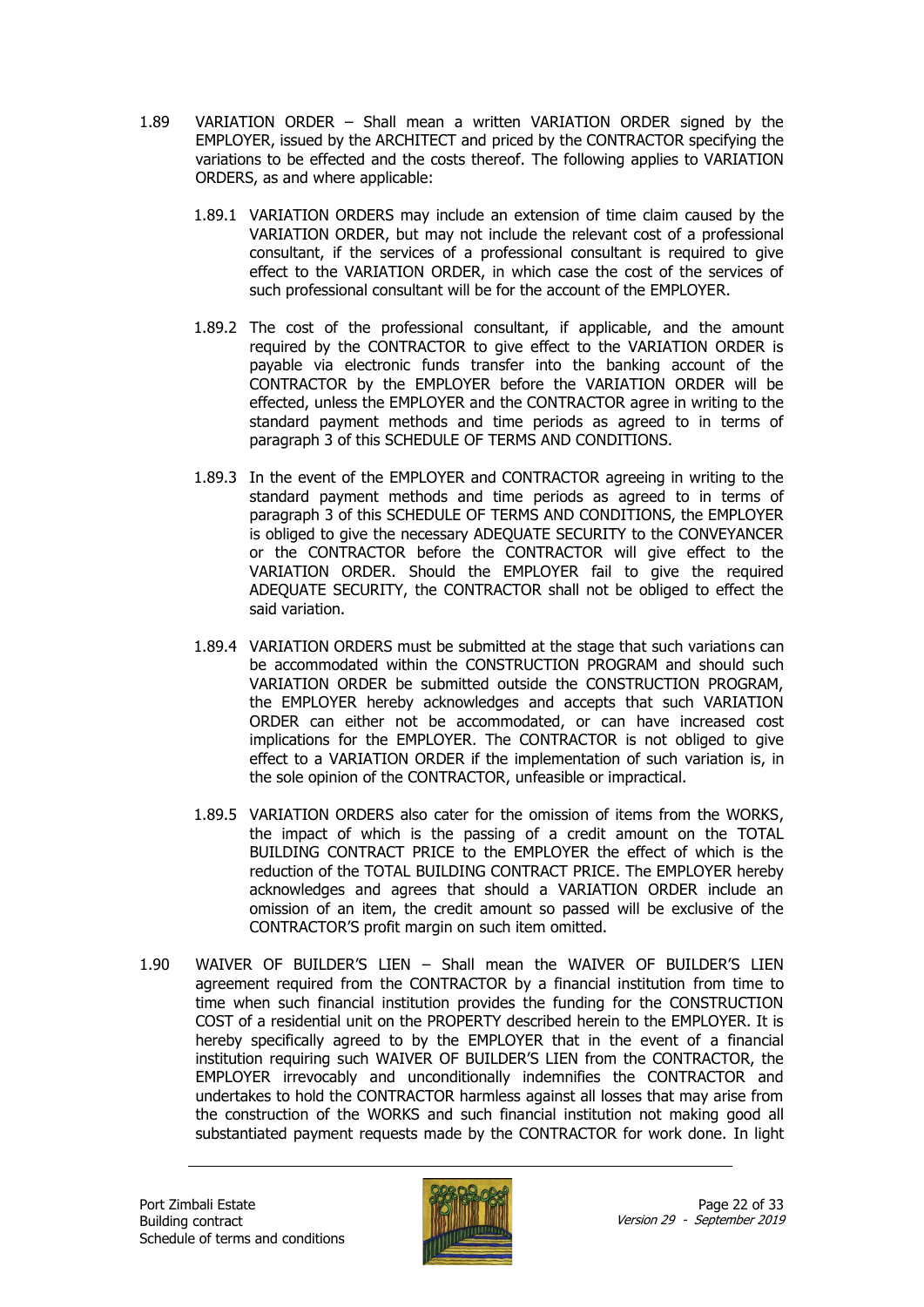hereof, the CONTRACTOR therefore reserves the right to request a PAYMENT GUARANTEE from such financial institution in lieu of the WAIVER OF BUILDER'S LIEN agreement it may require from the CONTRACTOR and the EMPLOYER undertakes to ensure such PAYMENT GUARANTEE is provided at the first request thereof by the CONTRACTOR.

- 1.91 WORKS Shall mean the construction of a residential dwelling on the PROPERTY described herein substantially in accordance with the PLAN and SPECIFICATION AND FINISHING SCHEDULE that are referred to in this BUILDING CONTRACT. The following is agreed to by the PARTIES and hereby recorded in respect of the WORKS:
	- 1.91.1 The total extent of the WORKS as well as the extent of the various areas of the dwelling are specified and depicted on the PLAN in square meters, detailed as the case might be, as may be applicable to the first floor and/or the ground floor and/or the lower ground floor:
		- 1.91.1.1 House
		- 1.91.1.2 Open patio(s)
		- 1.91.1.3 Porch
		- 1.91.1.4 Covered veranda(s)
		- 1.91.1.5 Basement
		- 1.91.1.6 Storeroom(s)
		- 1.91.1.7 Staff quarters
		- 1.91.1.8 Garage(s)
		- 1.91.1.9 Other areas (which will be specified accordingly)
	- 1.91.2 The areas so specified are measured and calculated by the ARCHITECT on the following basis:
		- 1.91.2.1 to/from the exterior of the external walls and external loadbearing beams/lintols
		- 1.91.2.2 to/from the centre of the internal walls and internal load-bearing beams/lintols that separate the various areas of the dwelling specified above in paragraph 1.91.1
	- 1.91.3 Upon completion of the WORKS: neither the EMPLOYER nor the CONTRACTOR shall be liable for any deficiency in the final measured extent (area) of the WORKS, nor shall they benefit from any surplus thereof, subject to such deficiency not exceeding 5% (FIVE PERCENT) of the total extent (area) of the WORKS as specified on the PLAN, in which instance the total extent of the deficiency will be remunerated, CONTRACTOR to EMPLOYER or vice versa, as the case might be. The amount of such remuneration will be calculated by multiplying the total extent (area) of the deficiency (stated in square meters) with 50% (FIFTY PERCENT) of the "Building Plan Price" per square meter amount, depicted in the Summary of Building Contract Figures attached to this BUILDING CONTRACT;

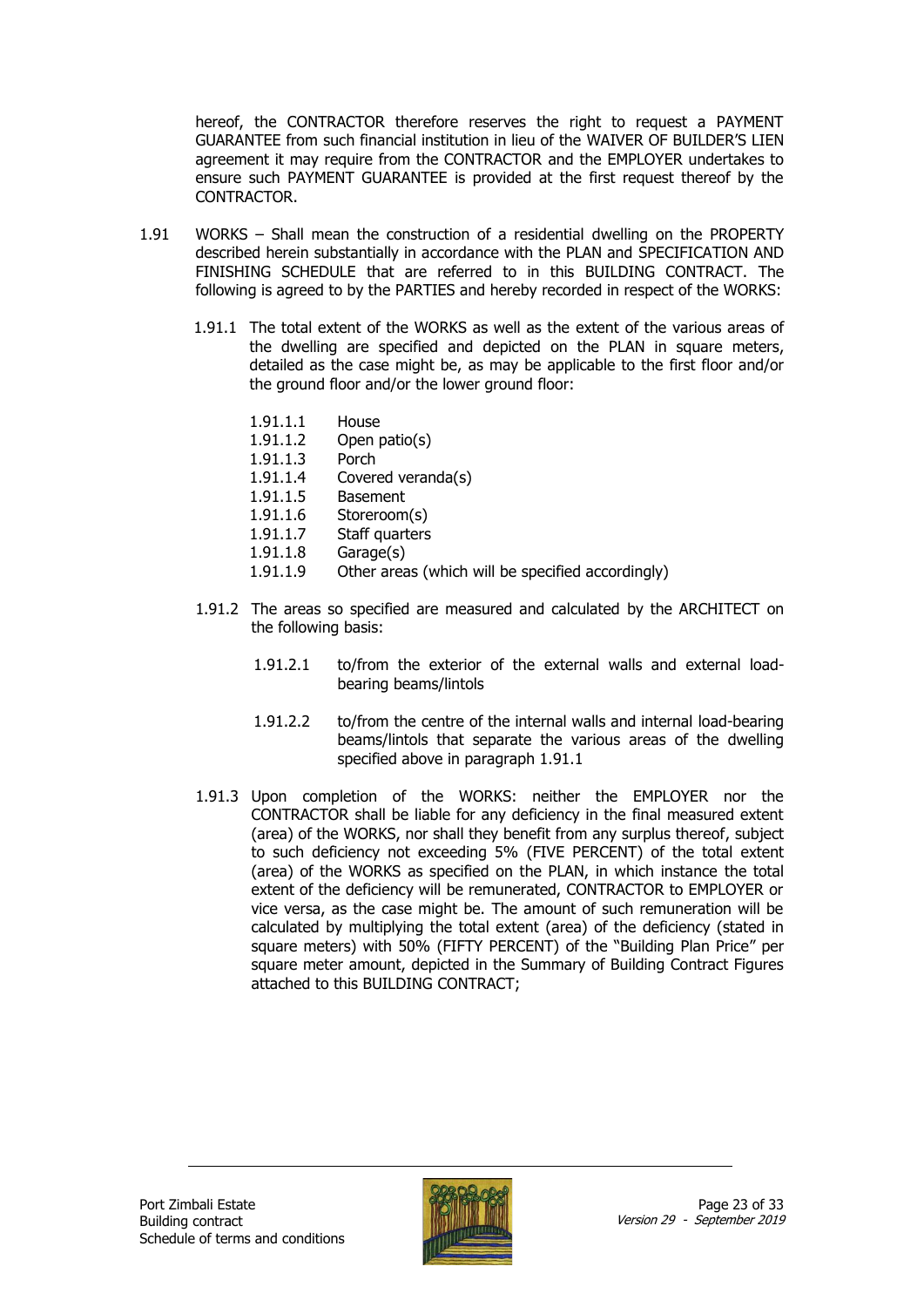- 1.91.4 The CONTRACTOR shall NOT be required to have the WORKS surveyed on completion of the WORKS. Should the EMPLOYER intend to claim for remuneration for a deficiency in extent, the claim must be dealt with on the following basis:
	- 1.91.4.1 The EMPLOYER'S claim (the "CLAIM") must be reduced to writing and must be registered with the CONTRACTOR within 14 (FOURTEEN) DAYS after the bulk brickwork of the WORKS has been completed, failing which the EMPLOYER will forgo the right to institute a CLAIM against the CONTRACTOR;
	- 1.91.4.2 The CONTRACTOR is under no obligation to advise the EMPLOYER that it has completed the bulk brickwork of the WORKS, it being recorded that bulk brickwork is defined as all of the external walls and external carrying beams/lintols of all the floors of the dwelling, as and where applicable;
	- 1.91.4.3 The CLAIM must be accompanied by a Surveyor's Certificate, the cost of which will be for the EMPLOYER;
	- 1.91.4.4 The Surveyor's Certificate must be issued by a Registered Member of the Institute of Professional Land Surveyors and must include the following:
		- Drawings of the exterior of the total floor plan for each of the floors of the WORKS (inclusive of patios, verandas and porch's) – each such drawing to indicate the extent (area) of the floor so measured;
		- Certification of the total extent measured (the WORKS in its entirety);
		- Confirmation that the method employed to measure the extent matches the basis of measurement and calculation employed by the ARCHITECT as described in paragraph 1.91.2 hereof.
	- 1.91.4.5 With the exception of the CONTRACTOR claiming for an increase in extent (area) which is governed by the VARIATION ORDER process described in this CONTRACT, the CONTRACTOR hereby declares that it will NOT initiate a deficiency claim as described in this paragraph 1.91. However, notwithstanding the latter, the CONTRACTOR retains the right to claim for a surplus in extent in the event that the EMPLOYER registers a deficiency claim with the CONTRACTOR. In these circumstances the PARTIES agree and hereby record that in the event of the Surveyor's Certificate specified in paragraph 1.91.4.3 above certifying a surplus in total extent (as referred to in paragraph 1.91.3 above), the CONTRACTOR is entitled to claim for such surplus.

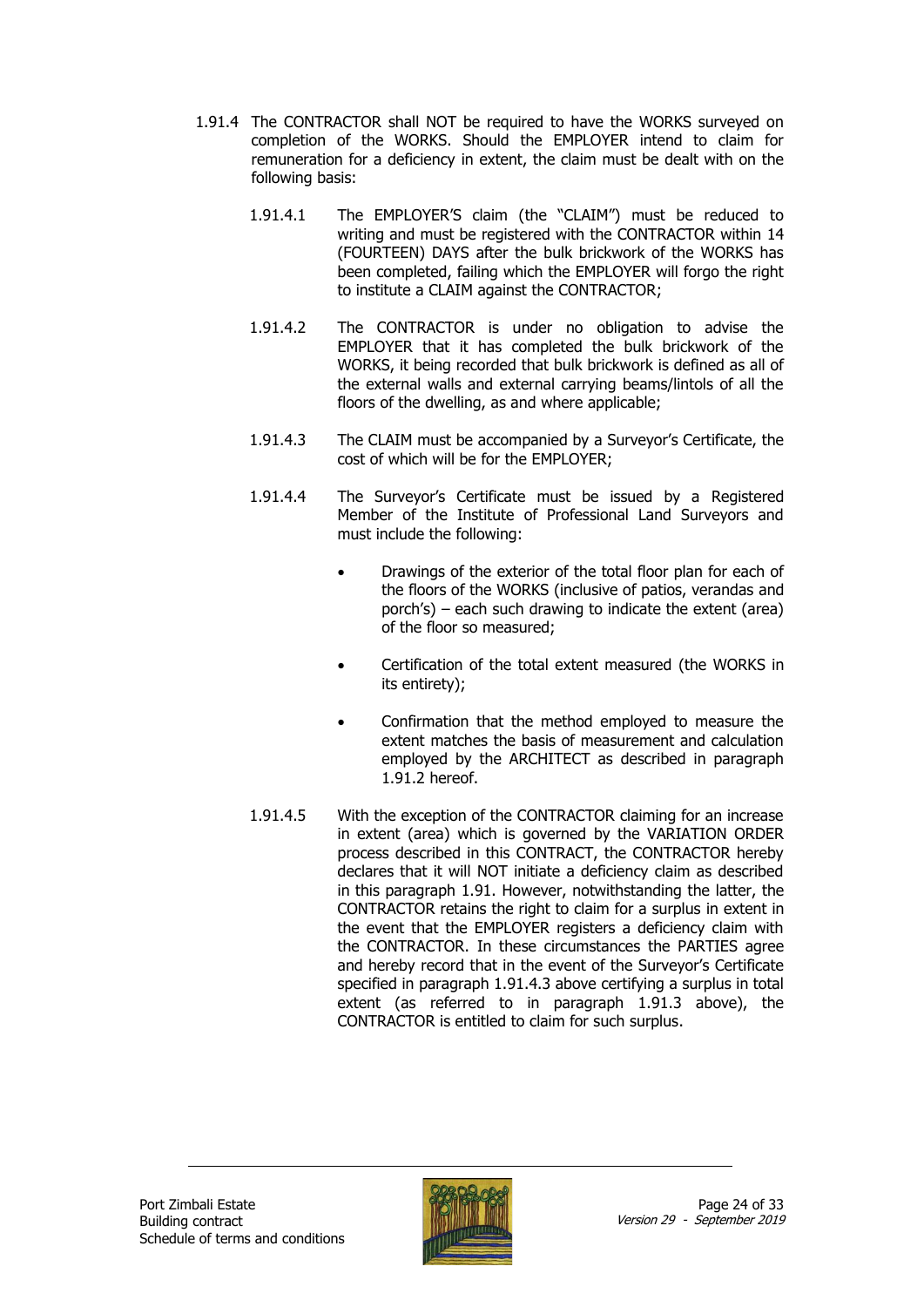#### 2. **PLAN AND SPECIFICATION AND FINISHING SCHEDULE**

- 2.1 The CONTRACTOR shall erect the WORKS substantially in accordance with the PLAN and SPECIFICATION AND FINISHING SCHEDULE as hereinbefore defined.
- 2.2 In the event of any discrepancy arising between the PLAN and SPECIFICATION AND FINISHING SCHEDULE the provisions of the SPECIFICATION AND FINISHING SCHEDULE shall prevail. It is agreed that the cost of any item or feature found on the PLAN but not found on the SPECIFICATION AND FINISHING SCHEDULE is not catered for nor allowed for in the TOTAL BUILDING CONTRACT PRICE and should the EMPLOYER wish that such item or feature be provided it shall be done through consultation between the EMPLOYER and CONTRACTOR, and contained in VARIATION ORDERS, which clearly set out the payment procedure for the additional costs incurred thereby.
- 2.3 In the event of any Mortgagee or relevant Authority requiring any alterations, variations, amendments or additions to the PLAN or SPECIFICATION AND FINISHING SCHEDULE, such alterations, variations, amendments or additions shall be made in consultation with the EMPLOYER and CONTRACTOR, and contained in VARIATION ORDERS, which clearly set out the payment procedure for any additional costs incurred thereby.

#### 3. **PAYMENT**

- 3.1 The EMPLOYER shall furnish ADEQUATE SECURITY to the CONTRACTOR'S satisfaction for the TOTAL BUILDING CONTRACT PRICE within 21 (TWENTY ONE) DAYS after being requested to do so by the CONTRACTOR or the CONTRACTOR'S CONVEYANCERS, but by no later than the START DATE. The EMPLOYER shall pay the CONTRACTOR the amount due for the WORKS as referred to in paragraph 1.1 of this SCHEDULE OF TERMS AND CONDITIONS attached to the BUILDING CONTRACT, and such other sums as may become payable. It is recorded, understood and agreed that should a VARIATION ORDER be issued and should the amount applicable to such VARIATION ORDER not be paid upfront via electronic funds transfer into the banking account of the CONTRACTOR, the monetary value of such VARIATION ORDER will be added to the amount due to the CONTRACTOR once the CONTRACTOR has agreed to accommodate such VARIATION ORDER. For every one of such latter instances, the EMPLOYER shall furnish ADEQUATE SECURITY to the CONTRACTOR'S satisfaction on demand and when requested to do so.
- 3.2 The TOTAL BUILDING CONTRACT PRICE is payable in stages in accordance with the amounts certified by the ARCHITECT via periodic PROGRESS PAYMENT CERTIFICATE.
- 3.3 The DISBURSEMENT AMOUNTS (inclusive of VAT) and NHBRC ENROLMENT FEE (inclusive of VAT) will be payable by the EMPLOYER on demand to the CONTRACTOR.
- 3.4 The CONTRACTOR shall be entitled to receive payment from the EMPLOYER in accordance with PROGRESS PAYMENT CERTIFICATES, on a monthly basis within 10 (TEN) DAYS of each PROGRESS PAYMENT CERTIFICATE being issued as contemplated in the BUILDING CONTRACT under paragraph 5.5 of the SCHEDULE OF TERMS AND CONDITIONS.

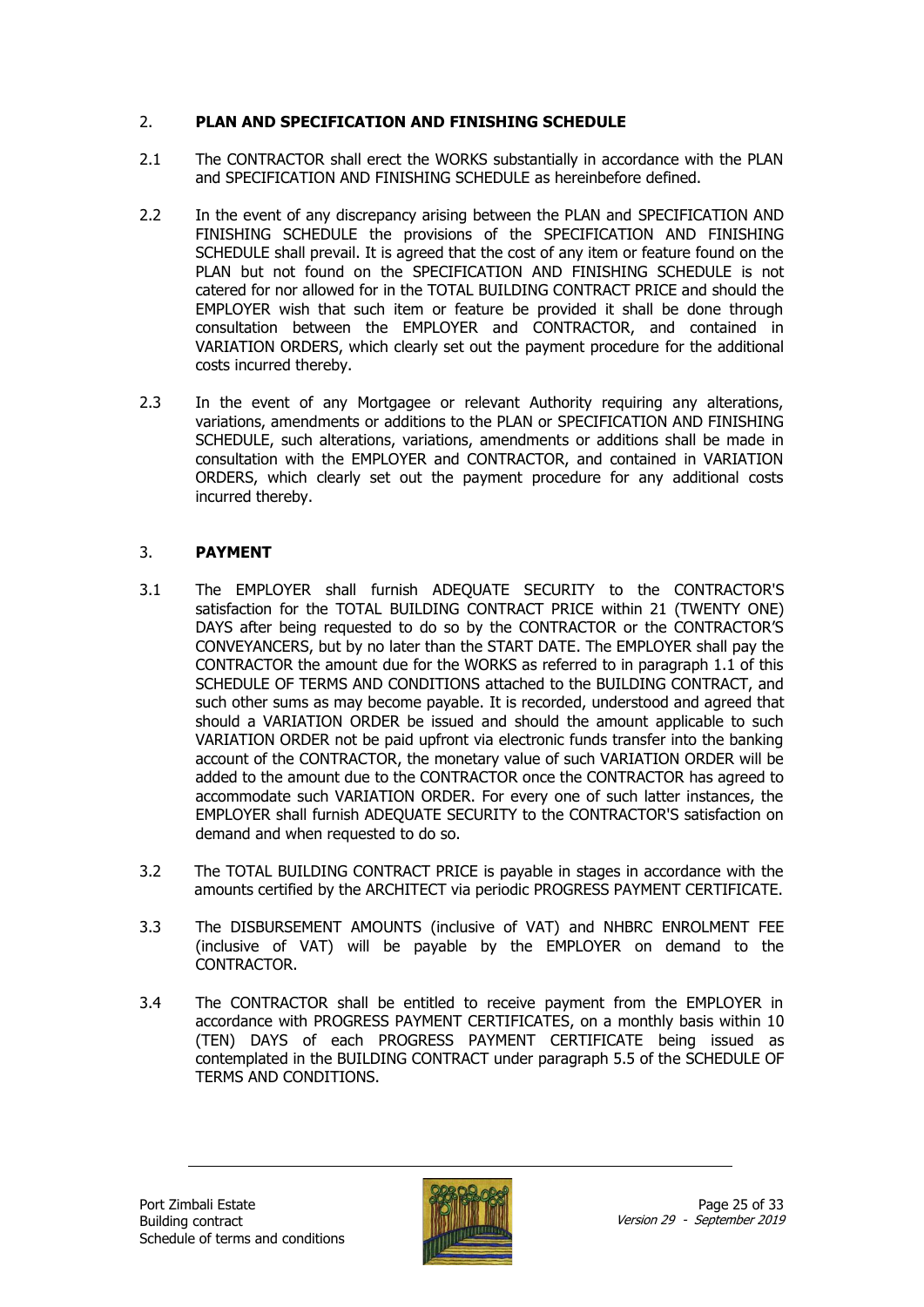3.5 The final payment, including any remaining RETENTION AMOUNT together with, if applicable, any other amount due as certified by the ARCHITECT, will become due once the ARCHITECT issues the FINAL COMPLETION CERTIFICATE as contemplated in the BUILDING CONTRACT under paragraphs 1.72 and 5.5 of the SCHEDULE OF TERMS AND CONDITIONS.

#### 4. **SUSPENSIVE CONDITIONS and BUILDING LOAN CONDITIONS**

- 4.1 If applicable, the EMPLOYER must secure a loan for the payment of the WORKS within 45 (FORTY FIVE) DAYS from SIGNATURE DATE.
- 4.2 In the event of any part of the TOTAL BUILDING CONTRACT PRICE being payable from the proceeds of a building loan/s secured by a mortgage bond obtained from a financial institution (the "Mortgagee"), then:
	- 4.2.1 The EMPLOYER irrevocably cedes to the CONTRACTOR his/her right, title and interest in and to any funds to be received from the Mortgagee, being the outstanding balance of the TOTAL BUILDING CONTRACT PRICE or the total proceeds of the building loan, whichever is lesser. The EMPLOYER undertakes to use his best endeavours to procure the fulfilment of this condition, but as a minimum, the EMPLOYER must ensure that the Mortgagee provides the CONTRACTOR with written confirmation of the Mortgagee's acceptance of this cession.
	- 4.2.2 The CONTRACTOR is hereby authorised to receive interim and final draws from the Mortgagee in terms of the schedule of draws, via PROGRESS PAYMENT CERTIFICATE, and the EMPLOYER agrees to sign the authority for such payments when required by the CONTRACTOR. The EMPLOYER agrees to exercise all reasonable endeavours to have such payments promptly expedited in favour of the CONTRACTOR. Notwithstanding the aforesaid, such payment shall be made in full within 10 (TEN) DAYS of the application for payment. Any amount not paid or not paid within this period shall accrue interest in terms of paragraph 6 hereof, and shall be calculated from the due date until date of payment, both DAYS inclusive.
	- 4.2.3 In the event of the Mortgagee through error or otherwise paying to the EMPLOYER or his agents any of the proceeds of the building loan, prior to the CONTRACTOR having been paid the full TOTAL BUILDING CONTACT PRICE plus any additional sums herein contained, the CONTRACTOR may require the EMPLOYER forthwith to pay such amounts plus interest thereon at the rate prescribed in paragraph 6, from the date of such payments to the EMPLOYER until the date of payment thereof to the CONTRACTOR.
	- 4.2.4 In the event of the EMPLOYER failing or refusing to authorise payment of any interim or final draws in contravention of paragraph 4.2.2, the CONTRACTOR shall be entitled, without prejudice to any other rights which he may have in terms of this BUILDING CONTRACT or in law, to discontinue the WORKS forthwith and all damages arising, costs incurred and additional interest accruing, at the rate prescribed in terms of paragraph 6, shall be for the account of the EMPLOYER.
	- 4.2.5 In the event of the WORKS proceeding prior to registration of the mortgage bond, the EMPLOYER agrees to pay the CONTRACTOR interest at the rate of 4% (FOUR PERCENT) above the prime rate of interest charged by ABSA

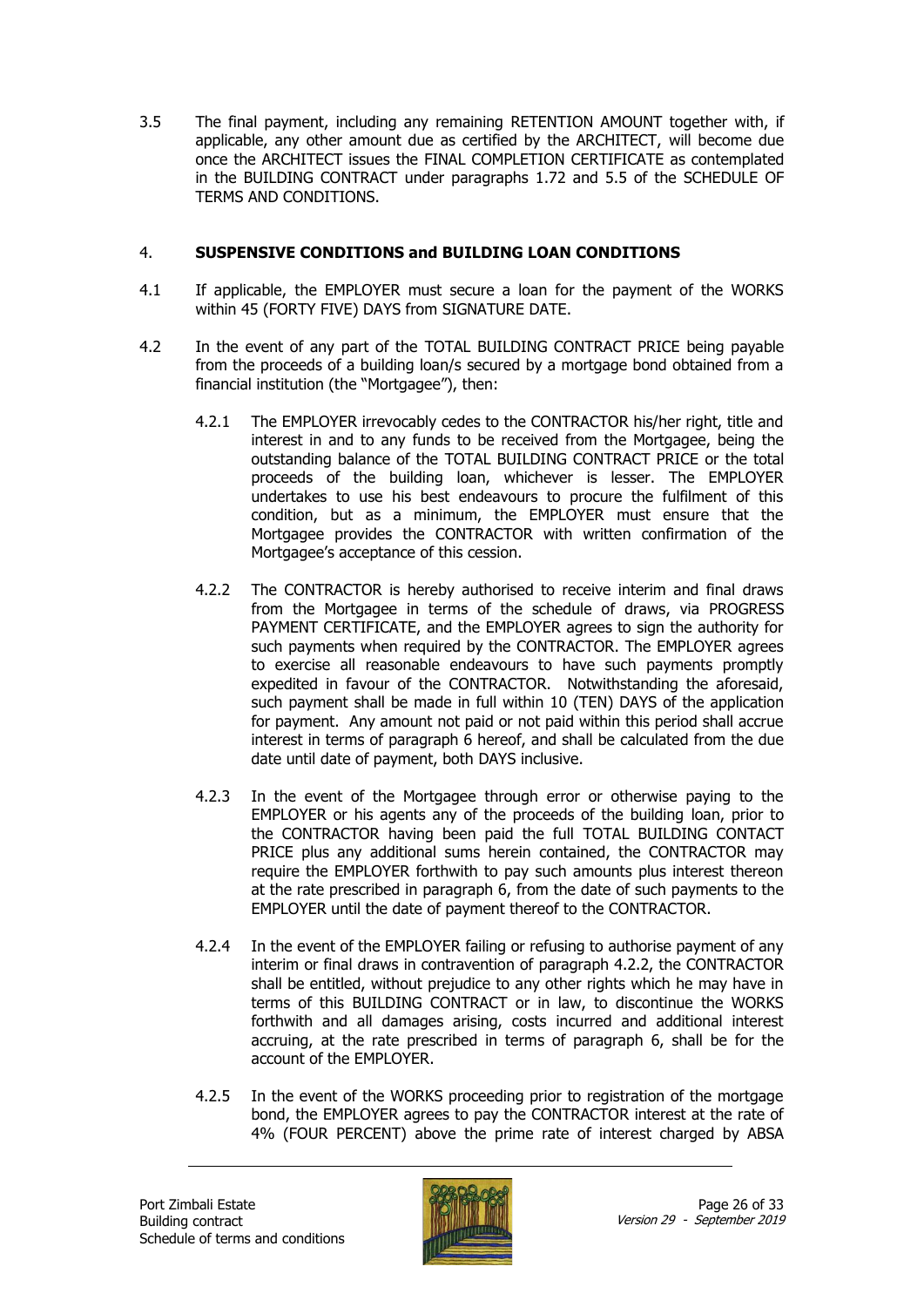BANK from time to time, on all monies which become due for payment in terms of this BUILDING CONTRACT, such interest to be calculated from due date until date of payment by the Mortgagee.

- 4.3 The DISBURSEMENTS and NHBRC ENROLMENT FEE (inclusive of VAT) will be payable by the EMPLOYER on demand to the CONTRACTOR.
- 4.4 Plan approval fees will be payable to the LOCAL AUTHORITY and any other authority, if applicable, by the EMPLOYER on request to do so by the ARCHITECT, it being recorded that this amount is excluded from the TOTAL BUILDING CONTRACT PRICE.
- 4.5 It is irrevocably recorded and agreed to by the EMPLOYER that the agreement entered into between the EMPLOYER and the Mortgagee has no relevance and/or impact on the CONTRACTOR insofar as the binding nature of the content of this BUILDING CONTRACT has on the relationship between the EMPLOYER and CONTRACTOR.

#### 5. **COMMENCEMENT AND COMPLETION**

- 5.1 The CONTRACTOR shall cause the construction of the WORKS to commence on the COMMENCEMENT DATE, but shall not be obliged to commence with the construction of the WORKS until: -
- 5.1.1 the EMPLOYER has furnished ADEQUATE SECURITY to the CONTRACTOR'S satisfaction for the TOTAL BUILDING CONTRACT PRICE.
- 5.1.2 the EMPLOYER has paid the DISBURSEMENTS, NHBRC ENROLMENT FEE and fees payable to the LOCAL AUTHORITY and any other authorities.
- 5.2 Should:
	- 5.2.1 all necessary consents, approvals and the APPROVED PLAN not be obtained through no fault of the CONTRACTOR, or
	- 5.2.2 the EMPLOYER fail to comply with the provisions of paragraphs 5.1.1 and 5.1.2;

by the START DATE, then the CONTRACTOR shall be entitled at its option to cancel the BUILDING CONTRACT or institute a COMMENCEMENT DELAY CLAIM.

- 5.3 Subject to any COMMENCEMENT DELAY, DELAY and/or EXTENSION permitted in terms of this BUILDING CONTRACT, the CONTRACTOR shall complete the WORKS by the end of the BUILDING PERIOD.
- 5.4 If the commencement or the completion of the WORKS is delayed for any cause whatsoever beyond the CONTRACTOR'S control, whether by strike or otherwise, or if any building industry holidays, whether statutory or recognised generally as customary in the industry fall within the BUILDING PERIOD, then the CONTRACTOR shall be entitled to a fair and reasonable extension of time for the completion of the WORKS and the EMPLOYER shall not for that reason have any claim against the CONTRACTOR for damages or otherwise.

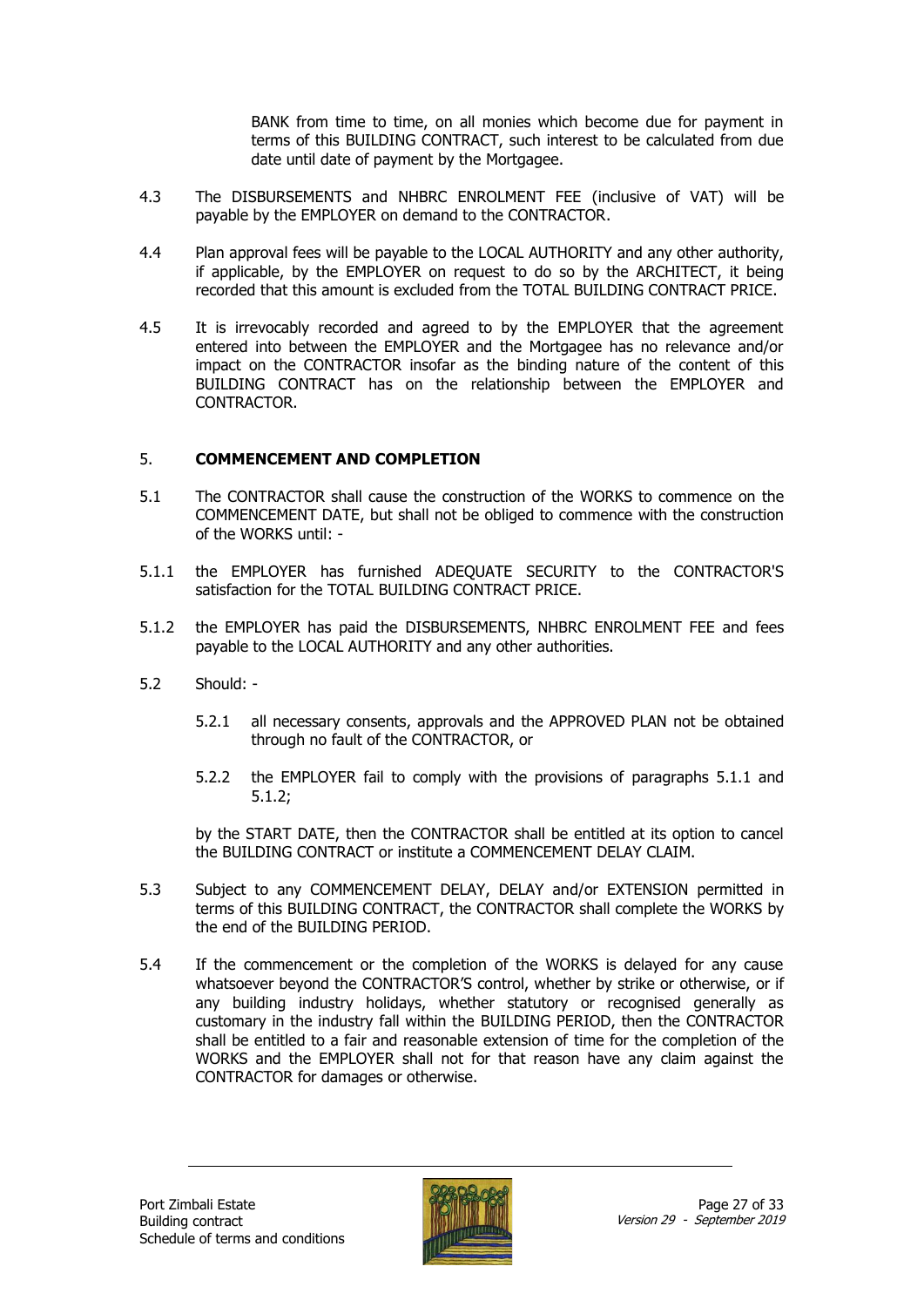- 5.5 Any amount or balance owing in terms of this BUILDING CONTRACT by the EMPLOYER to the CONTRACTOR shall become due and payable on the dates and as contemplated in this CONTRACT, failing which the EMPLOYER shall be liable for the interest on such amounts outstanding at the rate specified in paragraph 6.
- 5.6 The risk in the WORKS shall pass wholly and entirely to the EMPLOYER as from the COMPLETION DATE.

#### 6. **INTEREST**

Any amount due by the EMPLOYER to the CONTRACTOR not paid on due date shall bear interest at the rate of 6% (SIX PERCENT) above the prime rate of interest charged by ABSA BANK from time to time, calculated and capitalised monthly in arrears on the first day of each month following the month on which such due amount was not paid.

#### 7. **DISPUTES**

- 7.1 In the event of any dispute between the PARTIES in respect of this BUILDING CONTRACT including the validity thereof, the interpretation thereof, the noncompliance of the conditions thereof or the termination thereof, the PARTIES shall be obliged, without prejudice to any other rights they may have, to investigate whether the dispute may be solved by way of negotiation and discussion between themselves, by implementing the techniques of negotiation, mediation or other form of alternative dispute resolution.
- 7.2 In the event of the PARTIES not being able to solve the dispute in the way set out herein before within a period of 14 (FOURTEEN) DAYS or such further period that may be agreed upon by the PARTIES in writing, calculated from the date on which a party declares a dispute, such party may refer the dispute to arbitration.
- 7.3 In the event of arbitration, same shall take place through the Arbitration Foundation of Southern Africa in accordance with its rules.
- 7.4 Nothing contained in this paragraph 7 shall prevent the party who declares a dispute as contemplated in paragraph 7.2 to institute proceedings in any court of law which may have jurisdiction to adjudicate on the matter.

#### 8. **RETENTION**

8.1 On COMPLETION DATE, the ARCHITECT and the EMPLOYER shall inspect the WORKS together with the CONTRACTOR and provide the CONTRACTOR with a PUNCH LIST before or on PUNCH LIST DATE, which list shall then be remedied by the CONTRACTOR within a reasonable period. The EMPLOYER agrees and understands that should the EMPLOYER not complete the subject inspection and not provide the PUNCH LIST by the PUNCH LIST DATE, the ARCHITECT'S and CONTRACTOR'S signatures on a PUNCH LIST compiled by the ARCHITECT will suffice and be deemed to be a PUNCH LIST as provided for in this BUILDING CONTRACT.

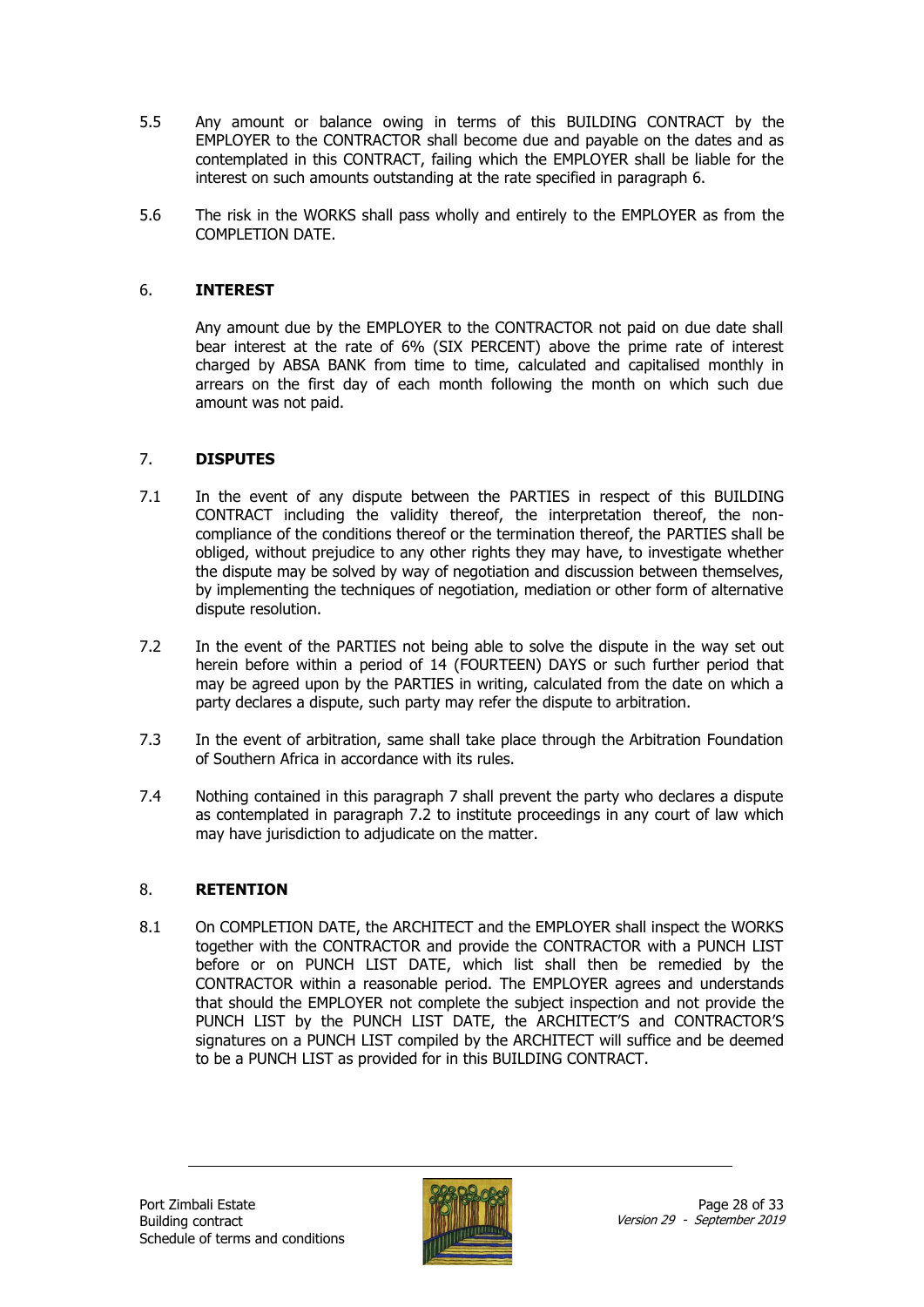- 8.2 A FINAL COMPLETION CERTIFICATE, signed by the ARCHITECT and the EMPLOYER in which the ARCHITECT certifies that he and the EMPLOYER are satisfied with the completion of the WORKS, will be issued to the CONTRACTOR within 3 (THREE) DAYS after PUNCH LIST COMPLETION DATE and as described in paragraph 8.1 above.
- 8.3 Any remaining RETENTION AMOUNT together with, if applicable, any other amount due as certified by the ARCHITECT, will become due once the ARCHITECT issues the FINAL COMPLETION CERTIFICATE as contemplated in the BUILDING CONTRACT under paragraphs 1.72 and 5.5 of the SCHEDULE OF TERMS AND CONDITIONS.
- 8.4 Upon completion of the WORKS a CERTIFICATE OF OCCUPATION is issued by the LOCAL AUTHORITY after successful inspection of the WORKS. The ARCHITECT and the CONTRACTOR requests the LOCAL AUTHORITY to do such inspection and to issue the subject certificate. The EMPLOYER hereby acknowledges and agrees that no payment of any monies claimed by the CONTRACTOR may be withheld by the EMPLOYER as a result of the certificate not being issued within 14 (FOURTEEN) DAYS after the CERTIFICATE OF OCCUPATION INSPECTION REQUEST DATE.

#### 9. **DEFECTS LIABILITY**

- 9.1 The CONTRACTOR hereby undertakes to the EMPLOYER that it shall, provided the EMPLOYER has duly complied with all conditions of this BUILDING CONTRACT:
	- 9.1.1 Make good any latent defect that becomes apparent within 3 (THREE) months of the COMPLETION DATE as herein defined.
	- 9.1.2 Make good any roof leakages or damage caused only to the WORKS by such leaks, the occurrence of such leaks occurring within a period of 12 (TWELVE) months from the COMPLETION DATE as herein defined.
	- 9.1.3 Make good any major structural defect occurring within a period of 24 (TWENTY FOUR) months from the COMPLETION DATE as herein defined.
	- 9.1.4 The CONTRACTOR shall be released of the above obligations if the EMPLOYER fails to give the CONTRACTOR written notice of such defects within 7 (SEVEN) DAYS of expiry of the said periods contained in this paragraph 9.1.
- 9.2 The CONTRACTOR shall only be responsible in terms of paragraph 9.1 for defects arising as a result of faulty workmanship and/or materials and shall under no circumstances be responsible for damage, or loss caused by wear and tear, misuse, neglect, negligence, lightning, abuse, accident. The CONTRACTOR shall under no circumstances be liable for any consequential loss or damage.
- 9.3 The EMPLOYER understands and agrees that any guarantee provided by the CONTRACTOR on items installed or provided, whether directly or via sub-contractor, will not surpass any guarantee condition as granted or allowed by the supplier of such installed or provided item. Should an instance such as this become applicable, the CONTRACTOR will provide the EMPLOYER with relevant information as it is agreed that the EMPLOYER is responsible for arranging guarantee follow-up service with the supplier of the relevant installed item. It is recorded that the rights and benefits resulting from the guarantees as discussed in this paragraph 9.3 is not transferable to a third party by the EMPLOYER.

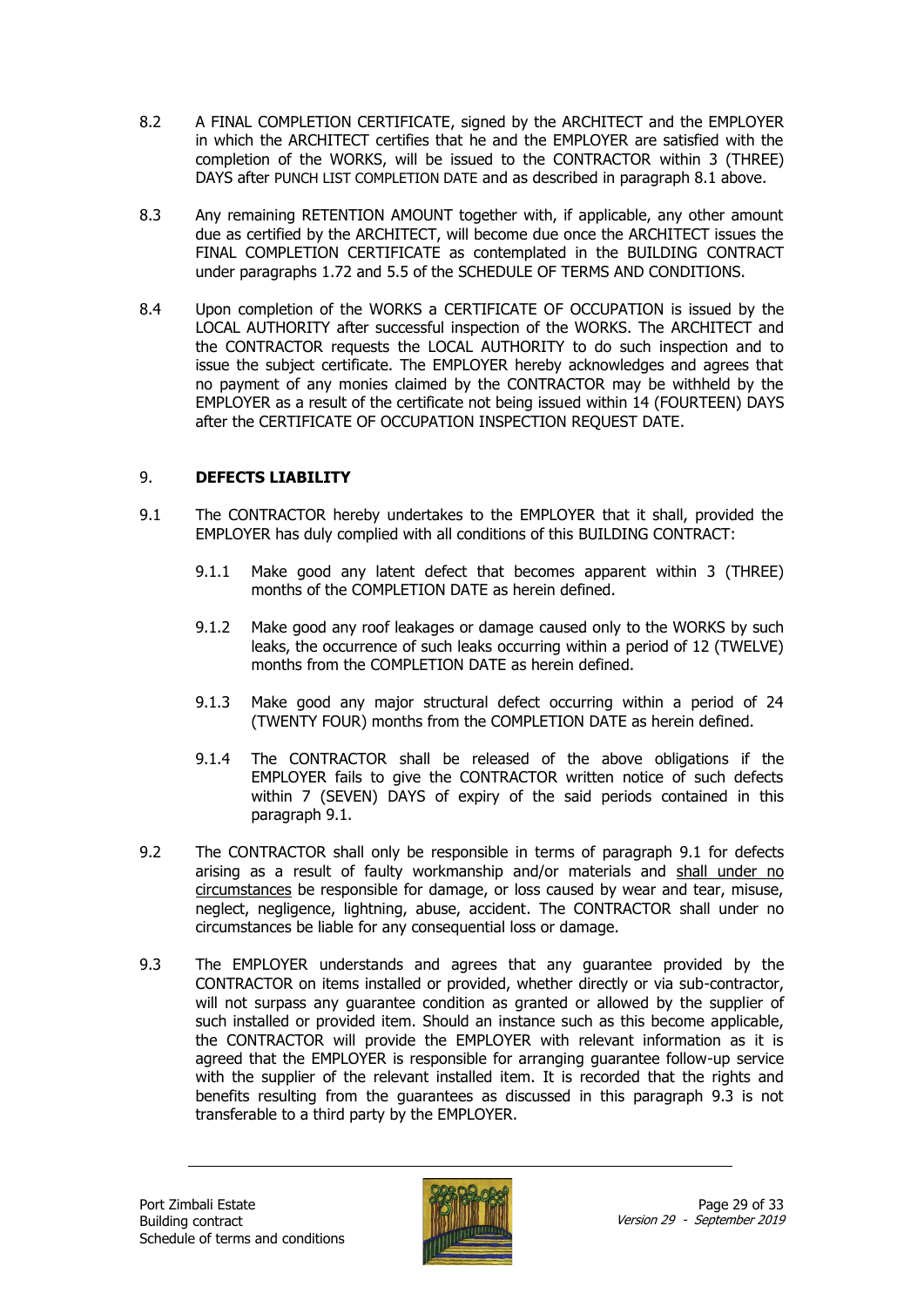#### 10. **GENERAL**

- 10.1 This BUILDING CONTRACT correctly refers the intention of the PARTIES and constitutes the entire AGREEMENT between them. No other terms, conditions, stipulations, undertakings, representations or warranties shall be of any force or effect, save as is expressly included herein.
- 10.2 No variation of, addition or consensual cancellation or novation of this BUILDING CONTRACT and no waiver by the CONTRACTOR of any of its rights hereunder shall be of any force or effect unless reduced to writing and signed by both the CONTRACTOR and the EMPLOYER or their duly authorised agents.
- 10.3 The PARTIES hereto undertake to do all such things, sign all documents and take all such steps as may be necessary, incidental or conducive to the implementation of the terms, conditions and import of this BUILDING CONTRACT.
- 10.4 If more than one person signs this BUILDING CONTRACT as the EMPLOYER, the obligations of all the signatories shall be joint and several. If this BUILDING CONTRACT is not signed by all the persons named as the EMPLOYER, this BUILDING CONTRACT nonetheless shall at the sole option of the CONTRACTOR be and remain binding on the person(s) who has/have signed this BUILDING CONTRACT as EMPLOYER.
- 10.5 No latitude, extension of time or other indulgence which may be given or allowed by the CONTRACTOR to the EMPLOYER in respect of any payment provided for in this BUILDING CONTRACT or the performance of any other obligation hereunder shall under any circumstances be considered to be implied consent of the CONTRACTOR or operate as a waiver or novation of, or otherwise affect any of the CONTRACTOR'S rights in terms of or arising from this BUILDING CONTRACT, or stop the CONTRACTOR from enforcing, at any time without notice, strict and punctual performance with each and every provision or term hereof.
- 10.6 The EMPLOYER hereby acknowledges and accepts the responsibility for payment of any monies and/or commissions, as displayed in the SPECIFICATIONS AND FINISHING SCHEDULE attached to this contract, payable to the estate agent depicted in the CONTRACT, and unconditionally indemnifies the CONTRACTOR against all claims that any other party may make for monies and/or commissions as a result of such other party introducing the EMPLOYER to the CONTRACTOR.
- 10.7 The entire estate has been subject to a geo-technical survey and the CONTRACTOR hereby confirms that care has been taken to accommodate the survey recommendations in the design of the WORKS from a foundation and earthworks perspective. Notwithstanding the aforementioned, the EMPLOYER acknowledges the CONTRACTOR'S right to claim an additional amount to cover costs in the event that the Engineer, LOCAL AUTHORITY, relevant authority and/or NHBRC stipulate abnormal additional earthwork and/or additional foundation work for the WORKS.
- 10.8 Words importing the one gender includes the other gender, the singular includes the plural and *vice versa*, unnatural persons include created entities (incorporated or not incorporated) and *vice versa.*
- 10.9 It is recorded that the CONTRACTOR recommended that the EMPLOYER installs three-phase power supply to the dwelling. The EMPLOYER acknowledges receiving this recommendation.

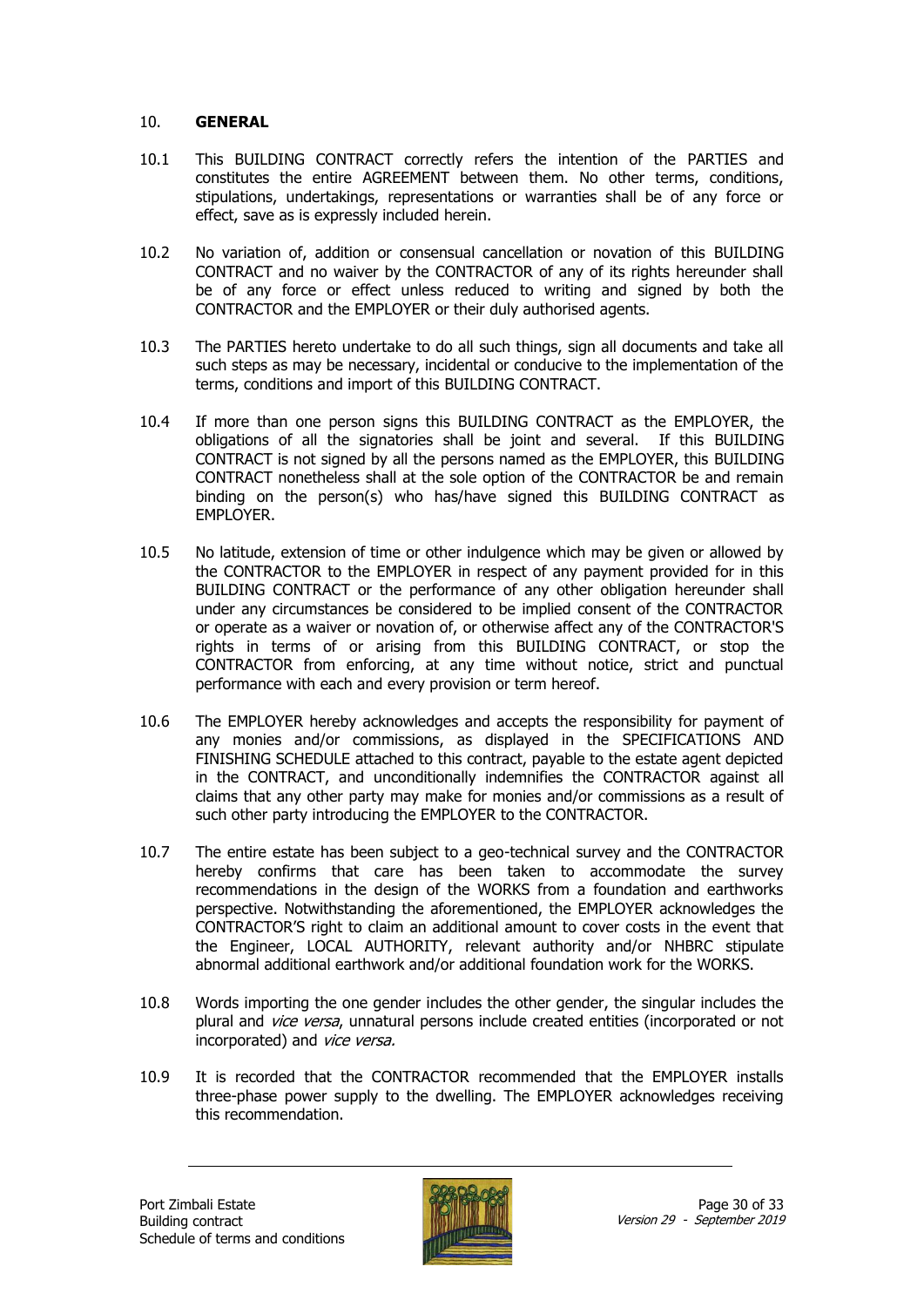#### 11. **BREACH**

- 11.1 Should the EMPLOYER'S estate be sequestrated, provisionally or finally, or liquidated or placed under judicial management or should the EMPLOYER commit a breach of any of the terms of this BUILDING CONTRACT, all of which terms shall be regarded as material, and fail to remedy such breach within 14 (FOURTEEN) DAYS of dispatch by the CONTRACTOR of a written notice calling upon the EMPLOYER to do so, the CONTRACTOR shall be entitled forthwith to give the EMPLOYER or his trustee notice of the termination of this BUILDING CONTRACT without prejudice to any other rights which the CONTRACTOR may have in terms of this BUILDING CONTRACT or in law.
- 11.2 A certificate signed by an auditor appointed by the CONTRACTOR specifying the amount due by the EMPLOYER to the CONTRACTOR shall be *prima facie* proof of any amount due to the CONTRACTOR in terms of this BUILDING CONTRACT and may be used by the CONTRACTOR for the purposes of obtaining judgement whether by default or otherwise, summary judgement or provisional sentence against the EMPLOYER.

#### 12. **PURCHASE OF PROPERTY**

Notwithstanding anything else to the contrary contained in this BUILDING CONTRACT, it is recorded, understood and agreed that this BUILDING CONTRACT is inextricably linked to the purchase of the PROPERTY described in paragraph 1.1 of the BUILDING CONTRACT. The validity of this BUILDING CONTRACT is however NOT dependent upon the proper execution and subsequent registration of transfer of the said PROPERTY in circumstances where the EMPLOYER instructed the CONTRACTOR to commence with the construction of the WORKS, notwithstanding that the registration of transfer of the PROPERTY had not been executed.

#### 13. **DOMICILIA**

The PARTIES choose as their respective *domicilium citandi et executandi* for the delivery of all notices and processes arising out of this BUILDING CONTRACT the addresses as indicated in the BUILDING CONTRACT.

#### 14. **POSSESSION**

The CONTRACTOR shall be entitled to:

- 14.1 Receive full possession of the PROPERTY when he is due to commence the WORKS.
- 14.2 Retain possession of the WORKS until all amounts owed to him under this BUILDING CONTRACT and under any other agreement or arrangement between the CONTRACTOR and the EMPLOYER in connection with the WORKS have been paid and all obligations of the EMPLOYER in terms of this BUILDING CONTRACT have been fulfilled.

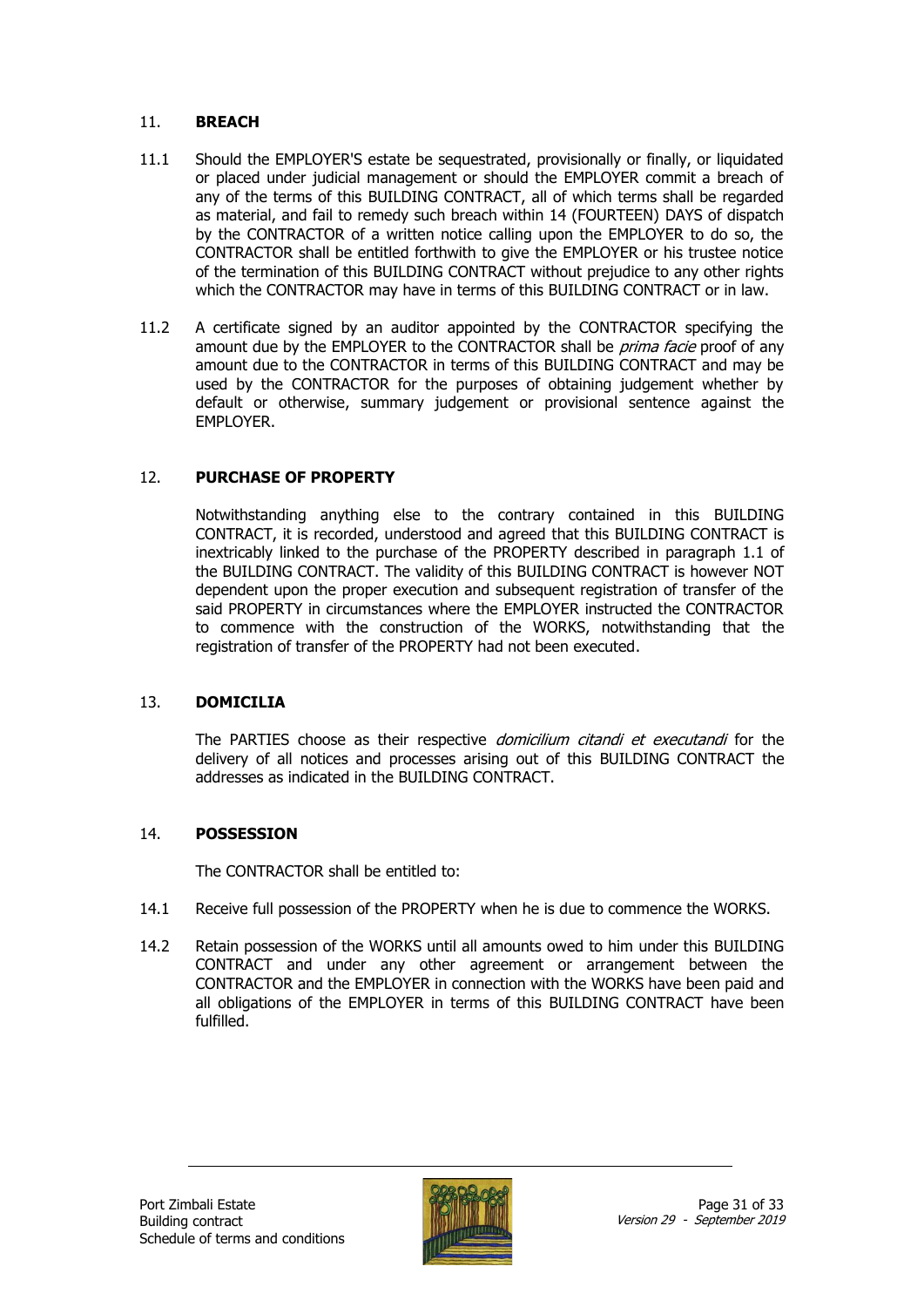#### 15. **SOUTH AFRICAN NATIONAL STANDARD** (SANS)

- 15.1 SANS 10400-XA and the SANS 204 regulations (the "SANS documents") aim to regulate energy use and to encourage energy efficiency in the design and construction of dwellings.
- 15.2 It is recorded that the ARCHITECT has designed the WORKS to comply with the relevant stipulations of the SANS documents.
- 15.3 It is furthermore recorded that any deviation from the stipulations of the SANS documents by the CONTRACTOR is done so at the instruction of the EMPLOYER and at the EMPLOYER's sole risk and liability.
- 15.4 The EMPLOYER hereby agrees that once this BUILDING CONTRACT is duly signed by the PARTIES that an instruction by the EMPLOYER to the CONTRACTOR to deviate from applicable SANS document stipulations shall be done via the VARIATION ORDER process.

#### 16. **PENALTY FOR LATE COMPLETION**

Where the CONTRACTOR fails to meet the PENALTY COMPLETION DATE, the EMPLOYER will have the right to claim a PENALTY FOR LATE COMPLETION from the CONTRACTOR on a basis as provided for herein.

#### 17. **INDEPENDENT ADVICE**

Each of the Parties to this AGREEMENT hereby acknowledges and agrees that:

- 17.1 it has been free to secure independent legal and other professional advice (including financial and taxation advice) as to the nature and effect of all the provisions of this AGREEMENT and that it has either taken such independent advice, or has dispensed with the necessity of doing so; and
- 17.2 all of the provisions of this AGREEMENT and the restrictions herein contained are fair and reasonable in all the circumstances and are in accordance with the Parties' intentions.